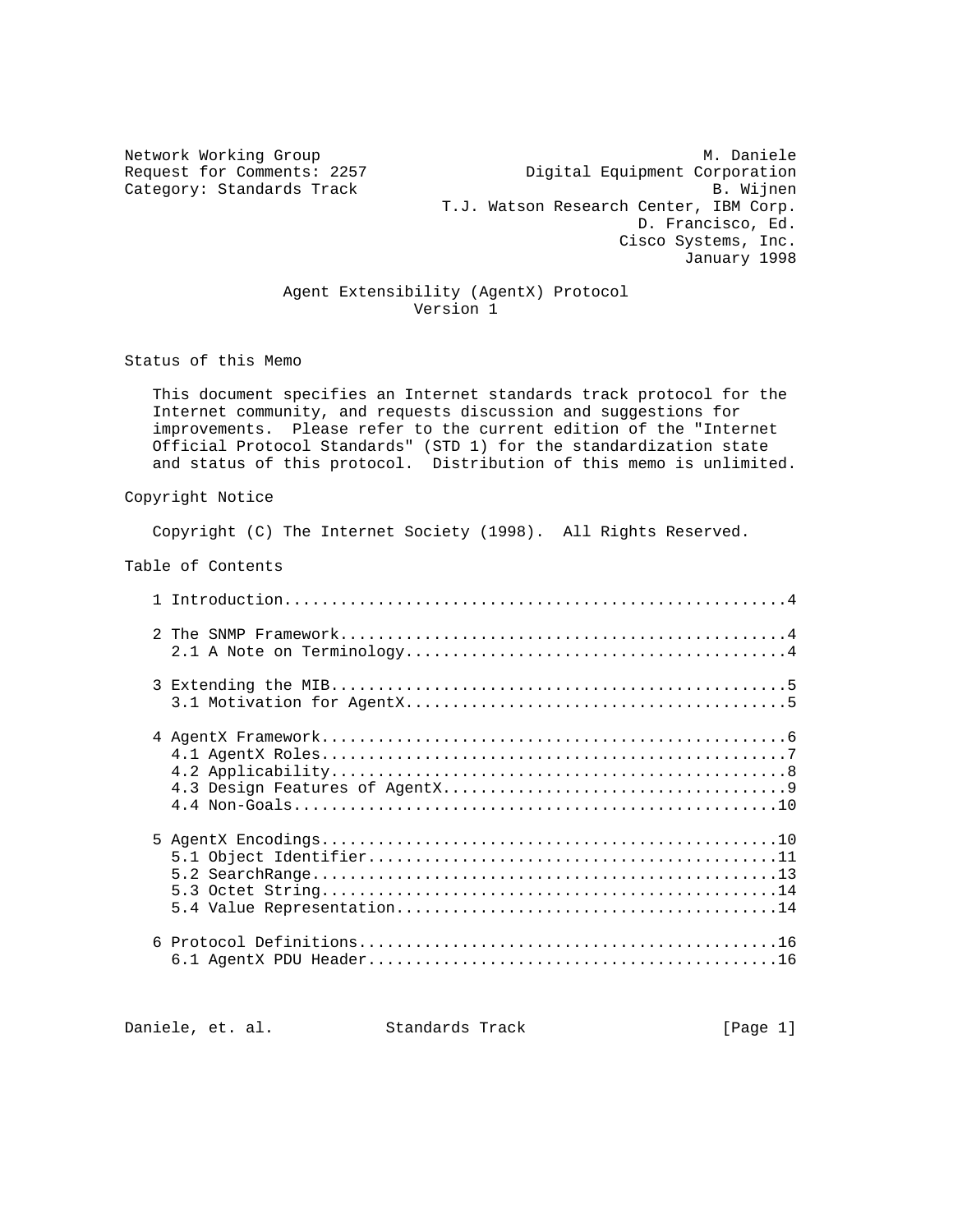| 6.2.3 The agentx-Register-PDU22                     |  |
|-----------------------------------------------------|--|
| 6.2.4 The agentx-Unregister-PDU25                   |  |
|                                                     |  |
|                                                     |  |
|                                                     |  |
|                                                     |  |
| 6.2.9 The agentx-CommitSet, -UndoSet, -CleanupSet   |  |
|                                                     |  |
|                                                     |  |
|                                                     |  |
| 6.2.12 The agentx-IndexAllocate-PDU35               |  |
| 6.2.13 The agentx-IndexDeallocate-PDU36             |  |
| 6.2.14 The agentx-AddAgentCaps-PDU37                |  |
| 6.2.15 The agentx-RemoveAgentCaps-PDU38             |  |
| 6.2.16 The agentx-Response-PDU39                    |  |
|                                                     |  |
|                                                     |  |
| 7.1 Processing AgentX Administrative Messages42     |  |
| 7.1.1 Processing the agentx-Open-PDU42              |  |
| 7.1.2 Processing the agentx-IndexAllocate-PDU43     |  |
| 7.1.3 Using the agentx-IndexAllocate-PDU45          |  |
| 7.1.4 Processing the agentx-IndexDeallocate-PDU47   |  |
| 7.1.5 Processing the agentx-Register-PDU48          |  |
| 7.1.5.1 Handling Duplicate OID Ranges50             |  |
| 7.1.6 Processing the agentx-Unregister-PDU51        |  |
| 7.1.7 Processing the agentx-AddAgentCaps-PDU51      |  |
| 7.1.8 Processing the agentx-RemoveAgentCaps-PDU52   |  |
| 7.1.9 Processing the agentx-Close-PDU52             |  |
| 7.1.10 Detecting Connection Loss53                  |  |
| 7.1.11 Processing the agentx-Notify-PDU53           |  |
| 7.1.12 Processing the agentx-Ping-PDU54             |  |
| 7.2 Processing Received SNMP Protocol Messages54    |  |
| 7.2.1 Dispatching AgentX PDUs55                     |  |
|                                                     |  |
| $7.2.1.2$ agentx-GetNext-PDU58                      |  |
|                                                     |  |
|                                                     |  |
|                                                     |  |
| 7.2.2 Subagent Processing of agentx-Get, GetNext,   |  |
|                                                     |  |
| 7.2.2.1 Subagent Processing of the agentx-Get-PDU61 |  |
| 7.2.2.2 Subagent Processing of the                  |  |
|                                                     |  |

Daniele, et. al. Standards Track [Page 2]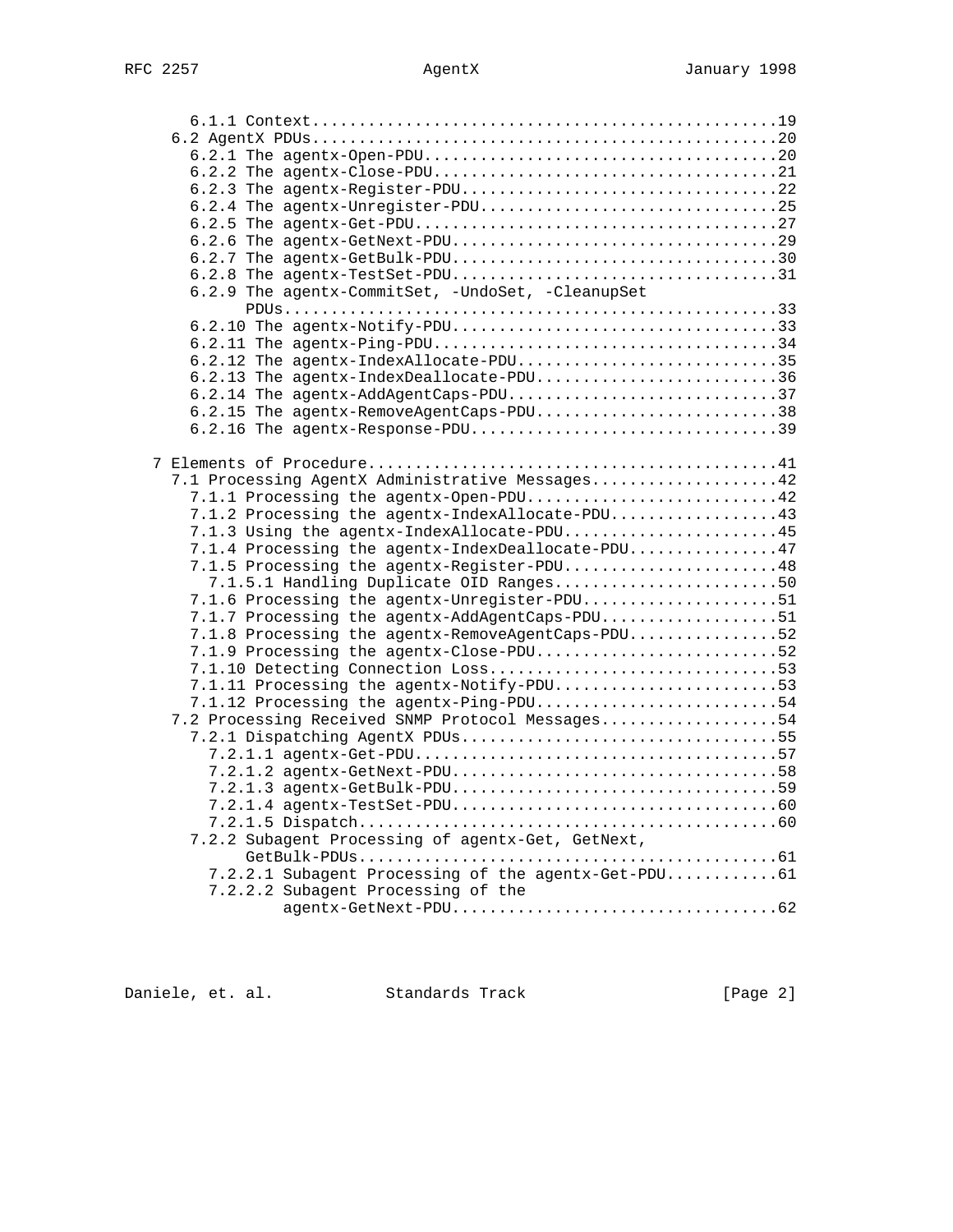| 7.2.2.3 Subagent Processing of the                   |  |
|------------------------------------------------------|--|
| 7.2.3 Subagent Processing of agentx-TestSet,         |  |
| -CommitSet, -UndoSet, -CleanupSet-PDUs63             |  |
| 7.2.3.1 Subagent Processing of the                   |  |
| 7.2.3.2 Subagent Processing of the                   |  |
|                                                      |  |
| 7.2.3.3 Subagent Processing of the                   |  |
|                                                      |  |
| 7.2.3.4 Subagent Processing of the                   |  |
|                                                      |  |
| 7.2.4 Master Agent Processing of AgentX Responses66  |  |
| 7.2.4.1 Common Processing of All AgentX Response     |  |
| 7.2.4.2 Processing of Responses to agentx-Get-PDUs66 |  |
| 7.2.4.3 Processing of Responses to                   |  |
| agentx-GetNext-PDU and agentx-GetBulk-PDU67          |  |
| 7.2.4.4 Processing of Responses to                   |  |
|                                                      |  |
| 7.2.4.5 Processing of Responses to                   |  |
|                                                      |  |
| 7.2.4.6 Processing of Responses to                   |  |
|                                                      |  |
|                                                      |  |
|                                                      |  |
|                                                      |  |
|                                                      |  |
|                                                      |  |
|                                                      |  |
|                                                      |  |
|                                                      |  |
|                                                      |  |
|                                                      |  |
|                                                      |  |
|                                                      |  |
|                                                      |  |
|                                                      |  |
|                                                      |  |
|                                                      |  |
|                                                      |  |

| Daniele, et. al. |  | Standards Track | [Page 3] |
|------------------|--|-----------------|----------|
|                  |  |                 |          |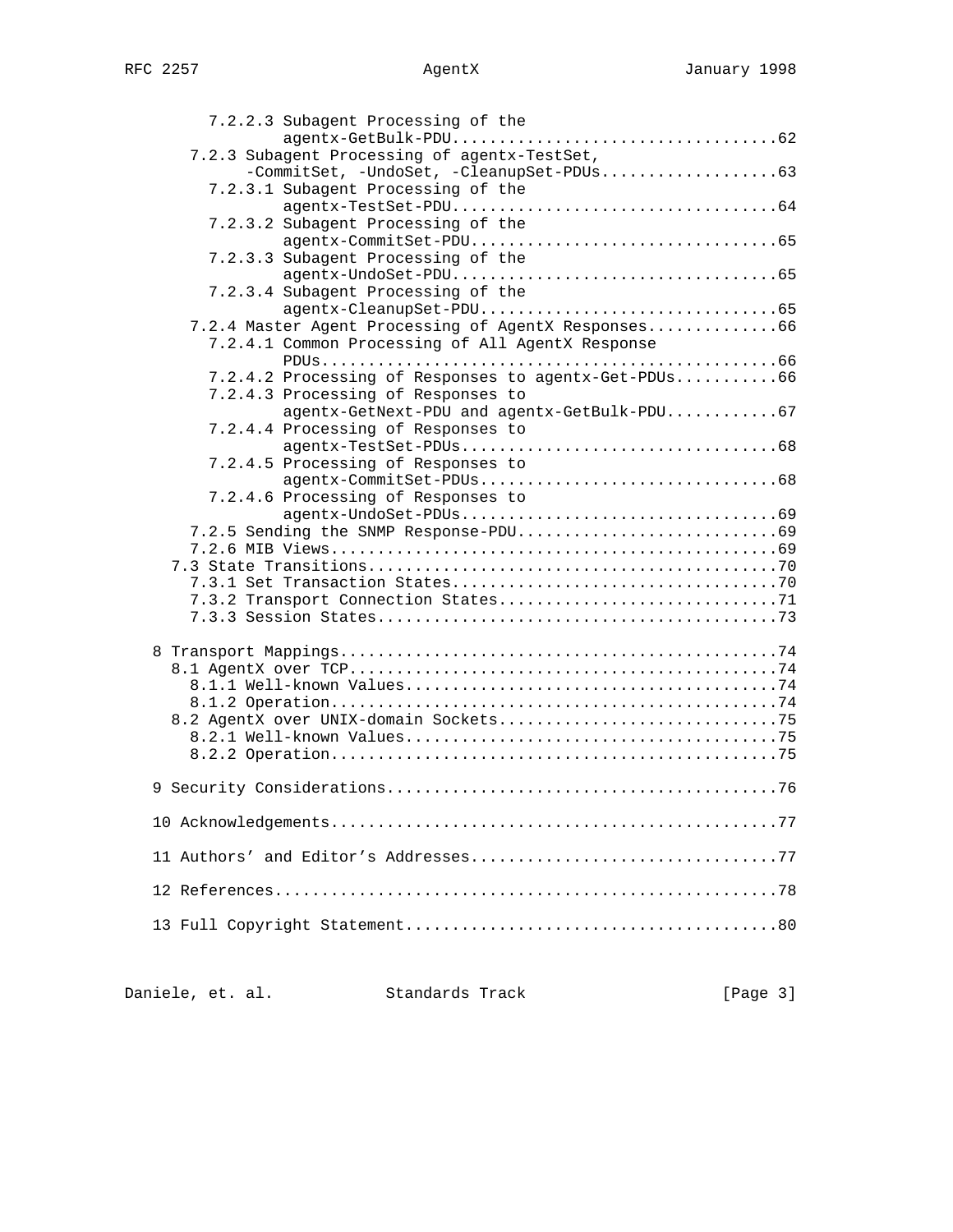# 1. Introduction

 This memo defines a standardized framework for extensible SNMP agents. It defines processing entities called master agents and subagents, a protocol (AgentX) used to communicate between them, and the elements of procedure by which the extensible agent processes SNMP protocol messages.

## 2. The SNMP Framework

 A management system contains: several (potentially many) nodes, each with a processing entity, termed an agent, which has access to management instrumentation; at least one management station; and, a management protocol, used to convey management information between the agents and management stations. Operations of the protocol are carried out under an administrative framework which defines authentication, authorization, access control, and privacy policies.

 Management stations execute management applications which monitor and control managed elements. Managed elements are devices such as hosts, routers, terminal servers, etc., which are monitored and controlled via access to their management information.

 Management information is viewed as a collection of managed objects, residing in a virtual information store, termed the Management Information Base (MIB). Collections of related objects are defined in MIB modules. These modules are written using a subset of OSI's Abstract Syntax Notation One (ASN.1) [1], termed the Structure of Management Information (SMI) (see RFC 1902 [2]).

### 2.1. A Note on Terminology

 The term "variable" refers to an instance of a non-aggregate object type defined according to the conventions set forth in the SMI (RFC 1902, [2]) or the textual conventions based on the SMI (RFC 1903 [3]). The term "variable binding" normally refers to the pairing of the name of a variable and its associated value. However, if certain kinds of exceptional conditions occur during processing of a retrieval request, a variable binding will pair a name and an indication of that exception.

A variable-binding list is a simple list of variable bindings.

 The name of a variable is an OBJECT IDENTIFIER, which is the concatenation of the OBJECT IDENTIFIER of the corresponding object type together with an OBJECT IDENTIFIER fragment identifying the

Daniele, et. al. Standards Track [Page 4]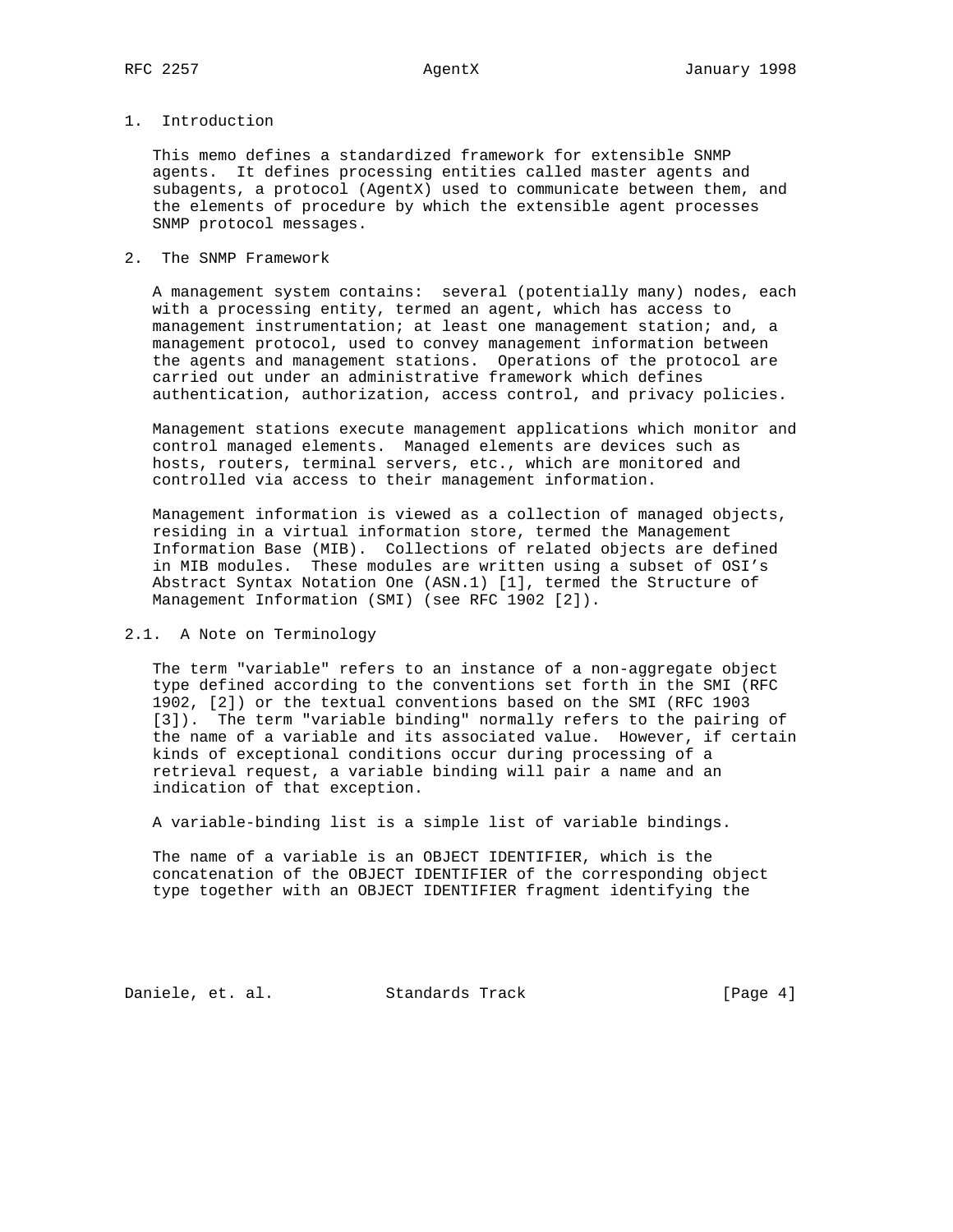instance. The OBJECT IDENTIFIER of the corresponding object-type is called the OBJECT IDENTIFIER prefix of the variable. For the purpose of exposition, the original Internet-standard

 Network Management Framework, as described in RFCs 1155 (STD 16), 1157 (STD 15), and 1212 (STD 16), is termed the SNMP version 1 framework (SNMPv1). The current framework, as described in RFCs 1902-1908, is termed the SNMP version 2 framework (SNMPv2).

## 3. Extending the MIB

 New MIB modules that extend the Internet-standard MIB are continuously being defined by various IETF working groups. It is also common for enterprises or individuals to create or extend enterprise-specific or experimental MIBs.

 As a result, managed devices are frequently complex collections of manageable components that have been independently installed on a managed node. Each component provides instrumentation for the managed objects defined in the MIB module(s) it implements.

 Neither the SNMP version 1 nor version 2 framework describes how the set of managed objects supported by a particular agent may be changed dynamically.

# 3.1. Motivation for AgentX

 This very real need to dynamically extend the management objects within a node has given rise to a variety of "extensible agents", which typically comprise

- a "master" agent that is available on the standard transport address and that accepts SNMP protocol messages
- a set of "subagents" that each contain management instrumentation
- a protocol that operates between the master agent and subagents, permitting subagents to "connect" to the master agent, and the master agent to multiplex received SNMP protocol messages amongst the subagents.
- a set of tools to aid subagent development, and a runtime (API) environment that hides much of the protocol operation between a subagent and the master agent.

Daniele, et. al. Standards Track [Page 5]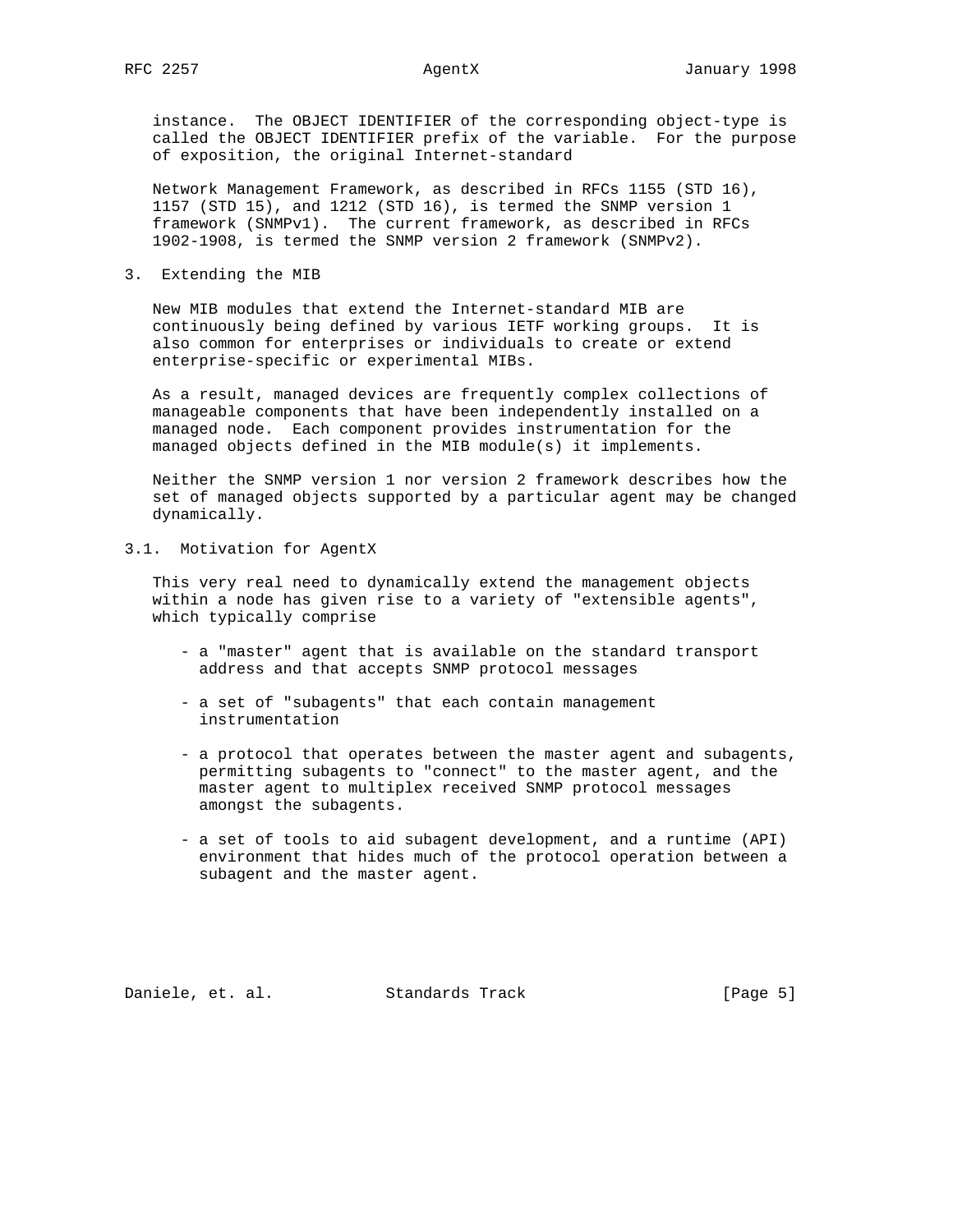The wide deployment of extensible SNMP agents, coupled with the lack of Internet standards in this area, makes it difficult to field SNMP-manageable applications. A vendor may have to support several different subagent environments (APIs) in order to support different target platforms.

 It can also become quite cumbersome to configure subagents and (possibly multiple) master agents on a particular managed node.

 Specifying a standard protocol for agent extensibility (AgentX) provides the technical foundation required to solve both of these problems. Independently developed AgentX-capable master agents and subagents will be able to interoperate at the protocol level. Vendors can continue to differentiate their products in all other respects.

4. AgentX Framework

 Within the SNMP framework, a managed node contains a processing entity, called an agent, which has access to management information.

 Within the AgentX framework, an agent is further defined to consist of

- a single processing entity called the master agent, which sends and receives SNMP protocol messages in an agent role (as specified by the SNMP version 1 and version 2 framework documents) but typically has little or no direct access to management information.
- 0 or more processing entities called subagents, which are "shielded" from the SNMP protocol messages processed by the master agent, but which have access to management information.

 The master and subagent entities communicate via AgentX protocol messages, as specified in this memo. Other interfaces (if any) on these entities, and their associated protocols, are outside the scope of this document. While some of the AgentX protocol messages appear similar in syntax and semantics to the SNMP, bear in mind that AgentX is not SNMP.

 The internal operations of AgentX are invisible to an SNMP entity operating in a manager role. From a manager's point of view, an extensible agent behaves exactly as would a non-extensible (monolithic) agent that has access to the same management instrumentation.

Daniele, et. al. Standards Track [Page 6]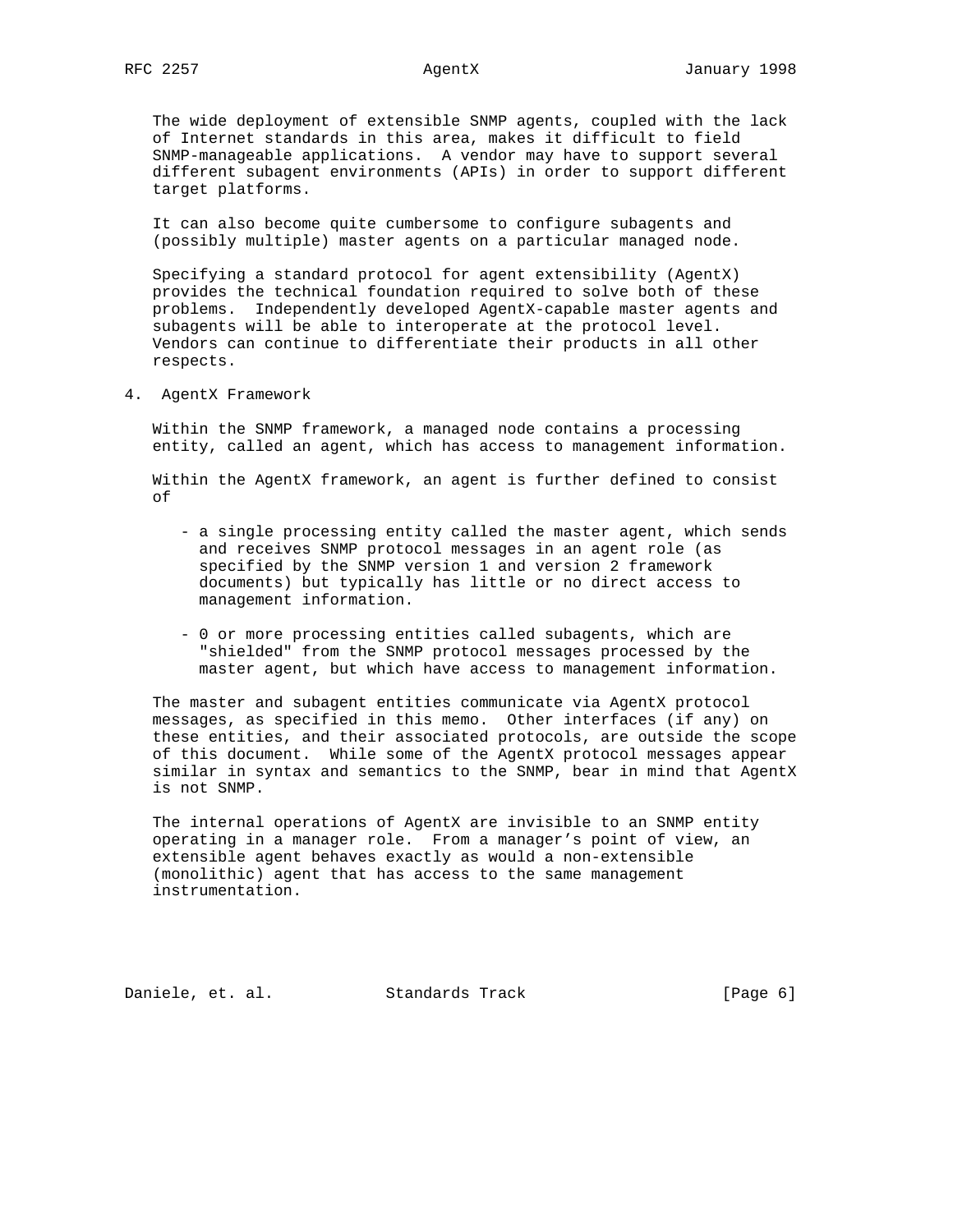This transparency to managers is a fundamental requirement of AgentX, and is what differentiates AgentX subagents from SNMP proxy agents.

4.1. AgentX Roles

 An entity acting in a master agent role performs the following functions:

- Accepts AgentX session establishment requests from subagents.
- Accepts registration of MIB regions by subagents.
- Sends and accepts SNMP protocol messages on the agent's specified transport addresses.
- Implements the agent role Elements of Procedure specified for the administrative framework applicable to the SNMP protocol message, except where they specify performing management operations. (The application of MIB views, and the access control policy for the managed node, are implemented by the master agent.)
- Provides instrumentation for the MIB objects defined in RFC 1907 [5], and for any MIB objects relevant to any administrative framework it supports.
- Sends and receives AgentX protocol messages to access management information, based on the current registry of MIB regions.
- Forwards notifications on behalf of subagents.

An entity acting in a subagent role performs the following functions:

- Initiates an AgentX session with the master agent.
- Registers MIB regions with the master agent.
- Instantiates managed objects.
- Binds OIDs within its registered MIB regions to actual variables.
- Performs management operations on variables.
- Initiates notifications.

Daniele, et. al. Standards Track [Page 7]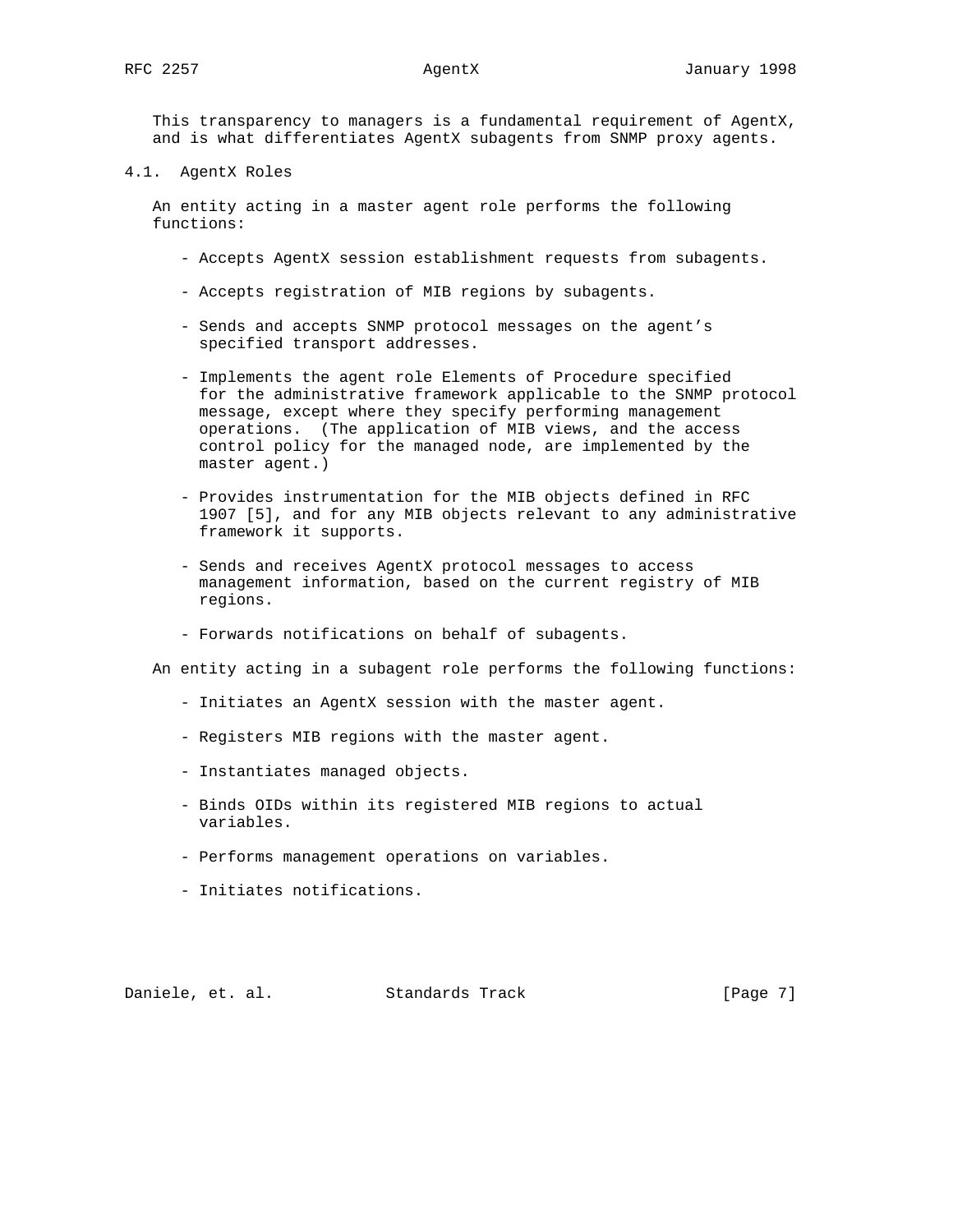## 4.2 Applicability

 It is intended that this memo specify the smallest amount of required behavior necessary to achieve the largest benefit, that is, to cover a very large number of possible MIB implementations and configurations with minimum complexity and low "cost of entry".

This section discusses several typical usage scenarios.

 1) Subagents implement separate MIB modules--for example, subagent A implements "mib-2", subagent b implements "host resources".

 It is anticipated that this will be the most common subagent configuration.

 2) Subagents implement rows in a "simple table". A simple table is one in which row creation is not specified, and for which the MIB does not define an object that counts entries in the table. Examples of simple tables are rdbmsDbTable, udpTable, and hrSWRunTable.

 This is the most commonly defined type of MIB table, and probably represents the next most typical configuration that AgentX would support.

 3) Subagents share MIBs along non-row partitions. Subagents register "chunks" of the MIB that represent multiple rows, due to the nature of the MIB's index structure. Examples include registering ipNetToMediaEntry.n, where n represents the ifIndex value for an interface implemented by the subagent, and tcpConnEntry.a.b.c.d, where a.b.c.d represents an IP address on an interface implemented by the subagent.

 AgentX supports these three common configurations, and all permutations of them, completely. The consensus is that they comprise a very large majority of current and likely future uses of multi-vendor extensible agent configurations.

 4) Subagents implement rows in "complex tables". Complex tables here are defined as tables permitting row creation, or whose MIB also defines an object that counts entries in the table. Examples include the MIB-2 ifTable (due to ifNumber), and the RMON historyControlTable.

Daniele, et. al. Standards Track [Page 8]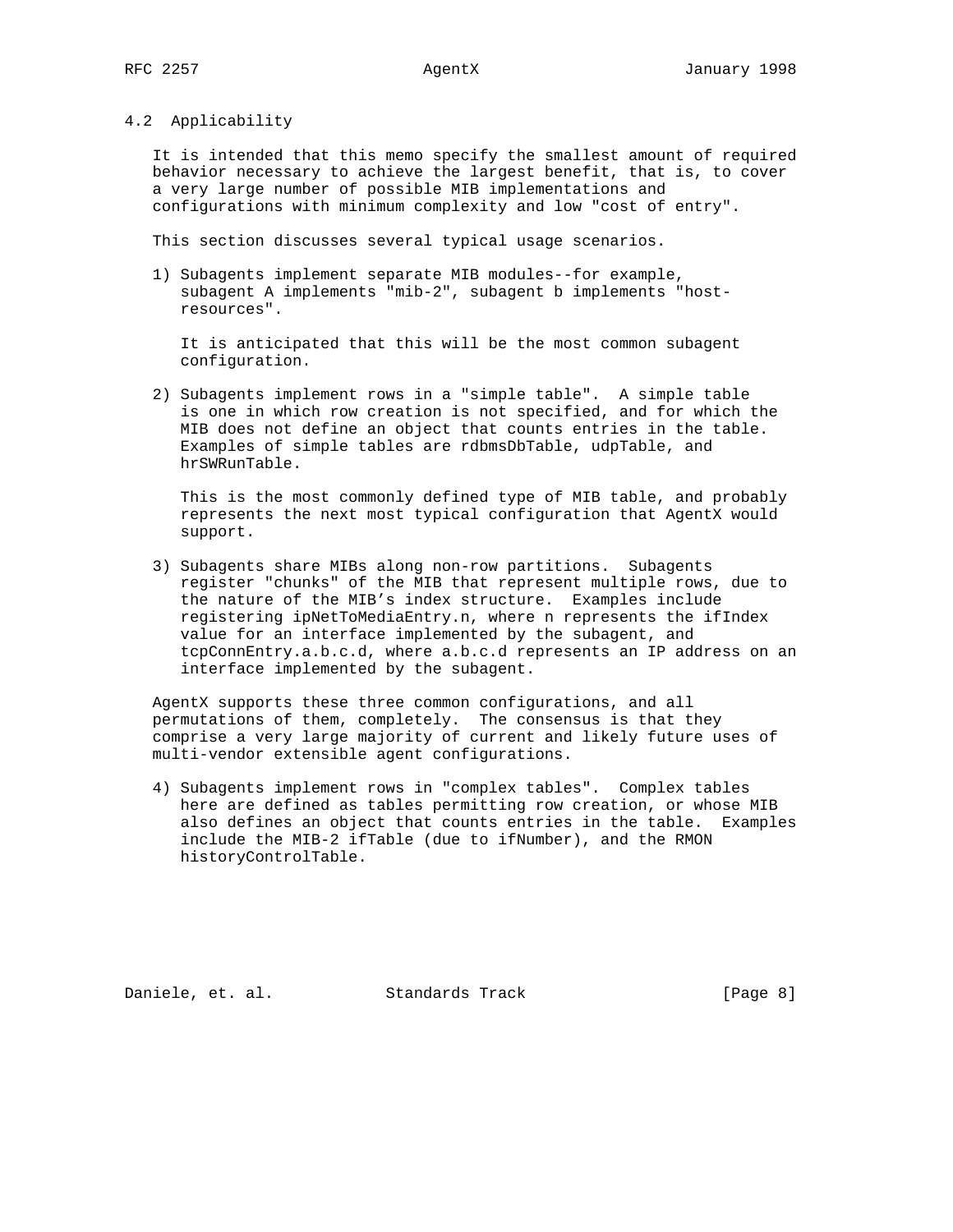The subagent that implements such a counter object (like ifNumber) must go beyond AgentX to correctly implement it. This is an implementation issue (and most new MIB designs no longer include such objects).

 To implement row creation in such tables, at least one AgentX subagent must register at a point "higher" in the OID tree than an individual row (per AgentX's dispatching procedure). Again, this is an implementation issue.

 Scenarios in this category were thought to occur somewhat rarely in configurations where subagents are independently implemented by different vendors. The focus of a standard protocol, however, must be in just those areas where multi- vendor interoperability must be assured.

 Note that it would be inefficient (due to AgentX registration overhead) to share a table among AgentX subagents if the table contains very dynamic instances, and each subagent registers fully qualified instances. ipRouteTable could be an example of such a table in some environments.

4.3. Design Features of AgentX

The primary features of the design described in this memo are:

- 1) A general architectural division of labor between master agent and subagent: The master agent is MIB ignorant and SNMP omniscient, while the subagent is SNMP ignorant and MIB omniscient (for the MIB variables it instantiates). That is, master agents, exclusively, are concerned with SNMP protocol operations and the translations to and from AgentX protocol operations needed to carry them out; subagents are exclusively concerned with management instrumentation; and neither should intrude on the other's territory.
- 2) A standard protocol and "rules of engagement" to enable interoperability between management instrumentation and extensible agents.
- 3) Mechanisms for independently developed subagents to integrate into the extensible agent on a particular managed node in such a way that they need not be aware of any other existing subagents.

Daniele, et. al. Standards Track [Page 9]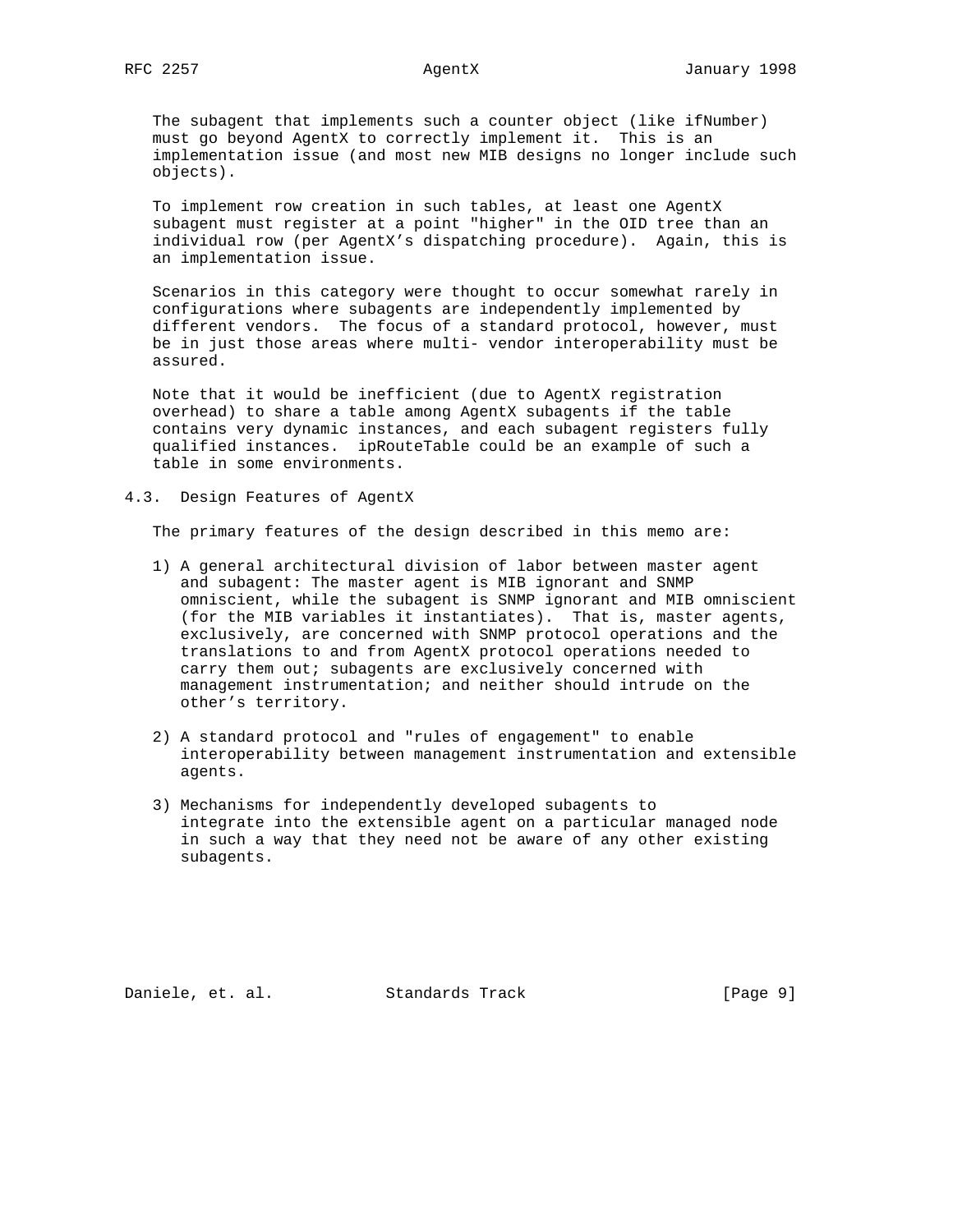- 4) A simple, deterministic registry and dispatching algorithm. For a given extensible agent configuration, there is a single subagent who is "authoritative" for any particular region of the MIB (where "region" may extend from an entire MIB down to a single object-instance).
- 5) Performance considerations. It is likely that the master agent and all subagents will reside on the same host, and in such cases AgentX is more a form of inter-process communication than a traditional communications protocol.

Some of the design decisions made with this in mind include:

- 32-bit alignment of data within PDUs
- Native byte-order encoding by subagents
- Large AgentX PDU payload sizes.
- 4.4 Non-Goals
	- 1) Subagent-to-subagent communication. This is out of scope, due to the security ramifications and complexity involved.
	- 2) Subagent access (via the master agent) to MIB variables. This is not addressed, since various other mechanisms are available and it was not a fundamental requirement.
	- 3) The ability to accommodate every conceivable extensible agent configuration option. This was the most contentious aspect in the development of this protocol. In essence, certain features currently available in some commercial extensible agent products are not included in AgentX. Although useful or even vital in some implementation strategies, the rough consensus was that these features were not appropriate for an Internet Standard, or not typically required for independently developed subagents to coexist. The set of supported extensible agent configurations is described above, in Section 4.2.

 Some possible future version of the AgentX protocol may provide coverage for one or more of these "non-goals" or for new goals that might be identified after greater deployment experience.

5. AgentX Encodings

 AgentX PDUs consist of a common header, followed by PDU-specific data of variable length. Unlike SNMP PDUs, AgentX PDUs are not encoded using the BER (as specified in ISO 8824 [1]), but are transmitted as

Daniele, et. al. Standards Track [Page 10]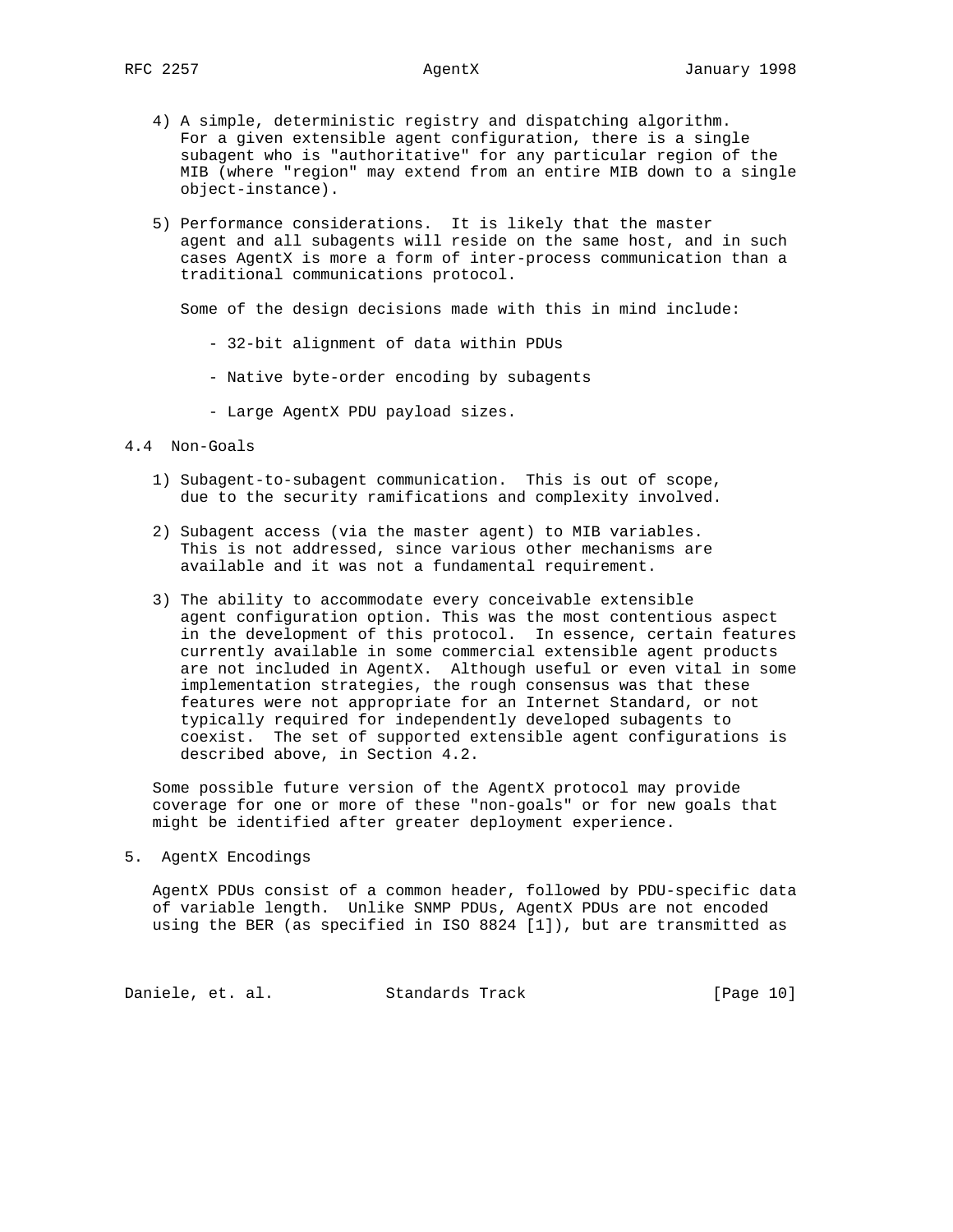a contiguous byte stream. The data within this stream is organized to provide natural alignment with respect to the start of the PDU, permitting direct (integer) access by the processing entities.

 The first four fields in the header are single-byte values. A bit (NETWORK\_BYTE\_ORDER) in the third field (h.flags) is used to indicate the byte ordering of all multi-byte integer values in the PDU, including those which follow in the header itself. This is described in more detail in Section 6.1, "AgentX PDU Header", below.

 PDUs are depicted in this memo using the following convention (where byte 1 is the first transmitted byte):

| byte 1 | byte 2 | byte 3 | byte 4 |
|--------|--------|--------|--------|
| byte 5 | byte 6 | byte 7 | byte 8 |

Fields marked "<reserved>" are reserved for future use and must be zero-filled.

5.1. Object Identifier

 An object identifier is encoded as a 4-byte header, followed by a variable number of contiguous 4-byte fields representing sub identifiers. This representation (termed Object Identifier) is as follows:

Object Identifier

| prefix | include | <reserved></reserved>                        |
|--------|---------|----------------------------------------------|
|        |         |                                              |
|        |         |                                              |
|        |         |                                              |
|        |         |                                              |
|        |         |                                              |
|        |         | sub-identifier #1<br>sub-identifier #n_subid |

Object Identifier header fields:

n\_subid

 The number (0-128) of sub-identifiers in the object identifier. An ordered list of "n\_subid" 4-byte sub-identifiers follows the 4-byte header.

Daniele, et. al. Standards Track [Page 11]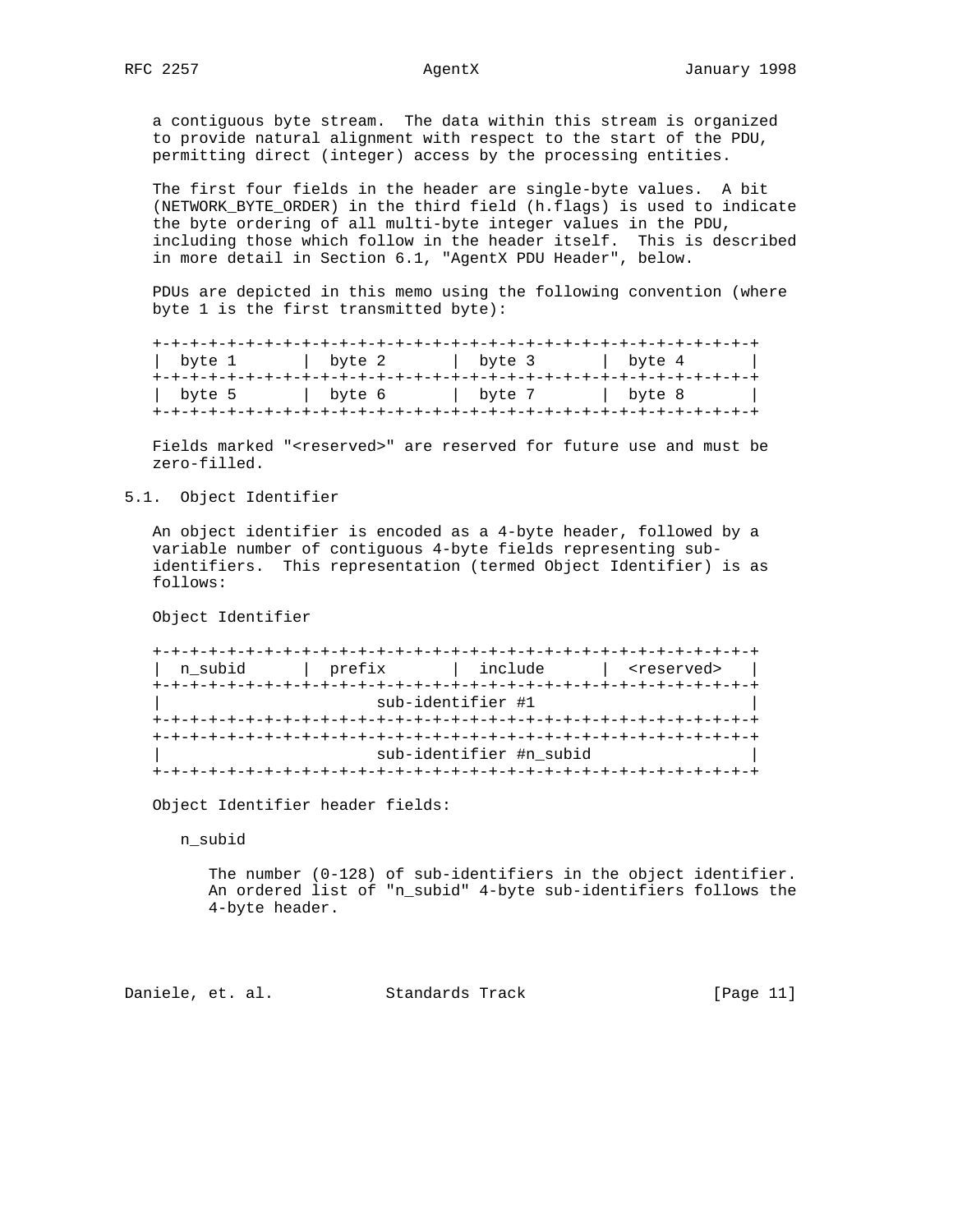## prefix

 An unsigned value used to reduce the length of object identifier encodings. A non-zero value "x" is interpreted as the first sub-identifier after "internet" (1.3.6.1), and indicates an implicit prefix "internet.x" to the actual sub identifiers encoded in the Object Identifier. For example, a prefix field value 2 indicates an implicit prefix "1.3.6.1.2". A value of 0 in the prefix field indicates there is no prefix to the sub-identifiers.

# include

 Used only when the Object Identifier is the start of a SearchRange, as described in section 5.2.

 A null Object Identifier consists of the 4-byte header with all bytes set to 0.

## Examples:

sysDescr.0 (1.3.6.1.2.1.1.1.0)

|                           |                |                                    |                | $-+$ |
|---------------------------|----------------|------------------------------------|----------------|------|
|                           | $\overline{2}$ | $\begin{array}{ccc} \n\end{array}$ | $\overline{0}$ |      |
| $+-+$                     |                |                                    |                |      |
|                           |                |                                    |                |      |
| $+-+ - +$                 |                |                                    |                |      |
| $+ - + - + - + - + - + -$ |                |                                    |                |      |
| $+-+ - +$                 |                |                                    |                |      |
|                           |                |                                    |                |      |

## 1.2.3.4

| $+-+$          |                |                 |  |
|----------------|----------------|-----------------|--|
| 4              | $\overline{0}$ | $\overline{0}$  |  |
| $+ - + -$      |                | +-+-+-+-+-+-+-+ |  |
|                |                |                 |  |
| +-+-+-+-+-+-+  |                |                 |  |
| 2              |                |                 |  |
| ナーナーナーナー       |                |                 |  |
| +-+-+-+-+-+-+- |                |                 |  |
|                |                |                 |  |
|                |                |                 |  |

| Daniele, et. al. | Standards Track | [Page 12] |  |
|------------------|-----------------|-----------|--|
|                  |                 |           |  |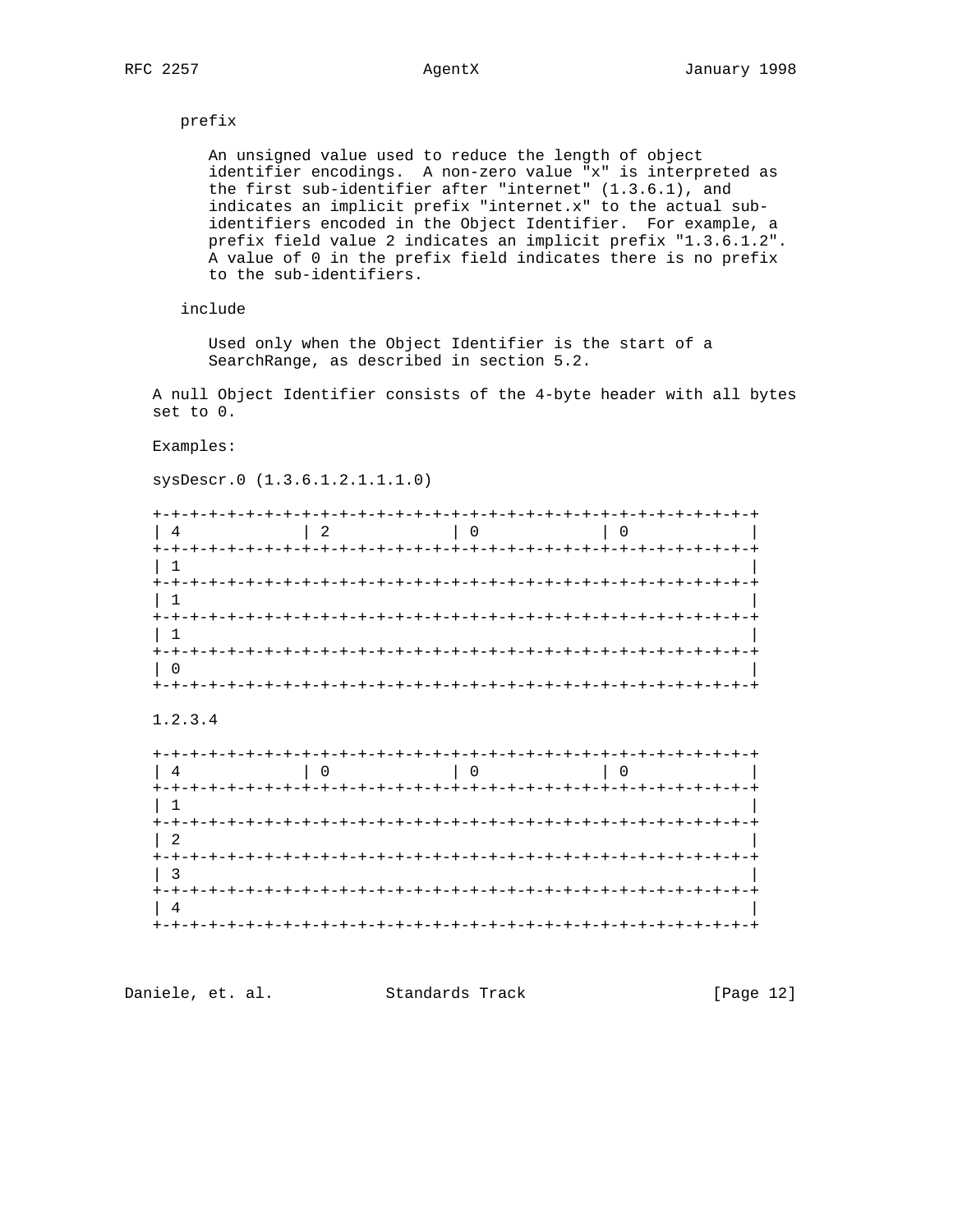# 5.2. SearchRange

 A SearchRange consists of two Object Identifiers. In its communication with a subagent, the master agent uses a SearchRange to identify a requested variable binding, and, in GetNext and GetBulk operations, to set an upper bound on the names of managed object instances the subagent may send in reply.

 The first Object Identifier in a SearchRange (called the starting OID) indicates the beginning of the range. It is frequently (but not necessarily) the name of a requested variable binding.

 The "include" field in this OID's header is a boolean value (0 or 1) indicating whether or not the starting OID is included in the range.

 The second object identifier indicates the non-inclusive end of the range, and its "include" field is always 0.

 Example: To indicate a search range from 1.3.6.1.2.1.25.2 (inclusive) to 1.3.6.1.2.1.25.2.1 (exclusive), the SearchRange would be

| $\cdot$ 3       | $\begin{array}{c c c c c c c} \hline 2 & 1 & 0 \\ \hline \end{array}$ |  |
|-----------------|-----------------------------------------------------------------------|--|
|                 |                                                                       |  |
| 25              |                                                                       |  |
| $+ - + - + - +$ |                                                                       |  |
|                 |                                                                       |  |

| 4                       | $\overline{2}$ |                                         |                          |
|-------------------------|----------------|-----------------------------------------|--------------------------|
| $+-+$                   |                |                                         | <b>- - + - + - + - +</b> |
|                         |                |                                         |                          |
| $+-+ - +$               |                | -+-+-+-+-+-+-+-+-+-+-+-+-+-+-+-+-+-+-+- |                          |
| 25                      |                |                                         |                          |
| $+ - + - +$             |                |                                         |                          |
| - 2                     |                |                                         |                          |
| $+-+ - +$               |                |                                         |                          |
|                         |                |                                         |                          |
| $+ - + - + - + - + - +$ |                | +-+-+-+-+-+-+-+-+-+-+-+-+-+-+-+-+-+-+   |                          |

A SearchRangeList is a contiguous list of SearchRanges.

Daniele, et. al. Standards Track [Page 13]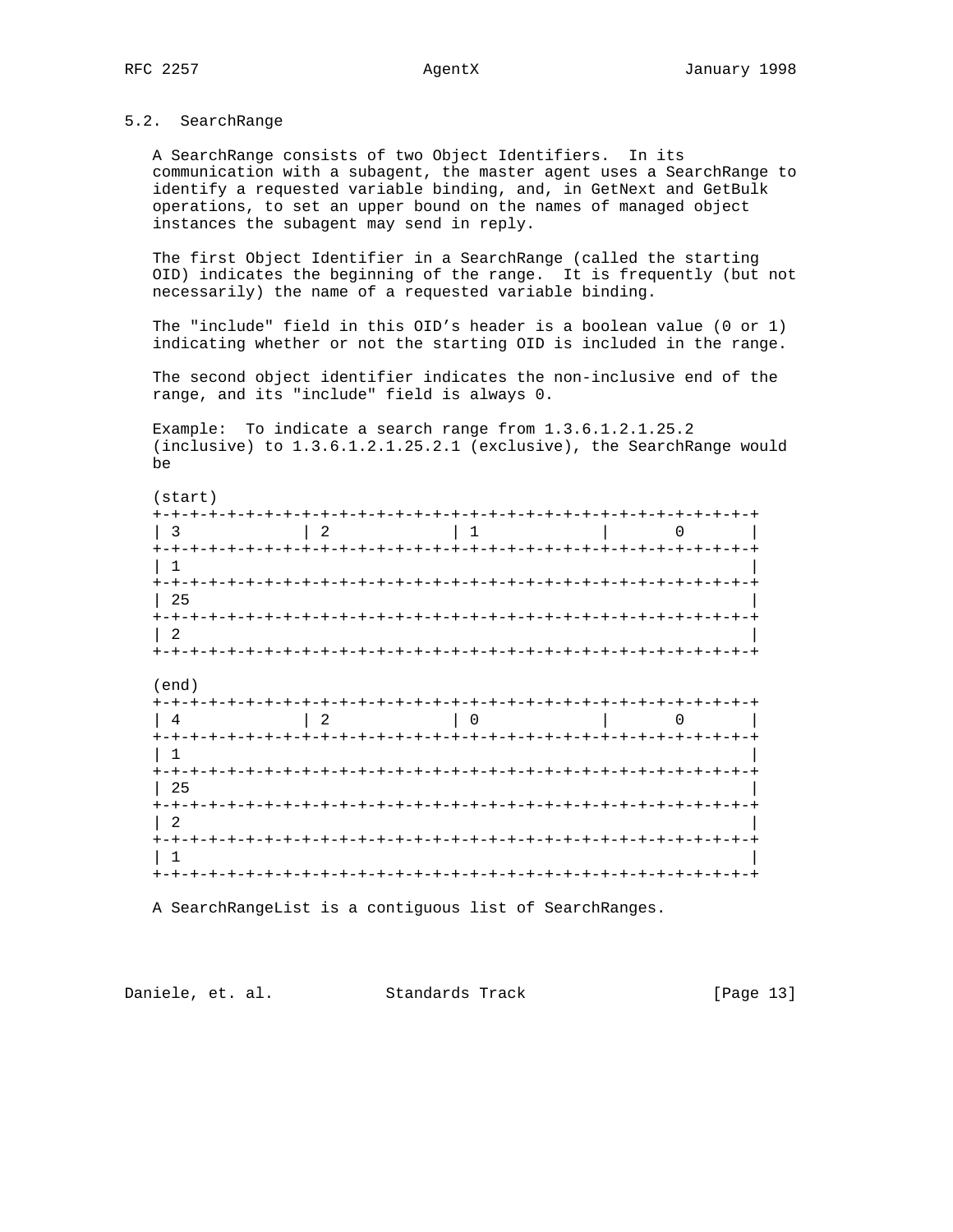# 5.3. Octet String

 An octet string is represented by a contiguous series of bytes, beginning with a 4-byte integer whose value is the number of octets in the octet string, followed by the octets themselves. This representation is termed an Octet String. If the last octet does not end on a 4-byte offset from the start of the Octet String, padding bytes are appended to achieve alignment of following data. This padding must be added even if the Octet String is the last item in the PDU. Padding bytes must be zero filled.

 +-+-+-+-+-+-+-+-+-+-+-+-+-+-+-+-+-+-+-+-+-+-+-+-+-+-+-+-+-+-+-+-+ Octet String Length (L) +-+-+-+-+-+-+-+-+-+-+-+-+-+-+-+-+-+-+-+-+-+-+-+-+-+-+-+-+-+-+-+-+ | Octet 1 | Octet 2 | Octet 3 | Octet 4 | +-+-+-+-+-+-+-+-+-+-+-+-+-+-+-+-+-+-+-+-+-+-+-+-+-+-+-+-+-+-+-+-+ +-+-+-+-+-+-+-+-+-+-+-+-+-+-+-+-+-+-+-+-+-+-+-+-+-+-+-+-+-+-+-+-+ | Octet L - 1 | Octet L | Padding (as required) | +-+-+-+-+-+-+-+-+-+-+-+-+-+-+-+-+-+-+-+-+-+-+-+-+-+-+-+-+-+-+-+-+

A null Octet String consists of a 4-byte length field set to 0.

## 5.4. Value Representation

 Variable bindings may be encoded within the variable-length portion of some PDUs. The representation of a variable binding (termed a VarBind) consists of a 2-byte type field, a name (Object Identifier), and the actual value data.

VarBind

| v.type            |                                     | <reserved></reserved> |  |
|-------------------|-------------------------------------|-----------------------|--|
|                   |                                     |                       |  |
| (v.name)          |                                     |                       |  |
| prefix<br>n subid | $\Omega$<br>the control of the con- |                       |  |
|                   | sub-identifier #1                   |                       |  |
|                   |                                     |                       |  |
|                   |                                     |                       |  |
|                   | sub-identifier #n_subid             |                       |  |
|                   | +-+-+-+-+-+-+-+-+-                  |                       |  |

Daniele, et. al. Standards Track [Page 14]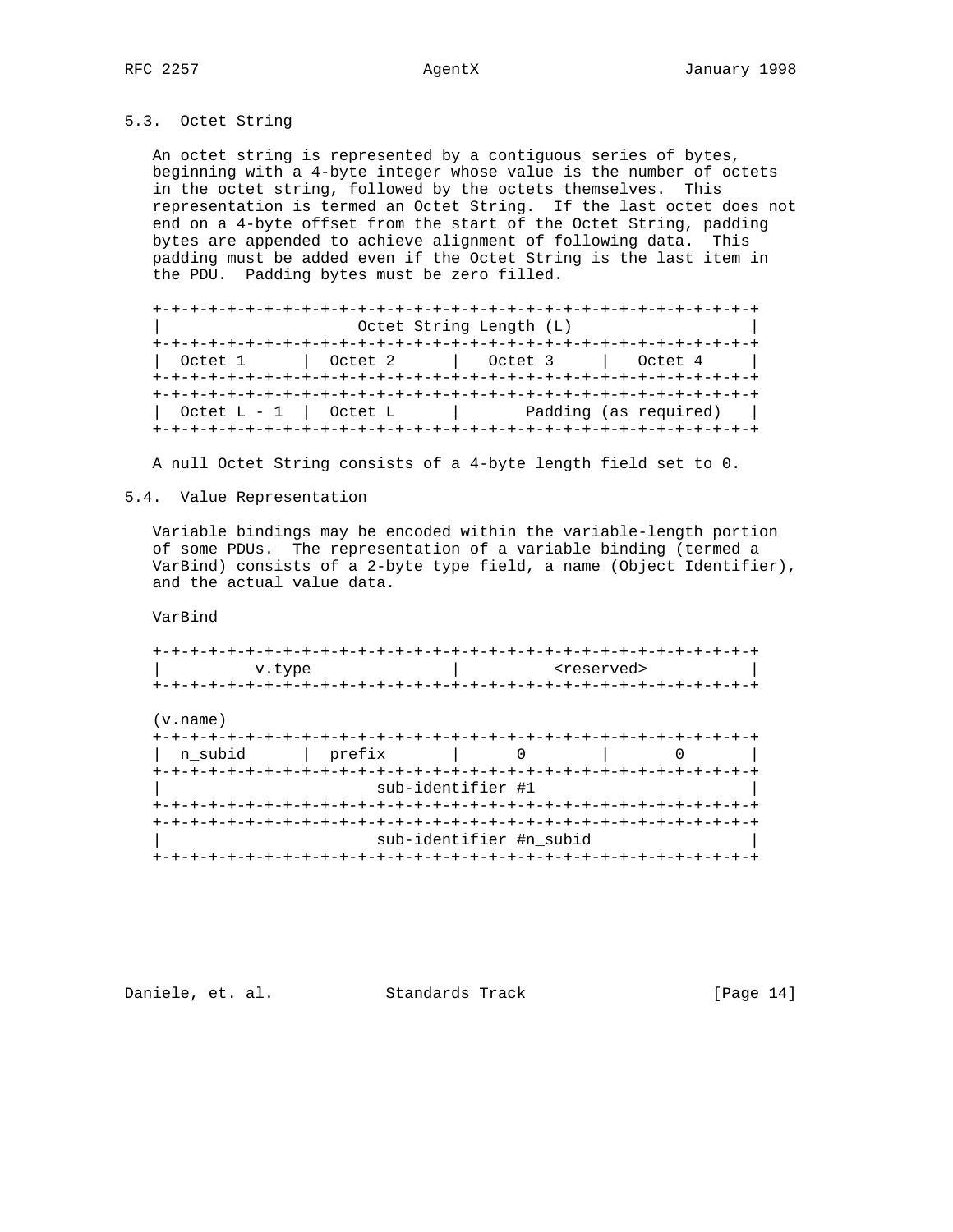(v.data) +-+-+-+-+-+-+-+-+-+-+-+-+-+-+-+-+-+-+-+-+-+-+-+-+-+-+-+-+-+-+-+-+ | data | data | data | data | data | data | data | data | data | data | data | data | data | data | data | dat +-+-+-+-+-+-+-+-+-+-+-+-+-+-+-+-+-+-+-+-+-+-+-+-+-+-+-+-+-+-+-+-+ +-+-+-+-+-+-+-+-+-+-+-+-+-+-+-+-+-+-+-+-+-+-+-+-+-+-+-+-+-+-+-+-+ | data | data | data | data | data | data | data | data | data | data | data | data | data | data | data | dat +-+-+-+-+-+-+-+-+-+-+-+-+-+-+-+-+-+-+-+-+-+-+-+-+-+-+-+-+-+-+-+-+

VarBind fields:

v.type

 Indicates the variable binding's syntax, and must be one of the following values:

| $(2)$ ,   |
|-----------|
| $(4)$ ,   |
| $(5)$ ,   |
| $(6)$ ,   |
| $(64)$ ,  |
| $(65)$ ,  |
| $(66)$ ,  |
| $(67)$ ,  |
| $(68)$ ,  |
| $(70)$ .  |
| $(128)$ , |
| $(129)$ , |
| (130)     |
|           |

v.name

The Object Identifier which names the variable.

## v.data

The actual value, encoded as follows:

- Integer, Counter32, Gauge32, and TimeTicks are encoded as 4 contiguous bytes. If the NETWORK\_BYTE\_ORDER bit is set in h.flags, the bytes are ordered most significant to least significant, otherwise they are ordered least significant to most significant.
- Counter64 is encoded as 8 contiguous bytes. If the NETWORK\_BYTE\_ORDER bit is set in h.flags, the bytes are ordered most significant to least significant, otherwise they are ordered least significant to most significant.

Daniele, et. al. Standards Track [Page 15]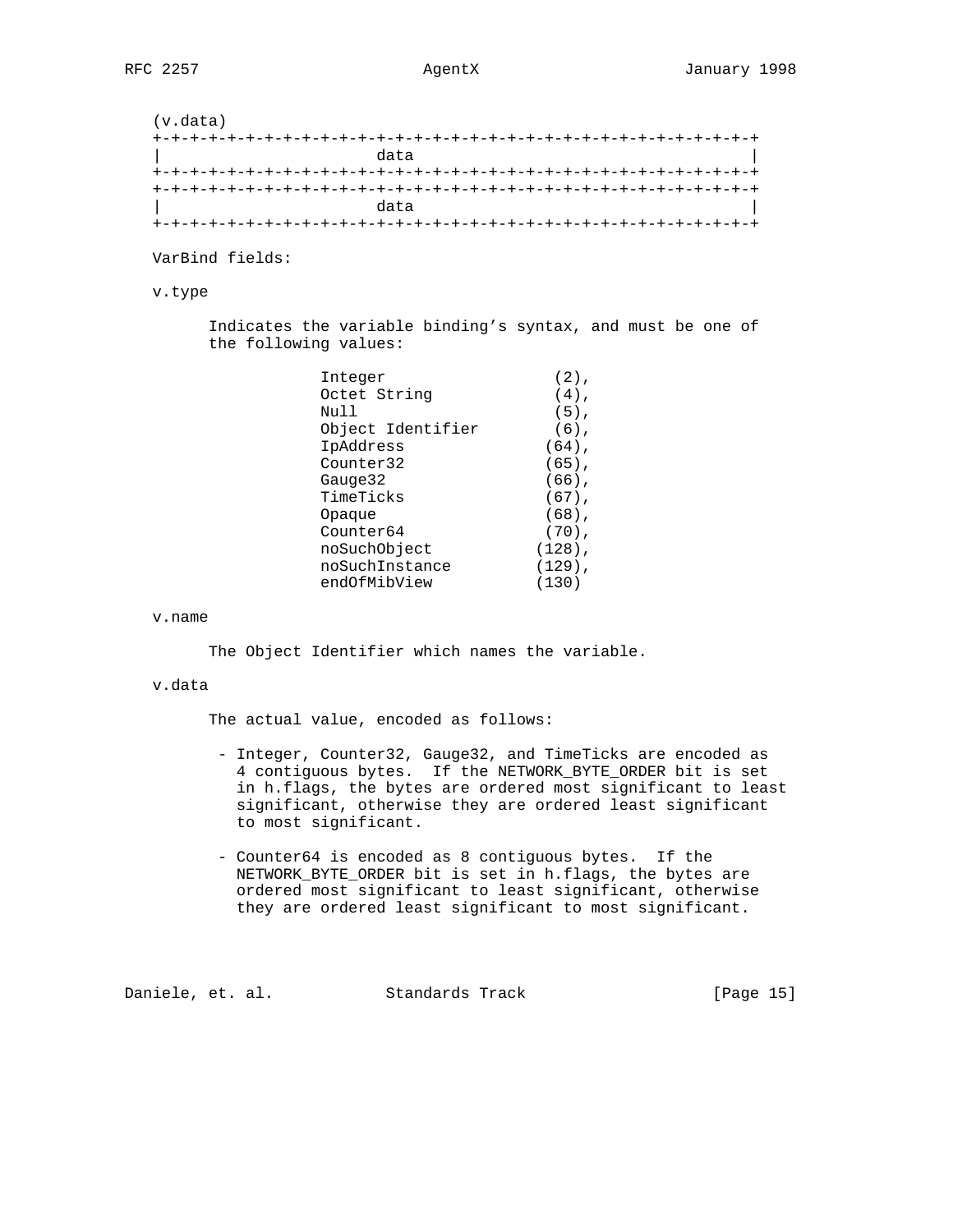- Object Identifiers are encoded as described in section 5.1, Object Identifier.
- IpAddress, Opaque, and Octet String are all octet strings and are encoded as described in section 5.3, Octet String.

 Value data always follows v.name whenever v.type is one of the above types. These data bytes are present even if they will not be used (as, for example, in certain types of index allocation).

 - Null, noSuchObject, noSuchInstance, and endOfMibView do not contain any encoded value. Value data never follows v.name in these cases.

 Note that the VarBind itself does not contain the value size. That information is implied for the fixed-length types, and explicitly contained in the encodings of variable-length types (Object Identifier and Octet String).

 A VarBindList is a contiguous list of VarBinds. Within a VarBindList, a particular VarBind is identified by an index value. The first VarBind in a VarBindList has index value 1, the second has index value 2, and so on.

- 6. Protocol Definitions
- 6.1. AgentX PDU Header

The AgentX PDU header is a fixed-format, 20-octet structure:

| h.version | h.type         | h.flags          | <reserved></reserved> |
|-----------|----------------|------------------|-----------------------|
|           |                | h.sessionID      |                       |
|           |                |                  |                       |
|           |                | h.transactionID  |                       |
|           | -+-+-+-+-+-+-+ |                  |                       |
|           | h.packetID     |                  |                       |
|           |                | h.payload_length |                       |

An AgentX PDU header contains the following fields:

h.version

The version of the AgentX protocol (1 for this memo).

Daniele, et. al. Standards Track [Page 16]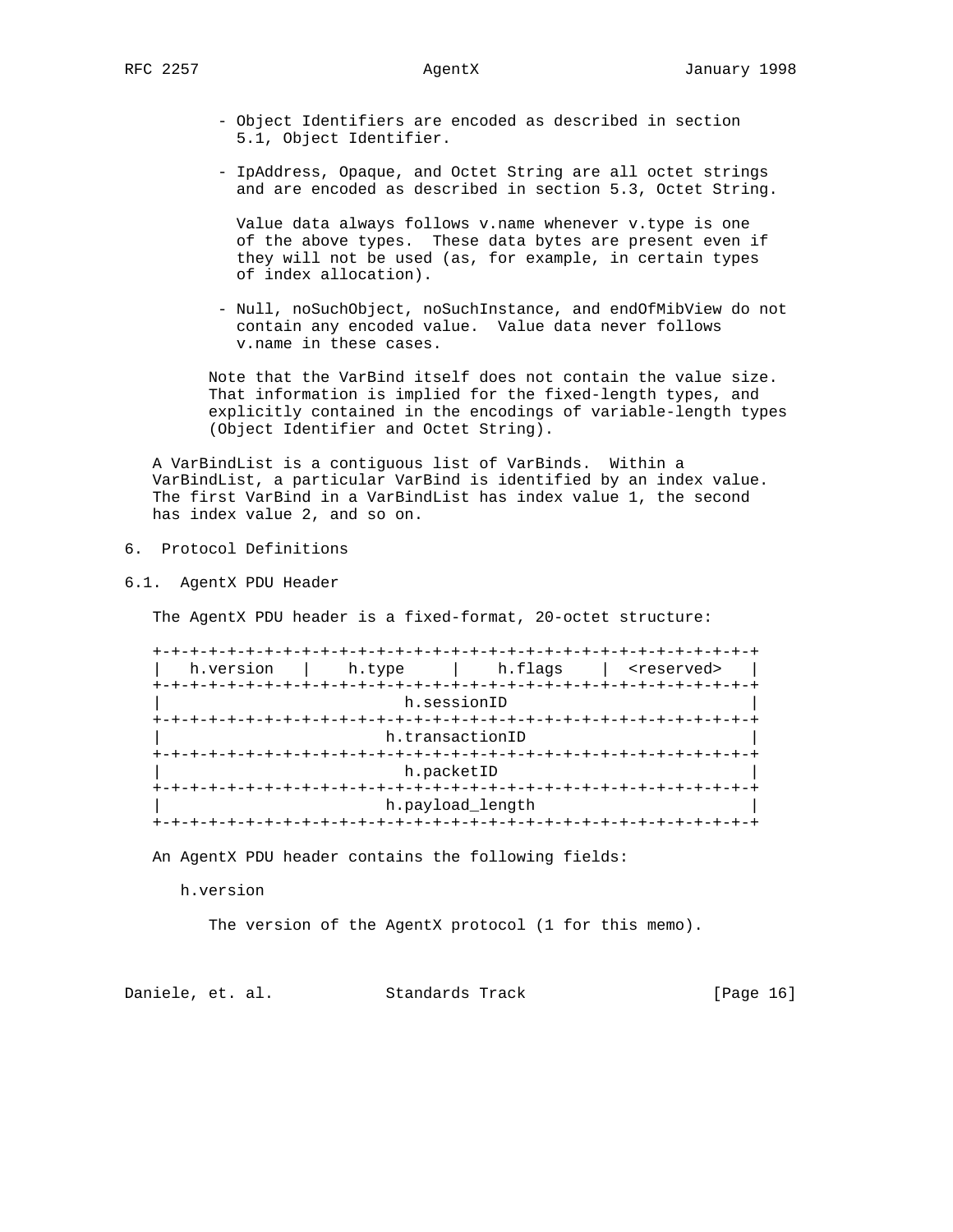h.type

The PDU type; one of the following values:

| agentx-Open-PDU            | $(1)$ ,  |
|----------------------------|----------|
| agentx-Close-PDU           | $(2)$ ,  |
| agentx-Register-PDU        | $(3)$ ,  |
| agentx-Unregister-PDU      | $(4)$ .  |
| agentx-Get-PDU             | $(5)$ .  |
| agentx-GetNext-PDU         | $(6)$ .  |
| agentx-GetBulk-PDU         | $(7)$ .  |
| agentx-TestSet-PDU         | $(8)$ .  |
| agentx-CommitSet-PDU       | $(9)$ .  |
| agentx-UndoSet-PDU         | $(10)$ , |
| agentx-CleanupSet-PDU      | $(11)$ , |
| agentx-Notify-PDU          | $(12)$ , |
| agentx-Ping-PDU            | $(13)$ , |
| agentx-IndexAllocate-PDU   | $(14)$ , |
| agentx-IndexDeallocate-PDU | $(15)$ , |
| agentx-AddAgentCaps-PDU    | $(16)$ , |
| agentx-RemoveAgentCaps-PDU | $(17)$ , |
| agentx-Response-PDU        | (18)     |

## h.flags

 A bitmask, with bit 0 the least significant bit. The bit definitions are as follows:

| Bit     | Definition            |
|---------|-----------------------|
|         |                       |
|         | INSTANCE REGISTRATION |
|         | NEW INDEX             |
|         | ANY INDEX             |
|         | NON DEFAULT CONTEXT   |
|         | NETWORK BYTE ORDER    |
| $5 - 7$ | (reserved)            |
|         |                       |

 The NETWORK\_BYTE\_ORDER bit applies to all multi-byte integer values in the entire AgentX packet, including the remaining header fields. If set, then network byte order (most significant byte first; "big endian") is used. If not set, then least significant byte first ("little endian") is used.

The NETWORK\_BYTE\_ORDER bit applies to all AgentX PDUs.

 The NON\_DEFAULT\_CONTEXT bit is used only in the AgentX PDUs described in section 6.1.1.

Daniele, et. al. Standards Track [Page 17]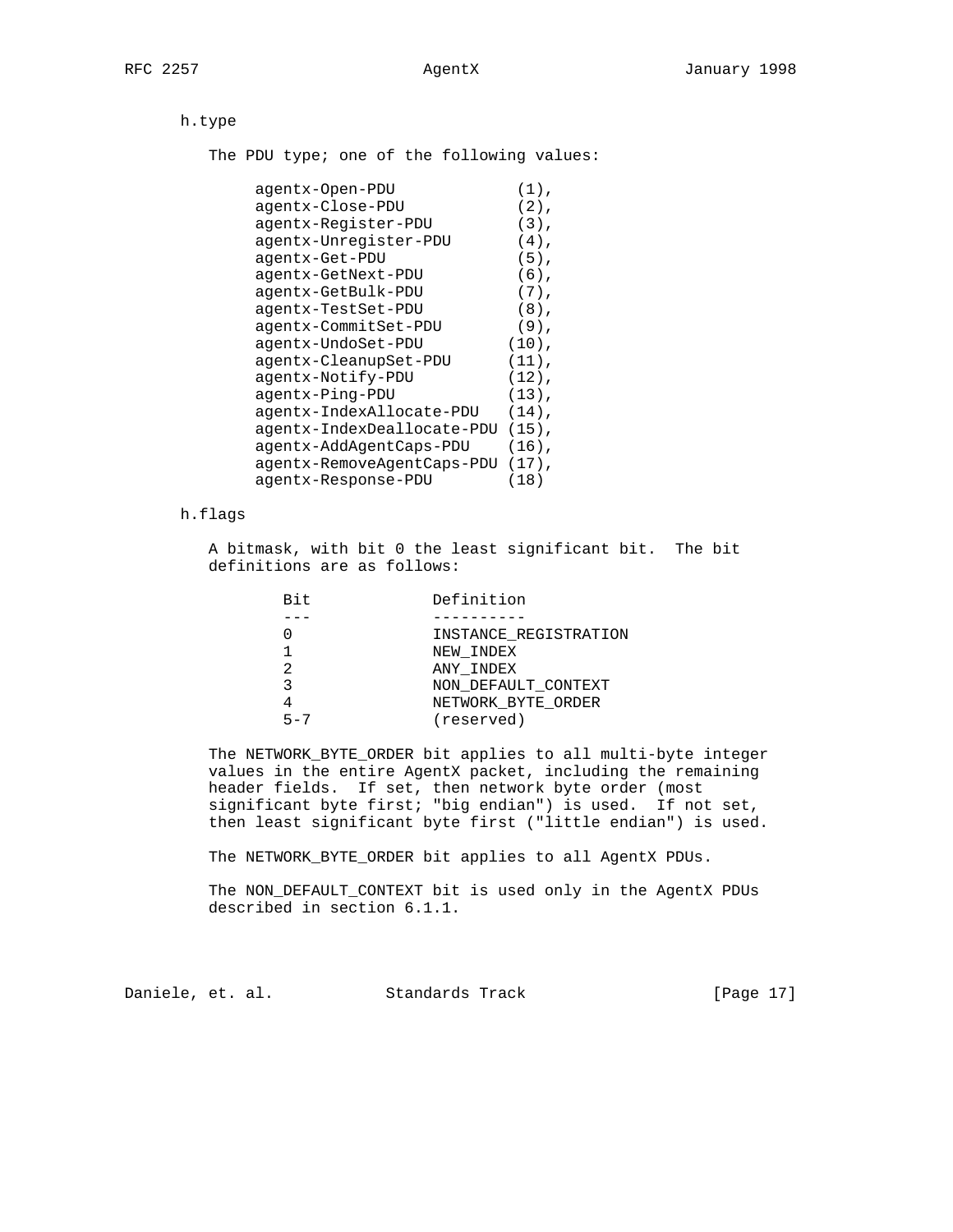The NEW\_INDEX and ANY\_INDEX bits are used only within the agentx-IndexAllocate-, and -IndexDeallocate-PDUs.

The INSTANCE REGISTRATION bit is used only within the agentx-Register-PDU.

## h.sessionID

 The session ID uniquely identifies a session over which AgentX PDUs are exchanged between a subagent and the master agent. The session ID has no significance and no defined value in the agentx-Open-PDU sent by a subagent to open a session with the master agent; in this case, the master agent will assign a unique sessionID that it will pass back in the corresponding agentx-Response-PDU. From that point on, that same sessionID will appear in every AgentX PDU exchanged over that session between the master and the subagent. A subagent may establish multiple AgentX sessions by sending multiple agentx-Open-PDUs to the master agent.

 In master agents that support multiple transport protocols, the sessionID should be globally unique rather than unique just to a particular transport.

h.transactionID

 The transaction ID uniquely identifies, for a given session, the single SNMP management request (and single SNMP PDU) with which an AgentX PDU is associated. If a single SNMP management request results in multiple AgentX PDUs being sent by the master agent with the same sessionID, each of these AgentX PDUs must contain the same transaction ID; conversely, AgentX PDUs sent during a particular session, that result from distinct SNMP management requests, must have distinct transaction IDs within the limits of the 32-bit field).

 Note that the transaction ID is not the same as the SNMP PDU's request-id (as described in section 4.1 of RFC 1905 [4]), nor can it be, since a master agent might receive SNMP requests with the same request-ids from different managers.

 The transaction ID has no significance and no defined value in AgentX administrative PDUs, i.e., AgentX PDUs that are not associated with an SNMP management request.

Daniele, et. al. Standards Track [Page 18]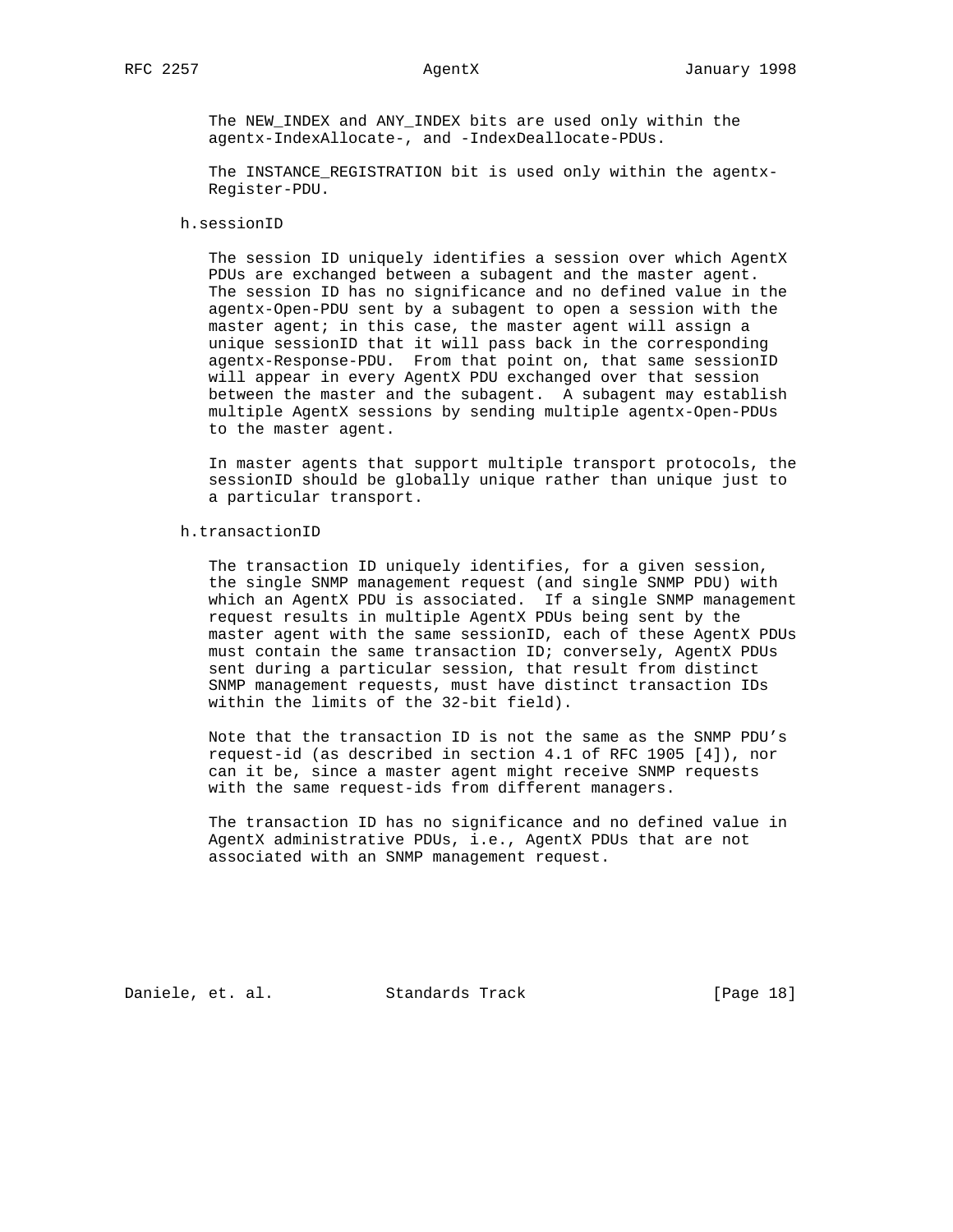### h.packetID

 A packet ID generated by the sender for all AgentX PDUs except the agentx-Response-PDU. In an agentx-Response-PDU, the packet ID must be the same as that in the received AgentX PDU to which it is a response. A master agent might use this field to associate subagent response PDUs with their corresponding request PDUs. A subagent might use this field to correlate responses to multiple (batched) registrations.

## h.payload\_length

 The size in octets of the PDU contents, excluding the 20-byte header. As a result of the encoding schemes and PDU layouts, this value will always be either 0, or a multiple of 4.

## 6.1.1. Context

 In the SNMPv1 or v2c frameworks, the community string may be used as an index into a local repository of configuration information that may include community profiles or more complex context information. Future versions of the SNMP will likely formalize this notion of "context".

 AgentX provides a mechanism for transmitting a context specification within relevant PDUs, but does not place any constraints on the content of that specification.

 An optional context field may be present in the agentx-Register-, UnRegister-, AddAgentCaps-, RemoveAgentCaps-, Get-, GetNext-, GetBulk-, IndexAllocate-, IndexDeallocate-, Notify-, TestSet-, and Ping- PDUs.

If the NON DEFAULT CONTEXT bit in the AgentX header field h.flags is clear, then there is no context field in the PDU, and the operation refers to the default context.

 If the NON\_DEFAULT\_CONTEXT bit is set, then a context field immediately follows the AgentX header, and the operation refers to that specific context. The context is represented as an Octet String. There are no constraints on its length or contents.

 Thus, all of these AgentX PDUs (that is, those listed immediately above) refer to, or "indicate" a context, which is either the default context, or a non-default context explicitly named in the PDU.

Daniele, et. al. Standards Track [Page 19]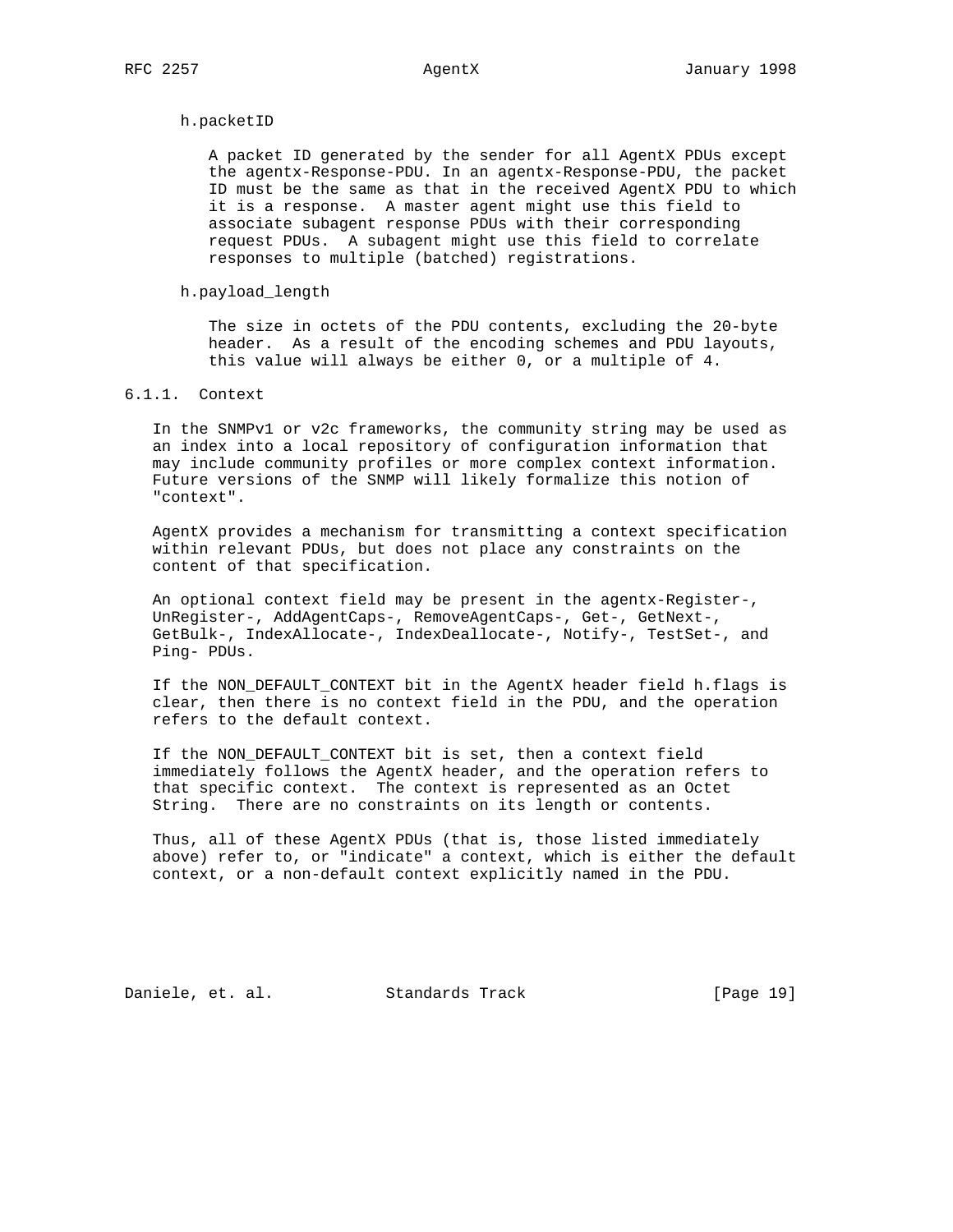# 6.2. AgentX PDUs

6.2.1. The agentx-Open-PDU

An agentx-Open-PDU is generated by a subagent to request establishment of an AgentX session with the master agent.

(AgentX header)

| h.version (1) | h.type (1) | h.flags | <reserved> | h.sessionID h.transactionID h.packetID h.payload\_length  $\circ$ .timeout | <reserved>  $(o.id)$ | n\_subid | prefix | 0 | <reserved> | subidentifier #1 subidentifier #n subid (o.descr) Octet String Length (L)  $\hbox{\rm Octet}$  1  $\hbox{\rm l}$   $\hbox{\rm Octet}$  2  $\hbox{\rm l}$  Octet 3  $\hbox{\rm l}$  Octet 4 | Octet L - 1 | Octet L | Padding (as required) |

An agentx-Open-PDU contains the following fields:

Daniele, et. al. Standards Track [Page 20]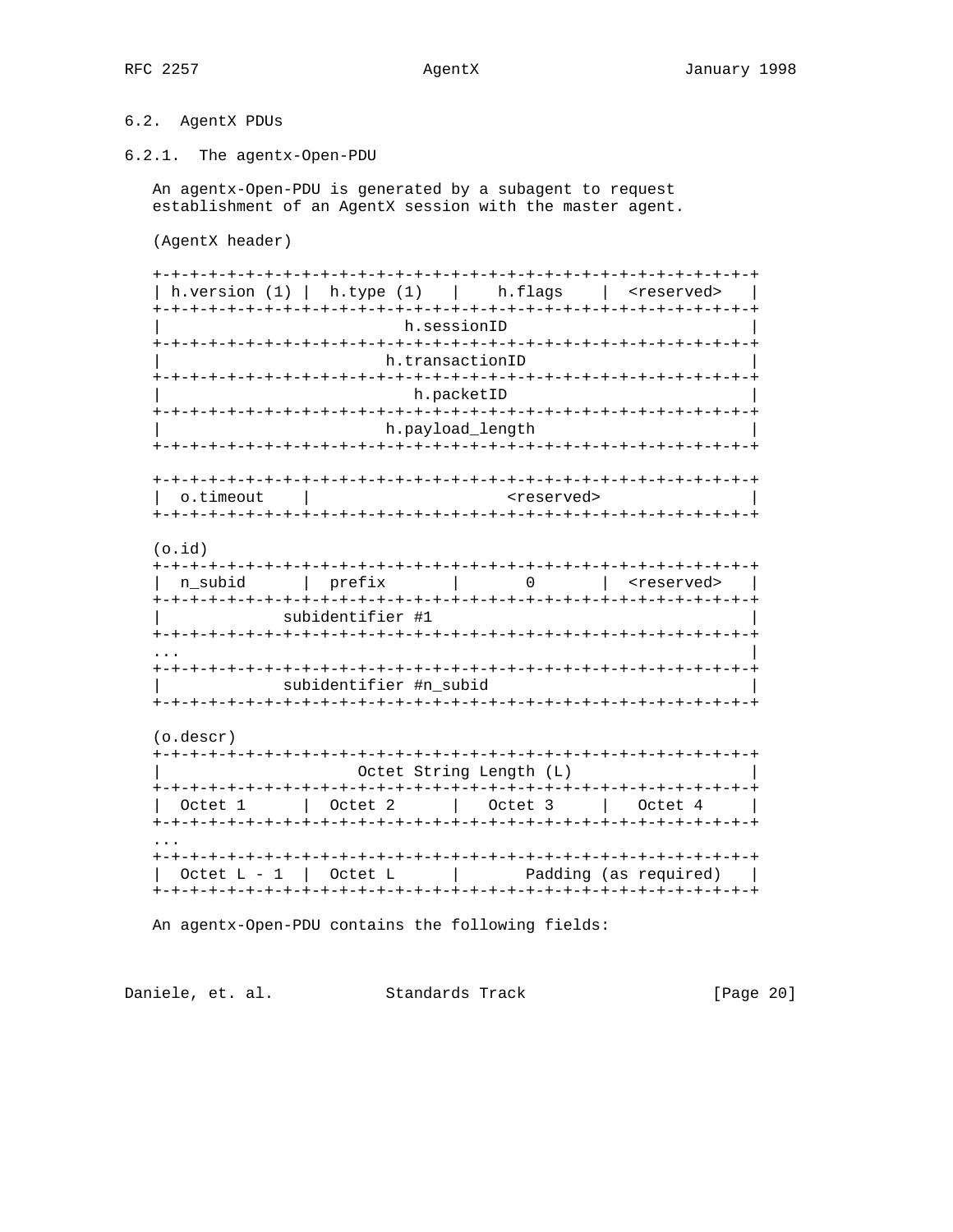### o.timeout

 The length of time, in seconds, that a master agent should allow to elapse after dispatching a message to a subagent before it regards the subagent as not responding. This is a subagent-wide default value that may be overridden by values associated with specific registered MIB regions. The default value of 0 indicates that no subagent-wide value is requested.

### o.id

 An Object Identifier that identifies the subagent. Subagents that do not support such an notion may send a null Object Identifier.

### o.descr

 An Octet String containing a DisplayString describing the subagent.

## 6.2.2. The agentx-Close-PDU

 An agentx-Close-PDU issued by either a subagent or the master agent terminates an AgentX session.

 (AgentX header) +-+-+-+-+-+-+-+-+-+-+-+-+-+-+-+-+-+-+-+-+-+-+-+-+-+-+-+-+-+-+-+-+ | h.version (1) | h.type (2) | h.flags | <reserved> | +-+-+-+-+-+-+-+-+-+-+-+-+-+-+-+-+-+-+-+-+-+-+-+-+-+-+-+-+-+-+-+-+ h.sessionID +-+-+-+-+-+-+-+-+-+-+-+-+-+-+-+-+-+-+-+-+-+-+-+-+-+-+-+-+-+-+-+-+ h.transactionID +-+-+-+-+-+-+-+-+-+-+-+-+-+-+-+-+-+-+-+-+-+-+-+-+-+-+-+-+-+-+-+-+ h.packetID +-+-+-+-+-+-+-+-+-+-+-+-+-+-+-+-+-+-+-+-+-+-+-+-+-+-+-+-+-+-+-+-+ h.payload\_length +-+-+-+-+-+-+-+-+-+-+-+-+-+-+-+-+-+-+-+-+-+-+-+-+-+-+-+-+-+-+-+-+ +-+-+-+-+-+-+-+-+-+-+-+-+-+-+-+-+-+-+-+-+-+-+-+-+-+-+-+-+-+-+-+-+ | c.reason | <teserved> +-+-+-+-+-+-+-+-+-+-+-+-+-+-+-+-+-+-+-+-+-+-+-+-+-+-+-+-+-+-+-+-+

An agentx-Close-PDU contains the following field:

Daniele, et. al. Standards Track [Page 21]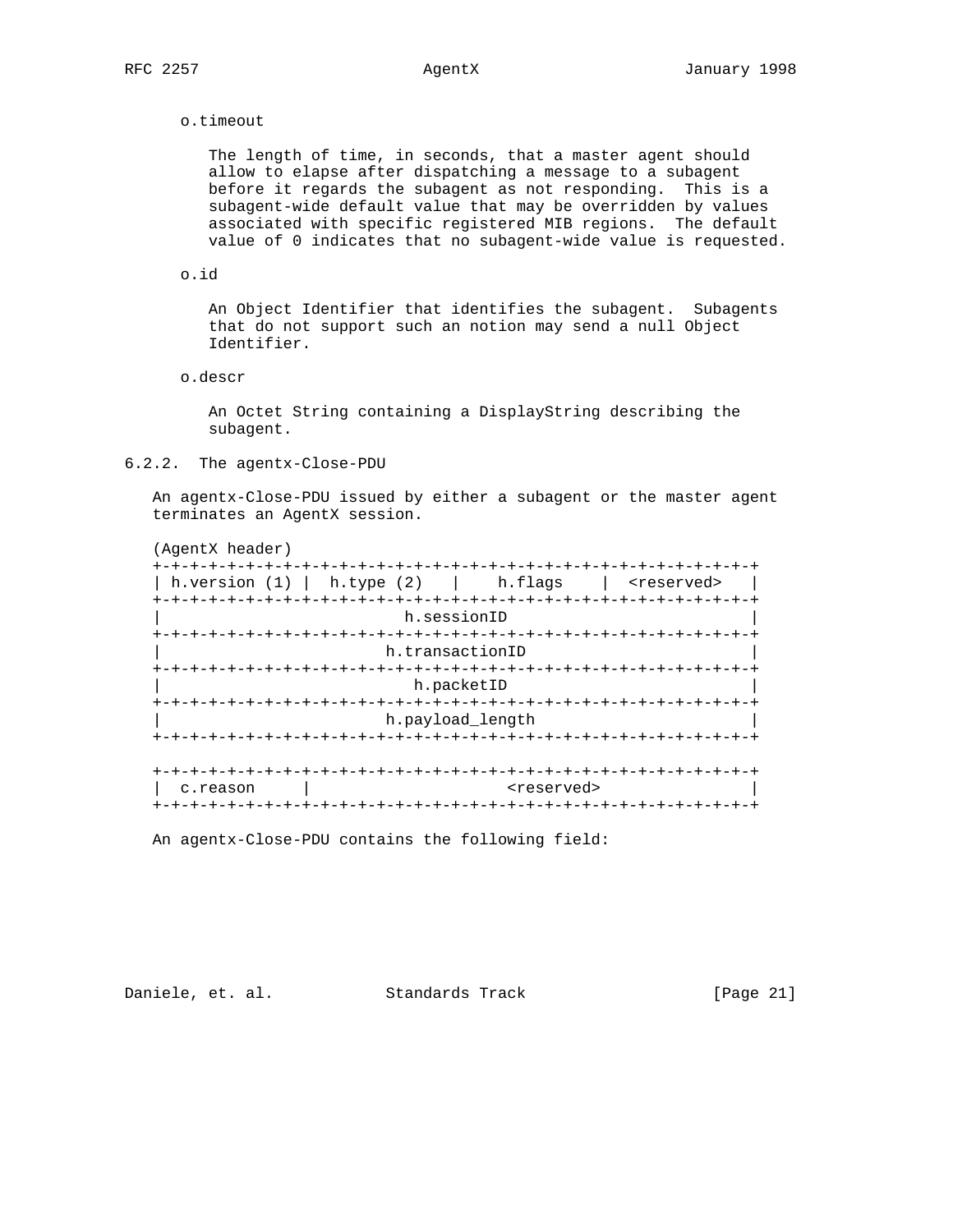```
 c.reason
```
 An enumerated value that gives the reason that the master agent or subagent closed the AgentX session. This field may take one of the following values: reasonOther(1) None of the following reasons reasonParseError(2) Too many AgentX parse errors from peer reasonProtocolError(3) Too many AgentX protocol errors from peer reasonTimeouts(4) Too many timeouts waiting for peer reasonShutdown(5) Sending entity is shutting down reasonByManager(6) Due to Set operation; this reason code can be used only by the master agent, in response to an SNMP management request.

6.2.3. The agentx-Register-PDU

 An agentx-Register-PDU is generated by a subagent for each region of the MIB variable naming tree (within one or more contexts) that it wishes to support.

(AgentX header)

| h.version $(1)$   h.type $(3)$   h.flags |                                         | <reserved></reserved> |
|------------------------------------------|-----------------------------------------|-----------------------|
|                                          | +-+-+-+-+-+-+-+-+-+-+-+-+-+-+-+-+-+-+-+ |                       |
| h.sessionID                              |                                         |                       |
| +-+-+-+-+-+-+-+-+-+                      |                                         |                       |
| h.transactionID                          |                                         |                       |
|                                          |                                         |                       |
|                                          | h.packetID                              |                       |
|                                          |                                         | -+-+-+-+-+-+-+-+-+-   |
|                                          | h.payload_length                        |                       |
|                                          |                                         |                       |

Daniele, et. al. Standards Track [Page 22]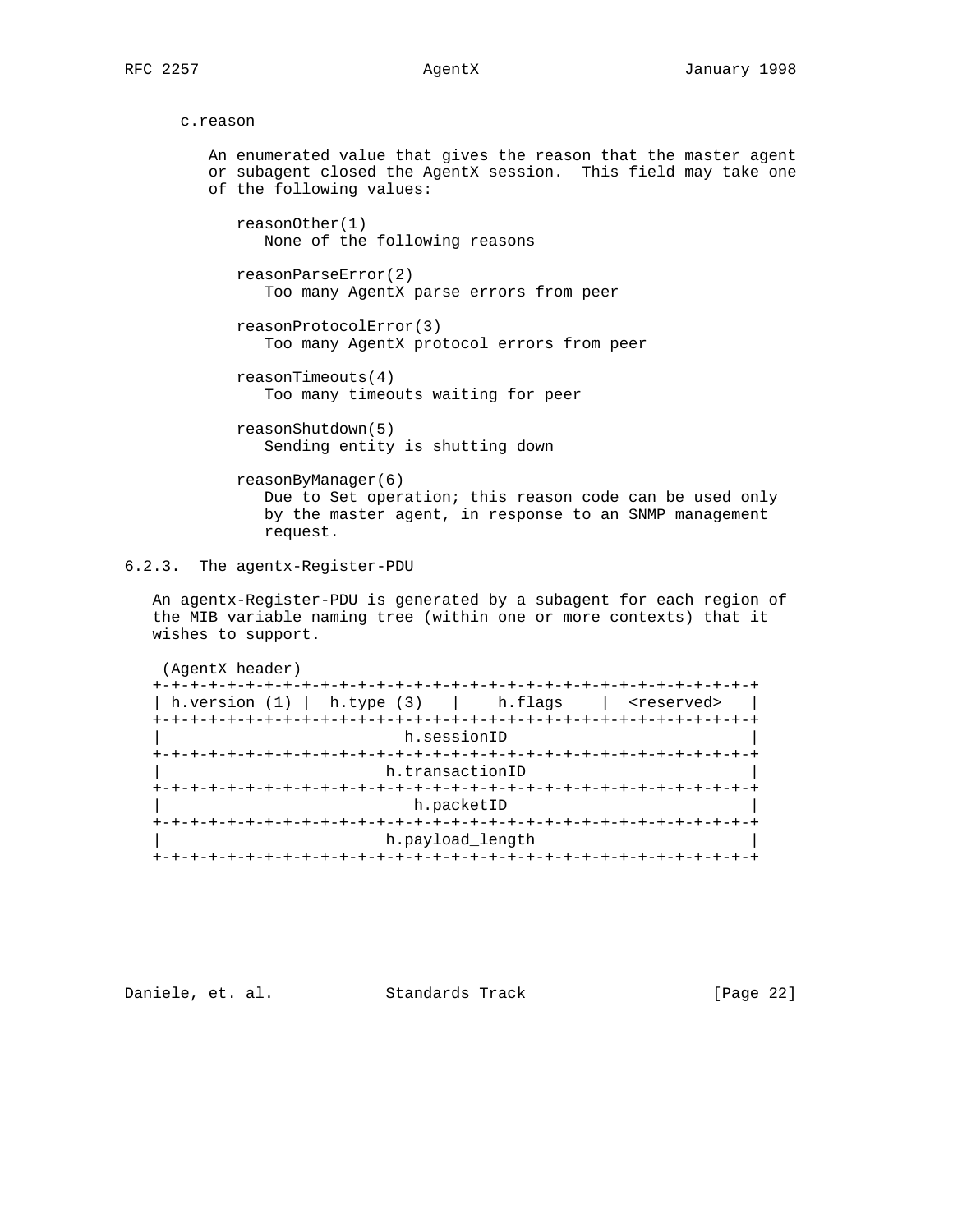(r.context) (OPTIONAL) +-+-+-+-+-+-+-+-+-+-+-+-+-+-+-+-+-+-+-+-+-+-+-+-+-+-+-+-+-+-+-+-+ Octet String Length (L) +-+-+-+-+-+-+-+-+-+-+-+-+-+-+-+-+-+-+-+-+-+-+-+-+-+-+-+-+-+-+-+-+ | Octet 1 | Octet 2 | Octet 3 | Octet 4 | +-+-+-+-+-+-+-+-+-+-+-+-+-+-+-+-+-+-+-+-+-+-+-+-+-+-+-+-+-+-+-+-+ ... +-+-+-+-+-+-+-+-+-+-+-+-+-+-+-+-+-+-+-+-+-+-+-+-+-+-+-+-+-+-+-+-+  $\text{Octet L - 1}$   $\text{Octet L}$  | Padding (as required) | +-+-+-+-+-+-+-+-+-+-+-+-+-+-+-+-+-+-+-+-+-+-+-+-+-+-+-+-+-+-+-+-+ +-+-+-+-+-+-+-+-+-+-+-+-+-+-+-+-+-+-+-+-+-+-+-+-+-+-+-+-+-+-+-+-+ | r.timeout | r.priority | r.range\_subid | <reserved> | +-+-+-+-+-+-+-+-+-+-+-+-+-+-+-+-+-+-+-+-+-+-+-+-+-+-+-+-+-+-+-+-+ (r.region) +-+-+-+-+-+-+-+-+-+-+-+-+-+-+-+-+-+-+-+-+-+-+-+-+-+-+-+-+-+-+-+-+ | n\_subid | prefix | 0 | <reserved> | +-+-+-+-+-+-+-+-+-+-+-+-+-+-+-+-+-+-+-+-+-+-+-+-+-+-+-+-+-+-+-+-+ sub-identifier #1 +-+-+-+-+-+-+-+-+-+-+-+-+-+-+-+-+-+-+-+-+-+-+-+-+-+-+-+-+-+-+-+-+ ... +-+-+-+-+-+-+-+-+-+-+-+-+-+-+-+-+-+-+-+-+-+-+-+-+-+-+-+-+-+-+-+-+ sub-identifier #n\_subid +-+-+-+-+-+-+-+-+-+-+-+-+-+-+-+-+-+-+-+-+-+-+-+-+-+-+-+-+-+-+-+-+ (r.upper\_bound) +-+-+-+-+-+-+-+-+-+-+-+-+-+-+-+-+-+-+-+-+-+-+-+-+-+-+-+-+-+-+-+-+ | optional upper-bound sub-identifier | +-+-+-+-+-+-+-+-+-+-+-+-+-+-+-+-+-+-+-+-+-+-+-+-+-+-+-+-+-+-+-+-+

An agentx-Register-PDU contains the following fields:

### r.context

An optional non-default context.

r.timeout

 The length of time, in seconds, that a master agent should allow to elapse after dispatching a message to a subagent before it regards the subagent as not responding. r.timeout applies only to messages that concern MIB objects within r.region. It overrides both the subagent-wide value (if any) indicated when the AgentX session with the master agent was established, and the master agent's default timeout. The default value for r.timeout is 0 (no override).

Daniele, et. al. Standards Track [Page 23]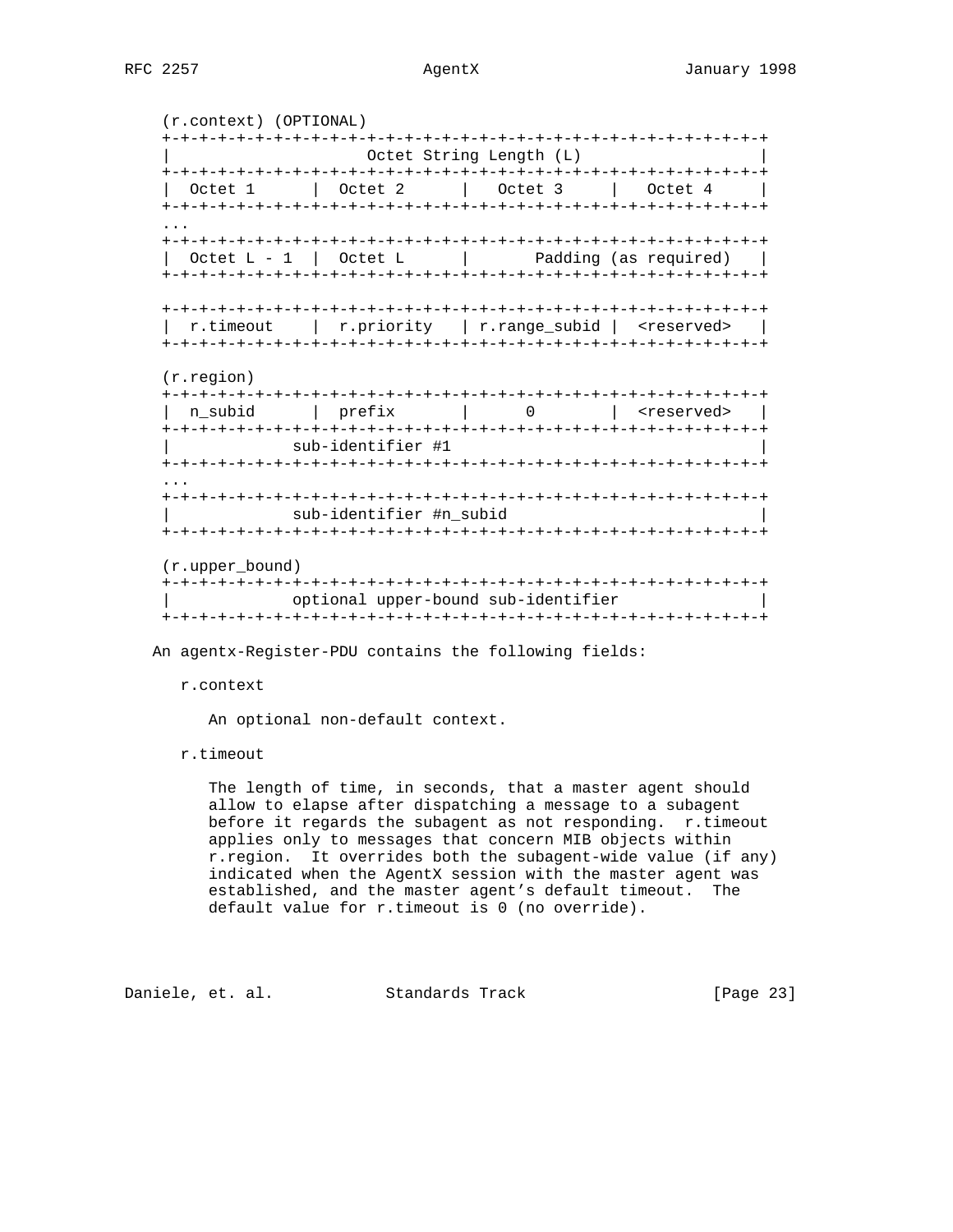## r.priority

 A value between 1 and 255, used to achieve a desired configuration when different subagents register identical or overlapping regions. Subagents with no particular knowledge of priority should register with the default value of 255 (lowest priority).

 In the master agent's dispatching algorithm, smaller values of r.priority take precedence over larger values, as described in section 7.1.5.1.

### r.region

 An Object Identifier that, in conjunction with r.range\_subid, indicates a region of the MIB that a subagent wishes to support. It may be a fully-qualified instance name, a partial instance name, a MIB table, an entire MIB, or ranges of any of these.

The choice of what to register is implementation-specific; this memo does not specify permissible values. Standard practice however is for a subagent to register at the highest level of the naming tree that makes sense. Registration of fully qualified instances is typically done only when a subagent can perform management operations only on particular rows of a conceptual table.

 If r.region is in fact a fully qualified instance name, the INSTANCE\_REGISTRATION bit in h.flags must be set, otherwise it must be cleared. The master agent may save this information to optimize subsequent operational dispatching.

### r.range\_subid

 Permits specifying a range in place of one of r.region's sub identifiers. If this value is 0, no range is specified. Otherwise the "r.range\_subid"-th sub-identifier in r.region is a range lower bound, and the range upper bound sub-identifier (r.upper\_bound) immediately follows r.region.

 This permits registering a conceptual row with a single PDU. For example, the following PDU would register row 7 of the RFC 1573 ifTable (1.3.6.1.2.1.2.2.1.1-22.7):

Daniele, et. al. Standards Track [Page 24]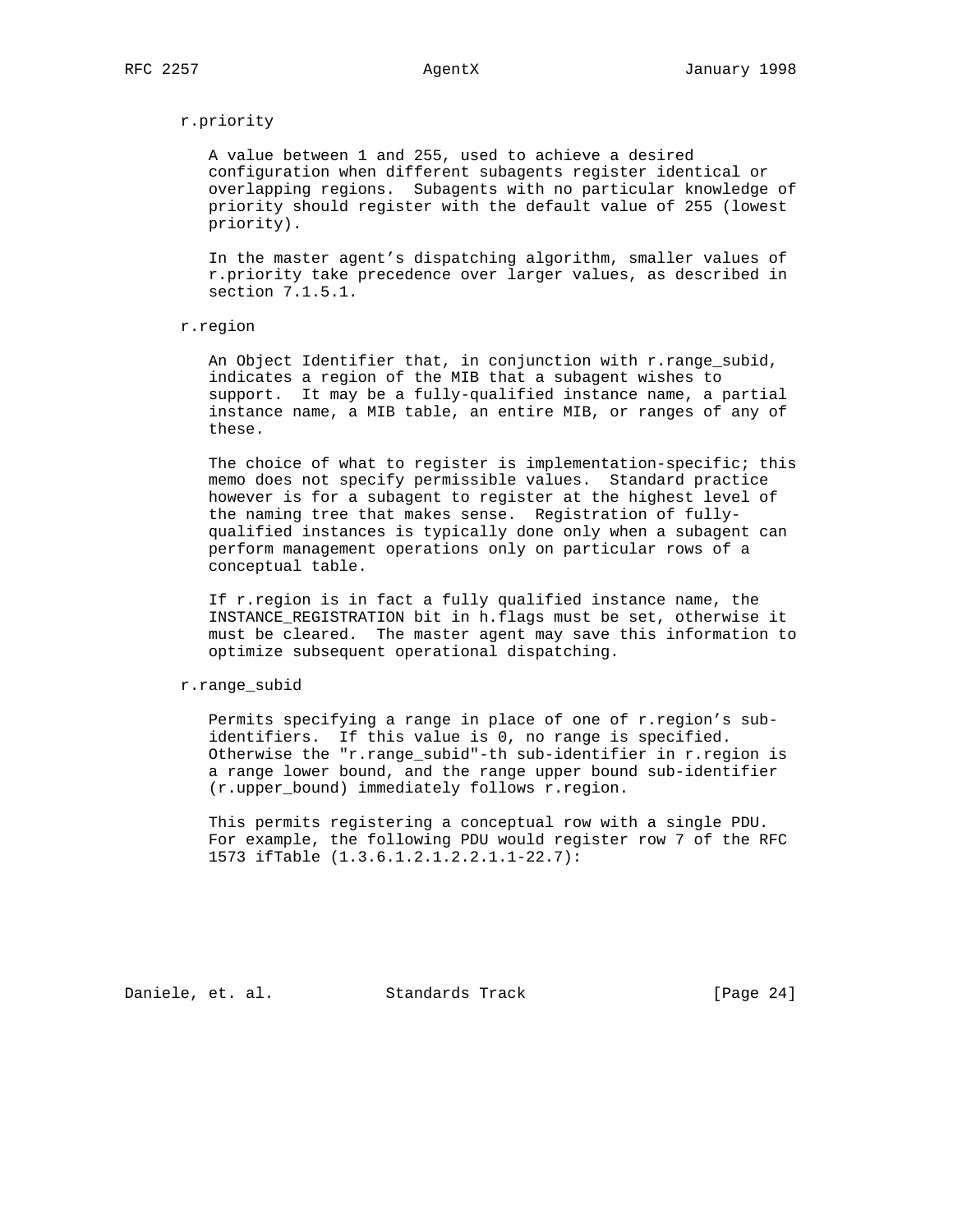## AgentX

| (AgentX header)                |                     |                        |                                             |
|--------------------------------|---------------------|------------------------|---------------------------------------------|
| h.version $(1)$                | h. type (3)         | h.flags                | <reserved></reserved>                       |
|                                |                     | h.sessionID            |                                             |
|                                |                     | h.transactionID        |                                             |
|                                |                     | h.packetID             |                                             |
|                                |                     | h.payload_length       |                                             |
|                                |                     |                        |                                             |
| +-+-+-+-+-+-+-+-+<br>r.timeout | r.priority          | 5                      | <reserved><br/>+-+-+-+-+-+-+-+-+</reserved> |
| $(r.\text{region})$            |                     |                        |                                             |
| 6                              | 2                   | 0                      | <reserved></reserved>                       |
|                                | - + – + – + – + – + |                        | -+-+-+-+-+-+-+-+-+-+-+-+-+-+-+-             |
| 2                              |                     |                        |                                             |
|                                |                     |                        |                                             |
| <b>ナーナーナーナーナーナーナーナーナ</b>       |                     |                        |                                             |
| 1                              |                     |                        | -+-+-+-+-+-+-+-+-+-+-+-+-+-+-               |
|                                |                     |                        |                                             |
| (r.upper_bound)                |                     | -+-+-+-+-+-+-+-+-+-+-+ |                                             |
| <b>+-+-+-+-+-+-+-+-+</b><br>22 |                     |                        |                                             |
|                                |                     |                        |                                             |

6.2.4. The agentx-Unregister-PDU

The agentx-Unregister-PDU is sent by a subagent to remove a previously registered MIB region from the master agent's OID space.

Daniele, et. al. Standards Track

[Page 25]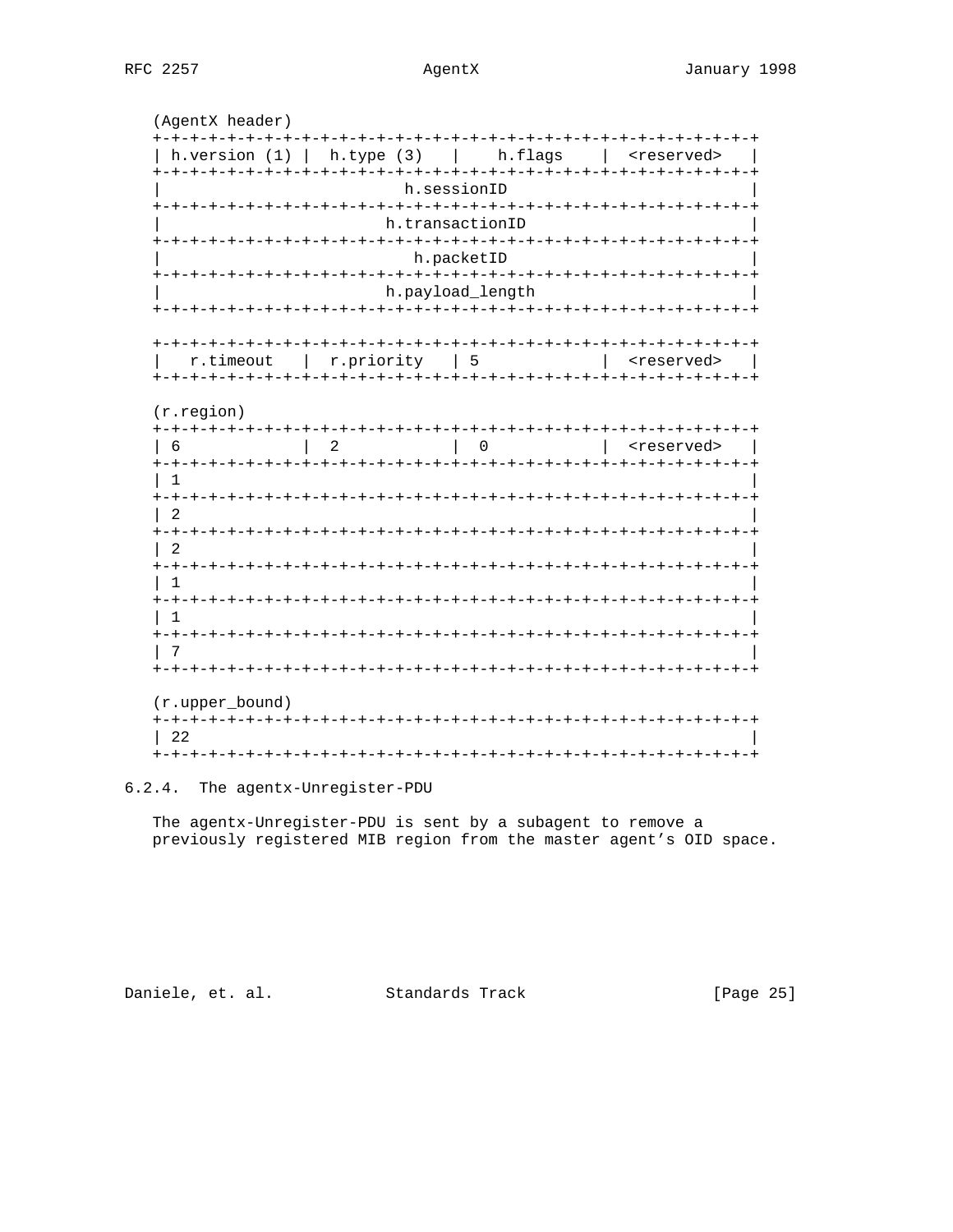## AgentX

(AgentX header) | h.version (1) | h.type (4) | h.flags | <reserved> | h.sessionID h.transactionID h.packetID h.payload\_length (u.context) OPTIONAL Octet String Length (L) | <reserved> | u.priority | u.range\_subid | <reserved> |  $(u.\text{region})$ | n\_subid | prefix | 0 | <reserved> | sub-identifier #1 sub-identifier #n subid (u.upper\_bound) optional upper-bound sub-identifier 

An agentx-Unregister-PDU contains the following fields:

Daniele, et. al. Standards Track

[Page 26]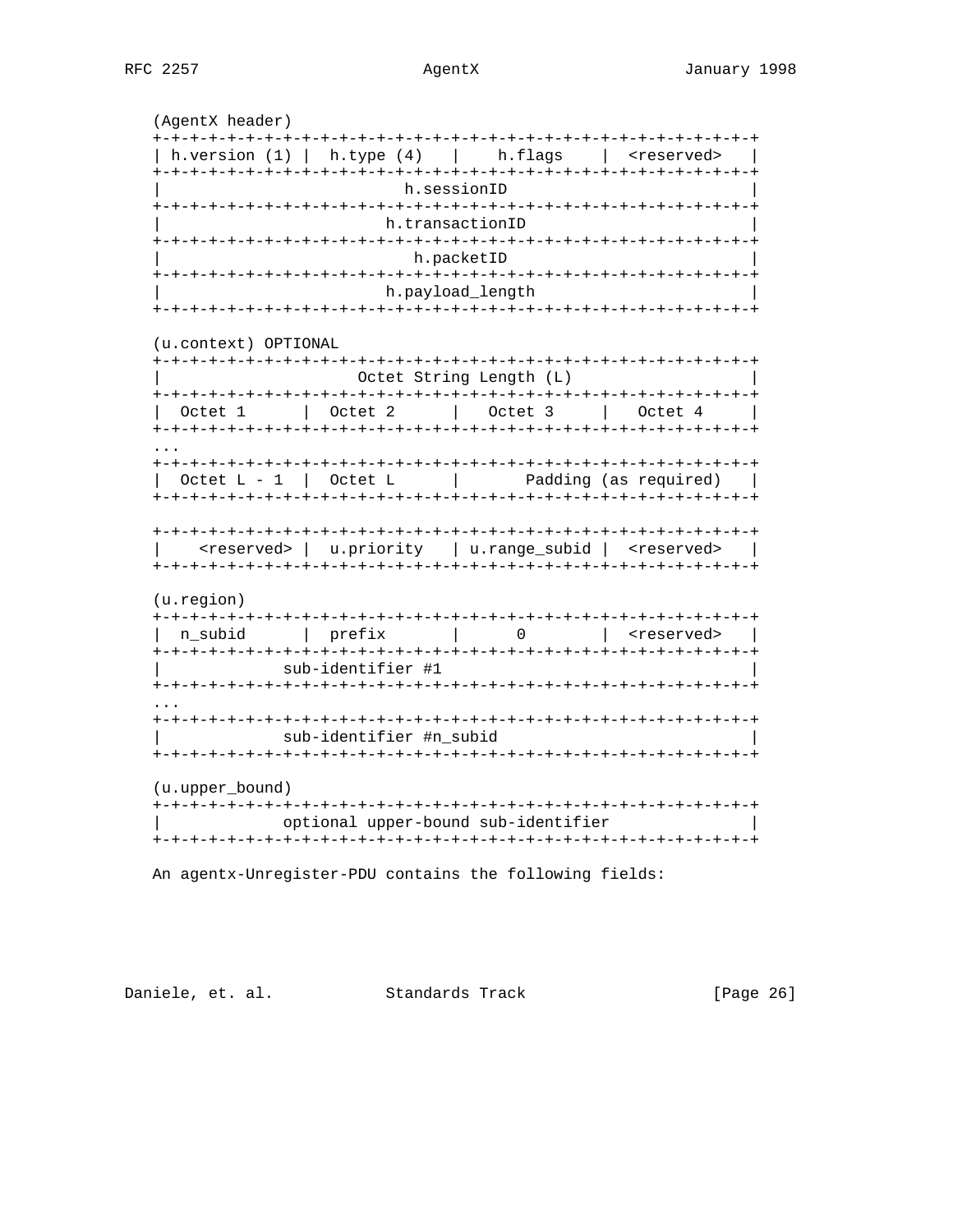u.context

An optional non-default context.

u.priority

The priority at which this region was originally registered.

u.region

 Indicates a previously-registered region of the MIB that a subagent no longer wishes to support.

6.2.5. The agentx-Get-PDU

 (AgentX header) +-+-+-+-+-+-+-+-+-+-+-+-+-+-+-+-+-+-+-+-+-+-+-+-+-+-+-+-+-+-+-+-+ | h.version (1) | h.type (5) | h.flags | <reserved> | +-+-+-+-+-+-+-+-+-+-+-+-+-+-+-+-+-+-+-+-+-+-+-+-+-+-+-+-+-+-+-+-+ h.sessionID +-+-+-+-+-+-+-+-+-+-+-+-+-+-+-+-+-+-+-+-+-+-+-+-+-+-+-+-+-+-+-+-+ h.transactionID +-+-+-+-+-+-+-+-+-+-+-+-+-+-+-+-+-+-+-+-+-+-+-+-+-+-+-+-+-+-+-+-+ h.packetID +-+-+-+-+-+-+-+-+-+-+-+-+-+-+-+-+-+-+-+-+-+-+-+-+-+-+-+-+-+-+-+-+ h.payload\_length +-+-+-+-+-+-+-+-+-+-+-+-+-+-+-+-+-+-+-+-+-+-+-+-+-+-+-+-+-+-+-+-+ (g.context) OPTIONAL +-+-+-+-+-+-+-+-+-+-+-+-+-+-+-+-+-+-+-+-+-+-+-+-+-+-+-+-+-+-+-+-+ Octet String Length (L) +-+-+-+-+-+-+-+-+-+-+-+-+-+-+-+-+-+-+-+-+-+-+-+-+-+-+-+-+-+-+-+-+ 0ctet 1 | Octet 2 | Octet 3 | Octet 4 | +-+-+-+-+-+-+-+-+-+-+-+-+-+-+-+-+-+-+-+-+-+-+-+-+-+-+-+-+-+-+-+-+ ... +-+-+-+-+-+-+-+-+-+-+-+-+-+-+-+-+-+-+-+-+-+-+-+-+-+-+-+-+-+-+-+-+  $\text{Octet } L - 1$  | Octet L | Padding (as required) | +-+-+-+-+-+-+-+-+-+-+-+-+-+-+-+-+-+-+-+-+-+-+-+-+-+-+-+-+-+-+-+-+ (g.sr) (start 1) +-+-+-+-+-+-+-+-+-+-+-+-+-+-+-+-+-+-+-+-+-+-+-+-+-+-+-+-+-+-+-+-+ | n\_subid | prefix | include | <reserved> |

 +-+-+-+-+-+-+-+-+-+-+-+-+-+-+-+-+-+-+-+-+-+-+-+-+-+-+-+-+-+-+-+-+ sub-identifier #1 +-+-+-+-+-+-+-+-+-+-+-+-+-+-+-+-+-+-+-+-+-+-+-+-+-+-+-+-+-+-+-+-+

Daniele, et. al. Standards Track [Page 27]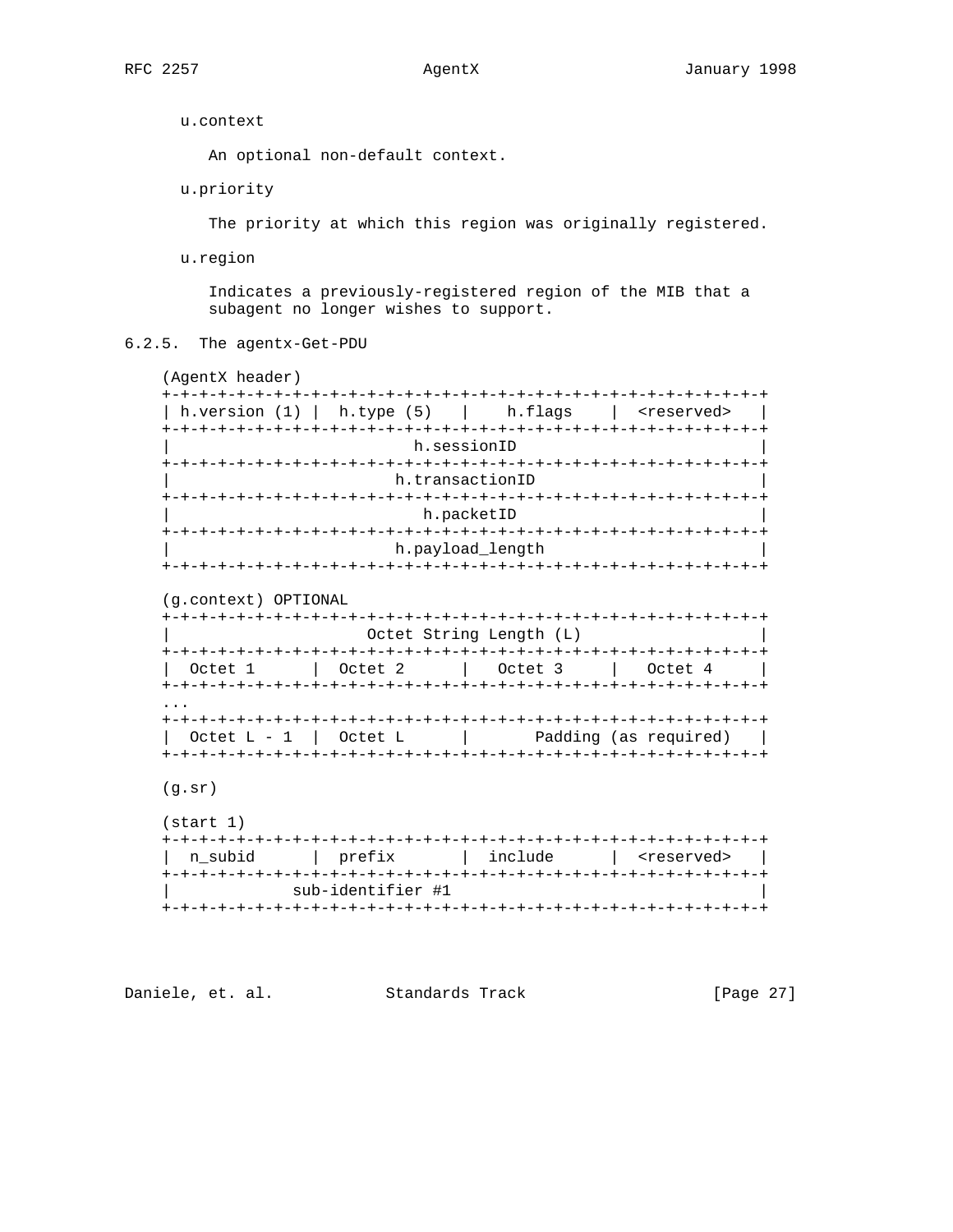## AgentX

|                                  | sub-identifier #n_subid                  |                                           |  |
|----------------------------------|------------------------------------------|-------------------------------------------|--|
| (end 1)<br>$\Omega$              | 0                                        | $\begin{array}{ccc} \hline \end{array}$ 0 |  |
| $(\text{start} \; n)$<br>n subid | prefix   include   <reserved></reserved> |                                           |  |
|                                  | sub-identifier #1                        |                                           |  |
|                                  | sub-identifier #n subid                  |                                           |  |

| (end n) |  |  |  |
|---------|--|--|--|
|         |  |  |  |
|         |  |  |  |
|         |  |  |  |

An agentx-Get-PDU contains the following fields:

## g.context

An optional non-default context.

## g.sr

A SearchRangeList containing the requested variables for this subagent.

Daniele, et. al. Standards Track

[Page 28]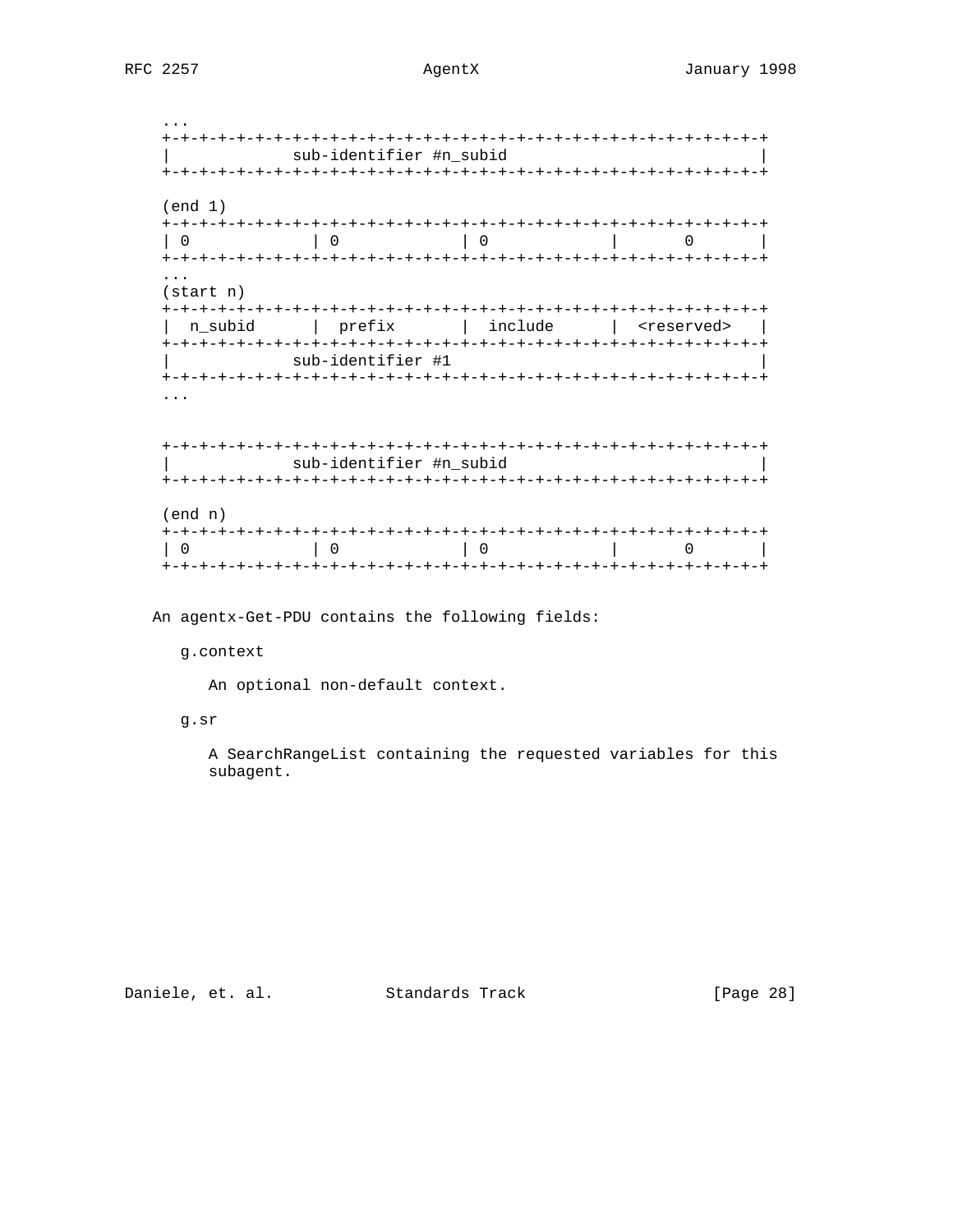# 6.2.6. The agentx-GetNext-PDU

```
(AgentX header)
```

| I GACTICY TICANCT !                   |                         |                                                   |                                                                |
|---------------------------------------|-------------------------|---------------------------------------------------|----------------------------------------------------------------|
|                                       |                         |                                                   | h.version (1)   h.type (6)   h.flags   <reserved>  </reserved> |
|                                       | h.sessionID             |                                                   |                                                                |
|                                       |                         | h.transactionID                                   |                                                                |
|                                       |                         | h.packetID                                        |                                                                |
|                                       |                         | h.payload_length                                  |                                                                |
|                                       |                         |                                                   |                                                                |
| (g.context) OPTIONAL                  |                         |                                                   |                                                                |
|                                       |                         | Octet String Length (L)                           |                                                                |
| Octet 1   Octet 2   Octet 3   Octet 4 |                         |                                                   |                                                                |
|                                       |                         |                                                   |                                                                |
|                                       |                         | Octet $L - 1$   Octet $L$   Padding (as required) |                                                                |
| (g.sr)                                |                         |                                                   |                                                                |
| (stat 1)                              |                         |                                                   |                                                                |
|                                       |                         |                                                   |                                                                |
|                                       | sub-identifier #1       |                                                   |                                                                |
|                                       |                         |                                                   |                                                                |
|                                       | sub-identifier #n_subid |                                                   |                                                                |
| (end 1)                               |                         |                                                   |                                                                |
| n subid                               |                         | prefix   0   <reserved></reserved>                |                                                                |
|                                       | sub-identifier #1       |                                                   |                                                                |
|                                       |                         |                                                   |                                                                |

Daniele, et. al. Standards Track

[Page 29]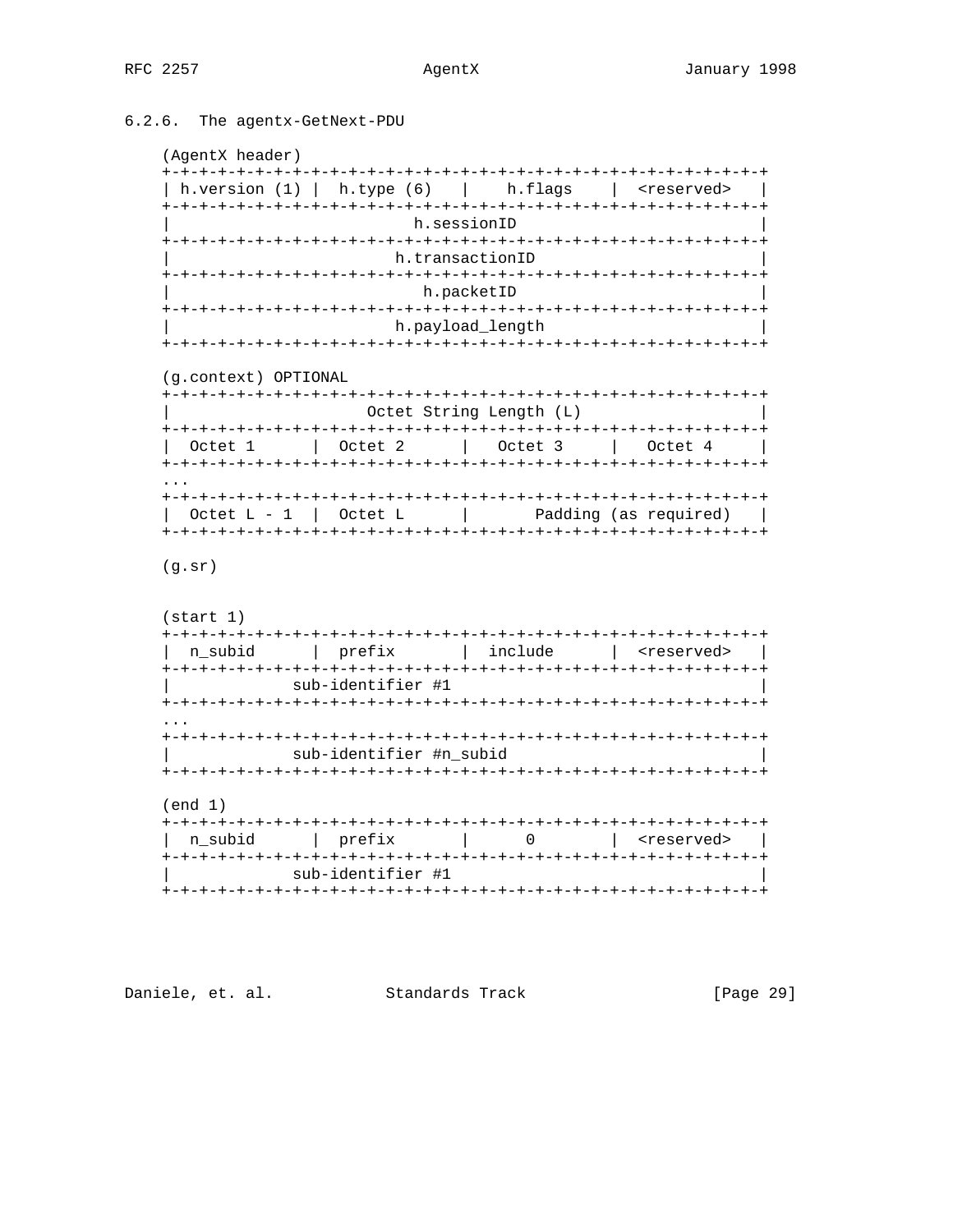# AgentX

|                       | sub-identifier #n_subid      |                                                                                 |                                   |
|-----------------------|------------------------------|---------------------------------------------------------------------------------|-----------------------------------|
|                       |                              |                                                                                 |                                   |
|                       |                              |                                                                                 |                                   |
|                       |                              |                                                                                 |                                   |
| $(\text{start} \; n)$ |                              |                                                                                 |                                   |
|                       |                              |                                                                                 |                                   |
|                       |                              |                                                                                 |                                   |
| n subid               | prefix                       | include                                                                         | <reserved></reserved>             |
|                       |                              |                                                                                 |                                   |
|                       | sub-identifier #1            |                                                                                 |                                   |
|                       |                              |                                                                                 |                                   |
|                       |                              |                                                                                 |                                   |
|                       |                              |                                                                                 |                                   |
|                       | sub-identifier #n_subid      |                                                                                 |                                   |
|                       | -+-+-+-+-+-+-+-+-+-+-+-+-+-  |                                                                                 | -+-+-+-+-+-+-+-+-+-+-+-+-+-+-     |
|                       |                              |                                                                                 |                                   |
|                       |                              |                                                                                 |                                   |
| (end n)               |                              |                                                                                 |                                   |
|                       |                              |                                                                                 |                                   |
| n_subid               | prefix                       | $\begin{array}{ccc} \hline \end{array}$ $\begin{array}{ccc} \hline \end{array}$ | <reserved></reserved>             |
|                       |                              |                                                                                 |                                   |
|                       | sub-identifier #1            |                                                                                 |                                   |
|                       | +-+-+-+-+-+-+-+-+-+-+-+-+-+- |                                                                                 | -+-+-+-+-+-+-+-+-+-+-+-+-+-+-+-+- |
|                       |                              |                                                                                 |                                   |
|                       |                              |                                                                                 |                                   |
|                       | sub-identifier #n_subid      |                                                                                 |                                   |
|                       |                              |                                                                                 |                                   |
|                       |                              |                                                                                 |                                   |
| .                     |                              |                                                                                 |                                   |

6.2.7. The agentx-GetBulk-PDU

| (AgentX header)                          |                  |                       |
|------------------------------------------|------------------|-----------------------|
|                                          |                  |                       |
| h.version $(1)$   h.type $(7)$   h.flags |                  | <reserved></reserved> |
|                                          |                  |                       |
|                                          | h.sessionID      |                       |
| +-+-+-+-                                 |                  |                       |
|                                          | h.transactionID  |                       |
|                                          |                  |                       |
|                                          | h.packetID       |                       |
|                                          |                  |                       |
|                                          | h.payload length |                       |
|                                          |                  |                       |

Daniele, et. al. Standards Track

[Page 30]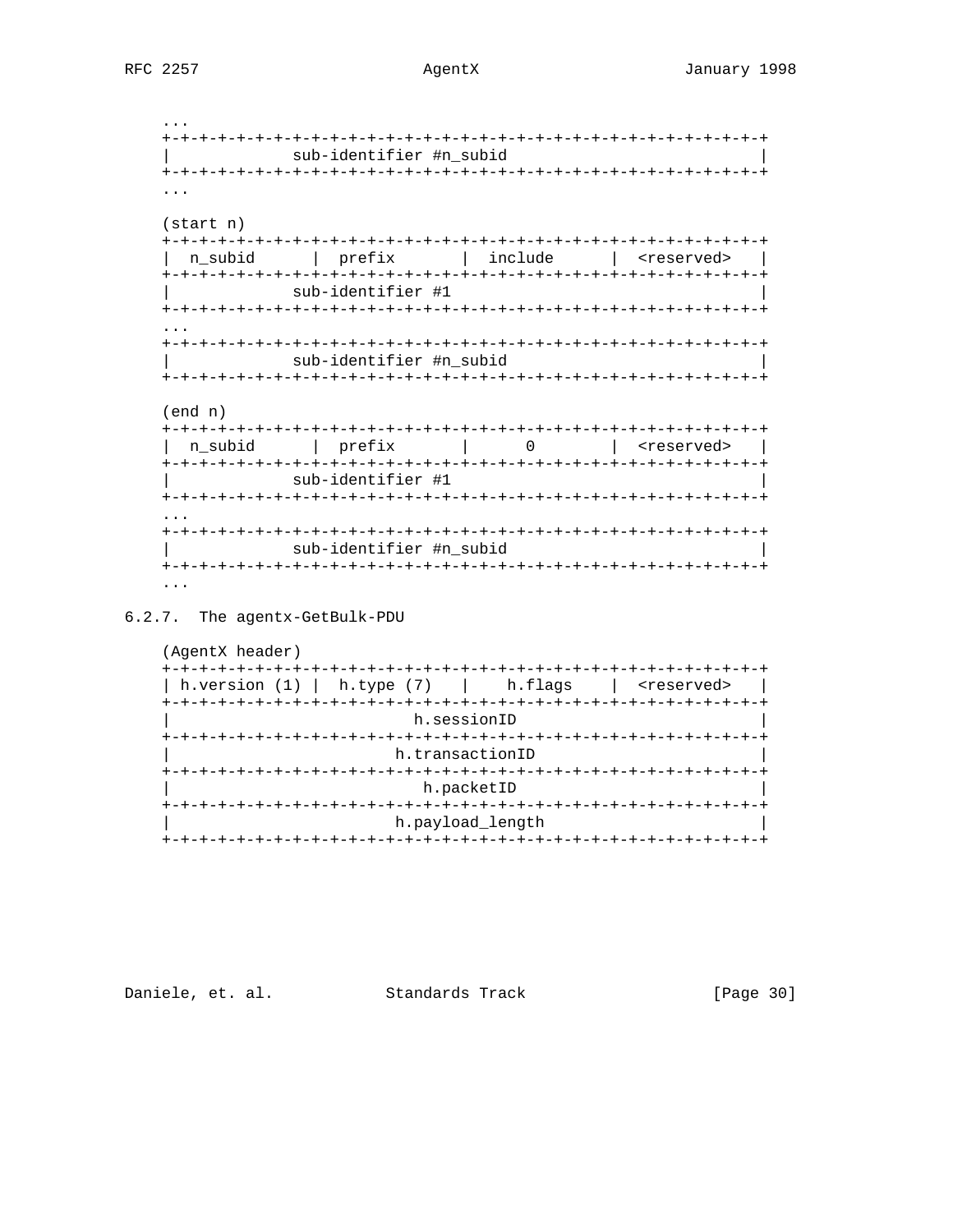```
(g.context) OPTIONAL
Octet String Length (L)
\ddotscOctet L - 1 | Octet L\mathcal{L} = \mathcal{L}Padding (as required) |
g.non_repeaters | g.max_repetitions
\mathbb{L}(g.sr) as in agentx-GetNext-PDU above
\sim 100 km ^{-1}
```
6.2.8. The agentx-TestSet-PDU

(AgentX header)

| h.version (1)   h.type (8)   h.flags   <reserved></reserved> |
|--------------------------------------------------------------|
|                                                              |
| h.sessionID                                                  |
|                                                              |
| h.transactionID                                              |
|                                                              |
| h.packetID                                                   |
| +-+-+-+-+-+-+-+-+-+-+-+-+-+                                  |
| h.payload length                                             |
|                                                              |
|                                                              |
| $(t.\text{context})$<br>OPTIONAL                             |

|          | Octet String Length (L)               |                                                 |
|----------|---------------------------------------|-------------------------------------------------|
|          | Octet 1   Octet 2   Octet 3   Octet 4 |                                                 |
| $\cdots$ |                                       |                                                 |
|          |                                       | Octet $L - 1$ Octet $L$   Padding (as required) |

 $(t.vb)$ 

Daniele, et. al. Standards Track

[Page 31]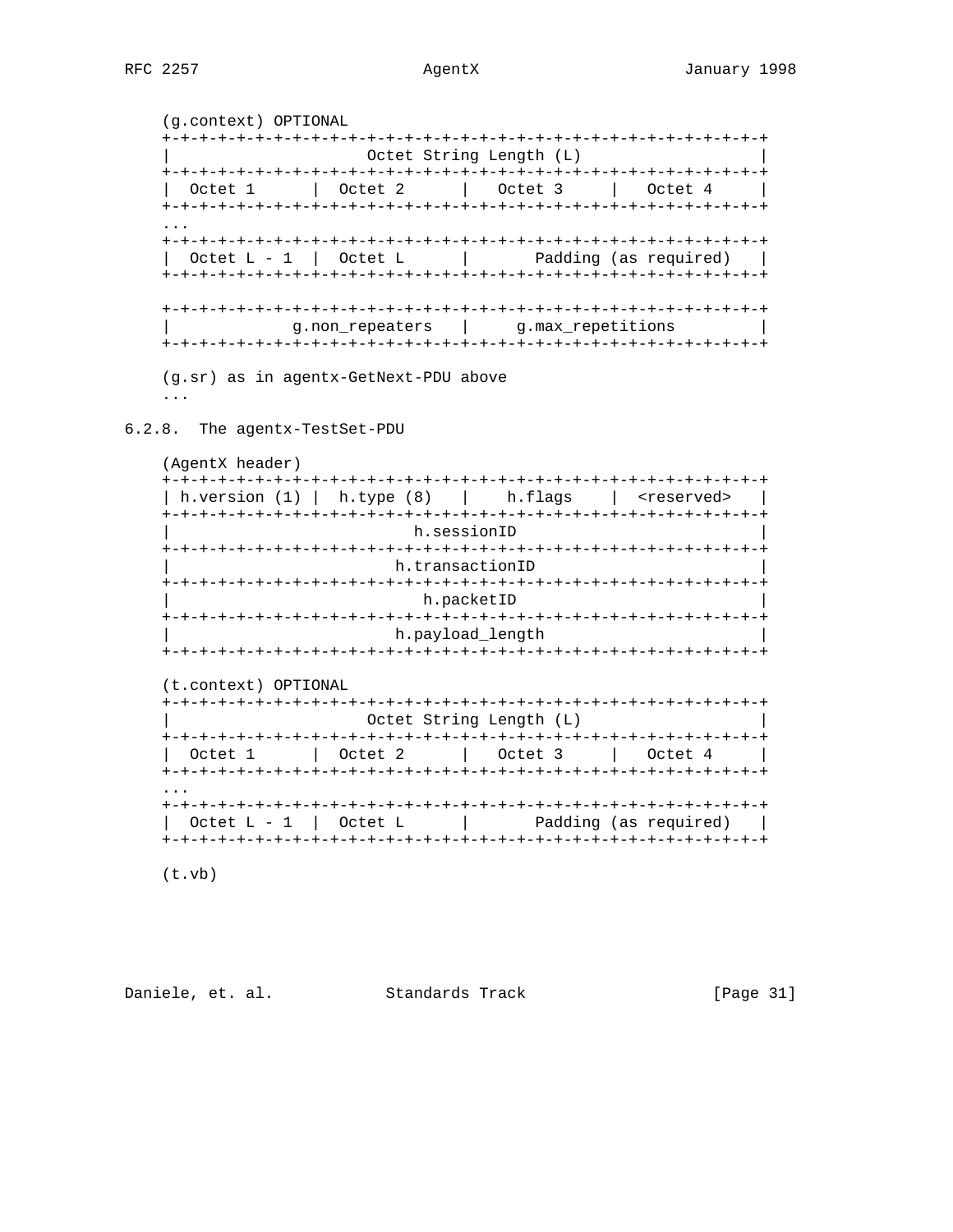## AgentX

 $(VarBind 1)$ | creserved> v.type | n\_subid | prefix | 0 | <reserved> sub-identifier #1 sub-identifier #n\_subid data  $\cdot$   $\cdot$   $\cdot$ data  $\ddotsc$ (VarBind n) state of the state of the state of the state of the state of the state of the state of the state of the state o v.type | n\_subid | prefix | 0 | <reserved> | sub-identifier #1 sub-identifier #n\_subid  $+ - +$ data 

data 

An agentx-TestSet-PDU contains the following fields:

t.context

An optional non-default context.

Daniele, et. al. Standards Track

[Page 32]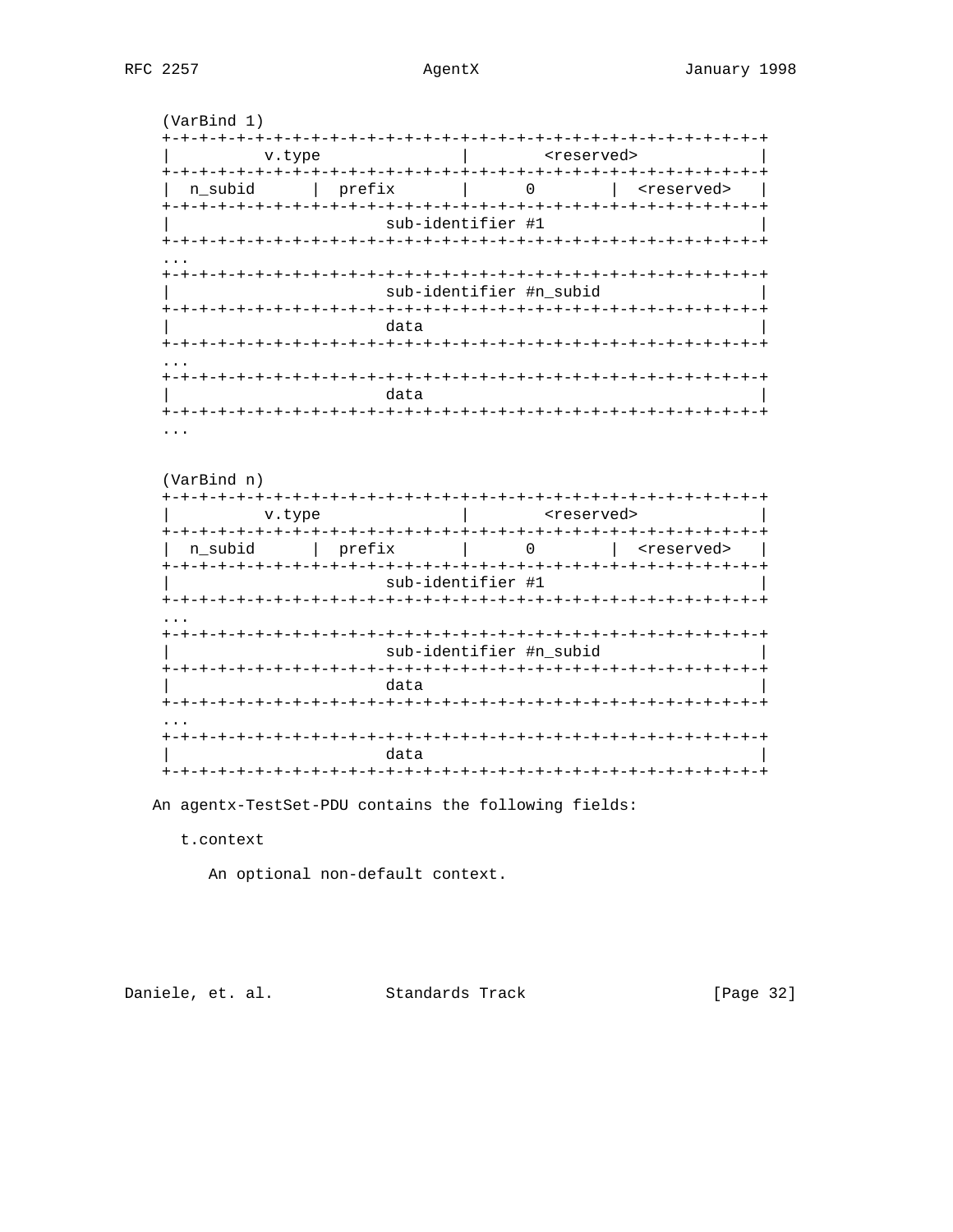t.vb

 A VarBindList containing the requested VarBinds for this subagent.

6.2.9. The agentx-CommitSet, -UndoSet, -CleanupSet PDUs

These PDUs consist of the AgentX header only.

 The agentx-CommitSet-, -UndoSet-, and -Cleanup-PDUs are used in processing an SNMP SetRequest operation.

6.2.10. The agentx-Notify-PDU

 An agentx-Notify-PDU is sent by a subagent to cause the master agent to forward a notification.

(AgentX header)

| h.version (1)        | h.type $(12)$ | h.flags                        | <reserved></reserved> |
|----------------------|---------------|--------------------------------|-----------------------|
|                      |               | h.sessionID                    |                       |
|                      |               | h.transactionID                |                       |
|                      |               | h.packetID                     |                       |
|                      |               |                                |                       |
|                      |               |                                |                       |
|                      | -+-+-+-+-+-+  | h.payload_length<br>-+-+-+-+-+ |                       |
|                      |               |                                |                       |
| (n.context) OPTIONAL |               |                                |                       |
|                      |               | Octet String Length (L)        |                       |
| Octet 1              | Octet 2       | Octet 3                        | Octet 4               |
|                      |               |                                |                       |
|                      |               |                                |                       |

 (n.vb) ...

An agentx-Notify-PDU contains the following fields:

Daniele, et. al. Standards Track [Page 33]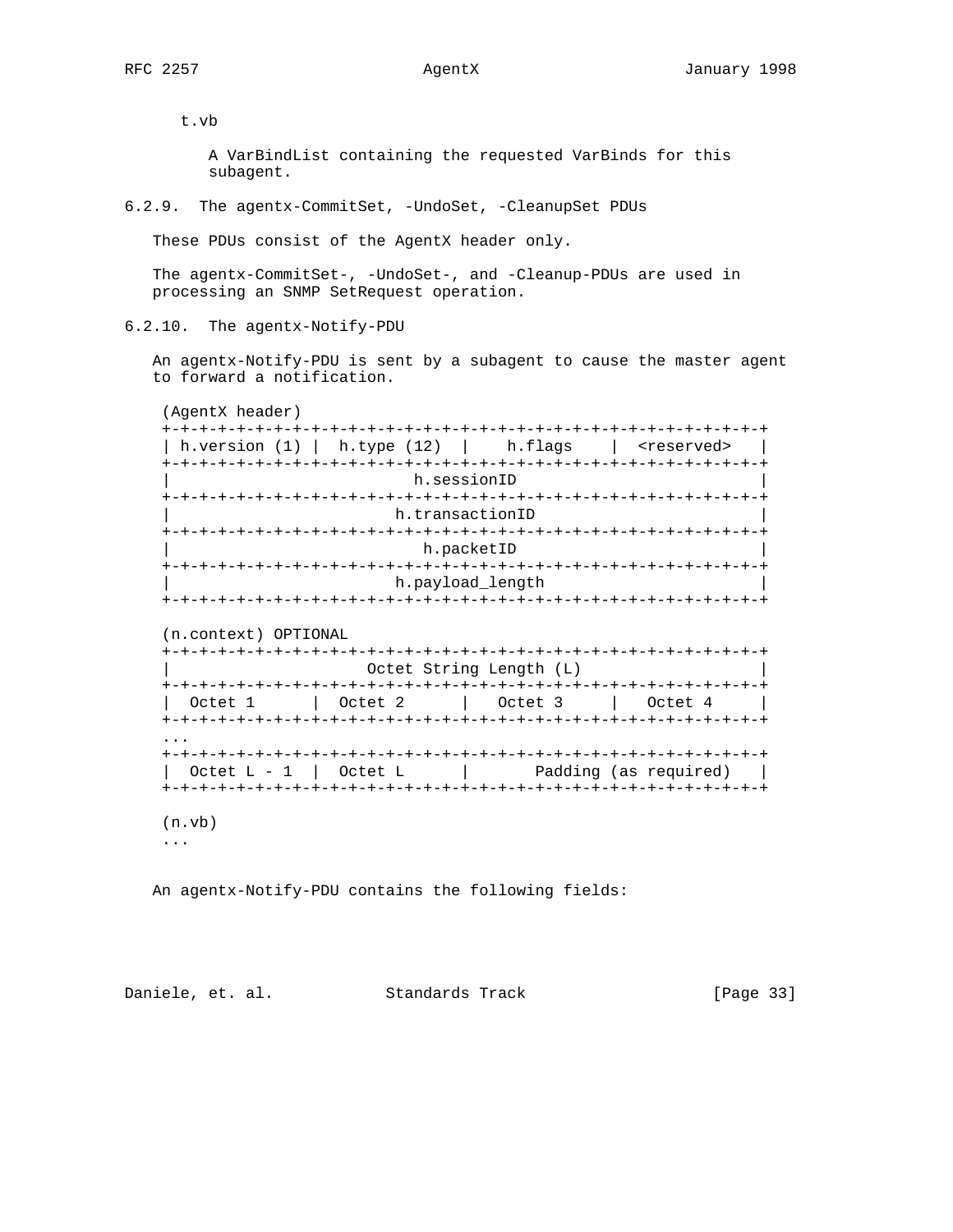n.context

An optional non-default context.

n.vb

 A VarBindList whose contents define the actual PDU to be sent. This memo places the following restrictions on its contents:

- If the subagent supplies sysUpTime.0, it must be present as the first varbind.
- snmpTrapOID.0 must be present, as the second varbind if sysUpTime.0 was supplied, as the first if it was not.
- 6.2.11 The agentx-Ping-PDU

 The agentx-Ping-PDU is sent by a subagent to the master agent to monitor the master agent's ability to receive and send AgentX PDUs over their AgentX session.

| (AgentX header) |                                     |                       |  |
|-----------------|-------------------------------------|-----------------------|--|
|                 |                                     |                       |  |
| h.version (1)   | $\vert$ h.type (13) $\vert$ h.flags | <reserved></reserved> |  |
|                 |                                     |                       |  |
|                 | h.sessionID                         |                       |  |
|                 |                                     |                       |  |
|                 | h.transactionID                     |                       |  |
|                 |                                     |                       |  |
|                 | h.packetID                          |                       |  |
|                 |                                     |                       |  |
|                 | h.payload_length                    |                       |  |
|                 |                                     |                       |  |

(p.context) OPTIONAL

|                           |         | +-+-+-+-+-+-+-+-+-+-+-  |         |
|---------------------------|---------|-------------------------|---------|
|                           |         | Octet String Length (L) |         |
|                           |         |                         |         |
| Octet 1                   | Octet 2 | Octet 3                 | Octet 4 |
|                           |         |                         |         |
|                           |         |                         |         |
|                           |         |                         |         |
| $\cdot$                   |         |                         |         |
| Octet $L - 1$   Octet $L$ |         | Padding (as required)   |         |

An agentx-Ping-PDU may contain the following field:

Daniele, et. al. Standards Track [Page 34]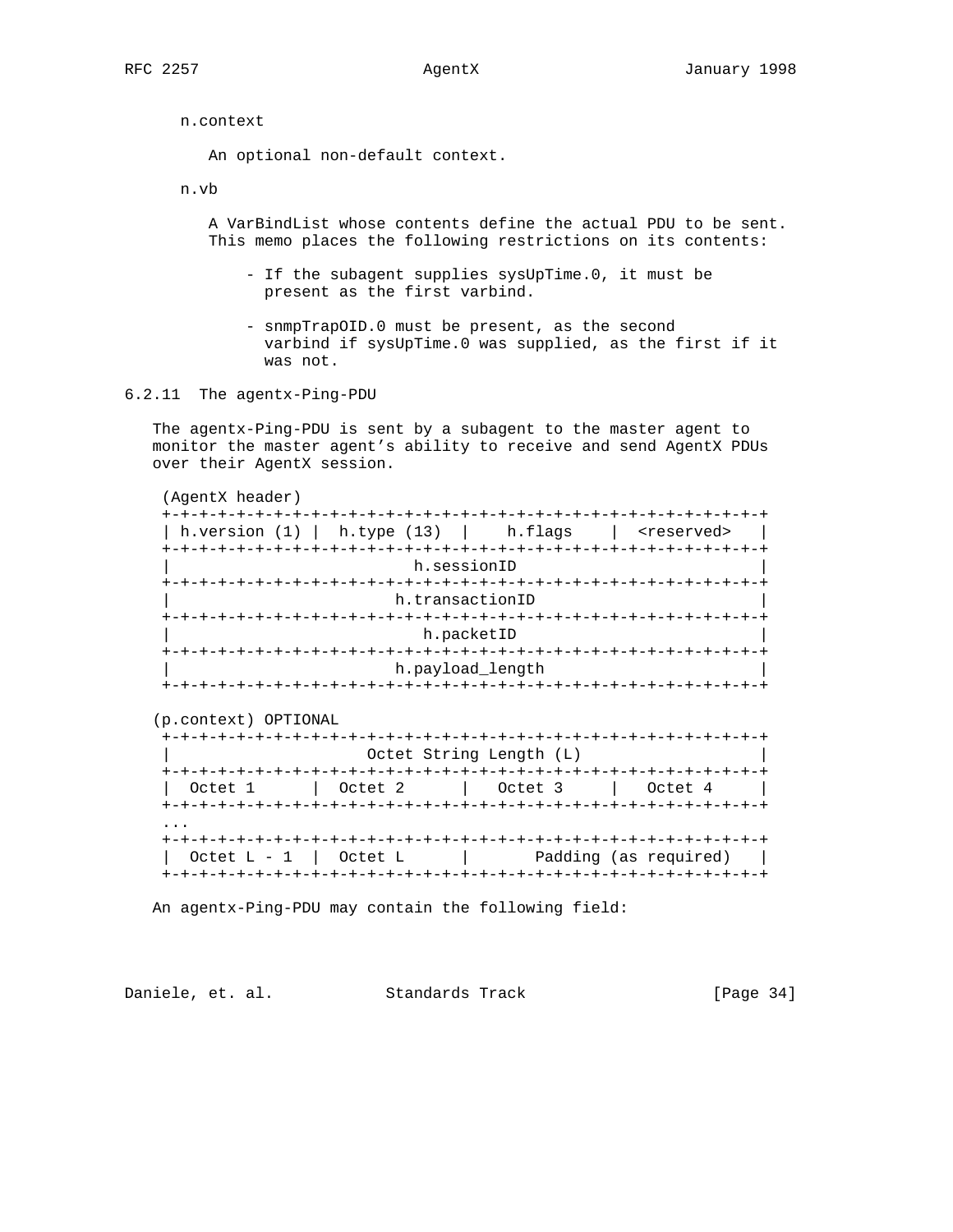p.context

An optional non-default context.

 Using p.context a subagent can retrieve the sysUpTime value for a specific context, if required.

## 6.2.12. The agentx-IndexAllocate-PDU

 An agentx-IndexAllocate-PDU is sent by a subagent to request allocation of a value for specific index objects. Refer to section 7.1.3 (Using the agentx-IndexAllocate-PDU) for suggested usage.

```
 (AgentX header)
 +-+-+-+-+-+-+-+-+-+-+-+-+-+-+-+-+-+-+-+-+-+-+-+-+-+-+-+-+-+-+-+-+
| h.version (1) | h.type (14) | h.flags | <reserved> |
 +-+-+-+-+-+-+-+-+-+-+-+-+-+-+-+-+-+-+-+-+-+-+-+-+-+-+-+-+-+-+-+-+
                          h.sessionID
 +-+-+-+-+-+-+-+-+-+-+-+-+-+-+-+-+-+-+-+-+-+-+-+-+-+-+-+-+-+-+-+-+
                       h.transactionID
 +-+-+-+-+-+-+-+-+-+-+-+-+-+-+-+-+-+-+-+-+-+-+-+-+-+-+-+-+-+-+-+-+
                          h.packetID
 +-+-+-+-+-+-+-+-+-+-+-+-+-+-+-+-+-+-+-+-+-+-+-+-+-+-+-+-+-+-+-+-+
                       h.payload_length
 +-+-+-+-+-+-+-+-+-+-+-+-+-+-+-+-+-+-+-+-+-+-+-+-+-+-+-+-+-+-+-+-+
```
(i.context) OPTIONAL

```
 +-+-+-+-+-+-+-+-+-+-+-+-+-+-+-+-+-+-+-+-+-+-+-+-+-+-+-+-+-+-+-+-+
                       Octet String Length (L)
    +-+-+-+-+-+-+-+-+-+-+-+-+-+-+-+-+-+-+-+-+-+-+-+-+-+-+-+-+-+-+-+-+
      | Octet 1 | Octet 2 | Octet 3 | Octet 4 |
    +-+-+-+-+-+-+-+-+-+-+-+-+-+-+-+-+-+-+-+-+-+-+-+-+-+-+-+-+-+-+-+-+
 ...
    +-+-+-+-+-+-+-+-+-+-+-+-+-+-+-+-+-+-+-+-+-+-+-+-+-+-+-+-+-+-+-+-+
     \text{Octet } L - 1 | Octet L | Padding (as required) |
    +-+-+-+-+-+-+-+-+-+-+-+-+-+-+-+-+-+-+-+-+-+-+-+-+-+-+-+-+-+-+-+-+
```
(i.vb)

...

An agentx-IndexAllocate-PDU contains the following fields:

i.context

An optional non-default context.

Daniele, et. al. Standards Track [Page 35]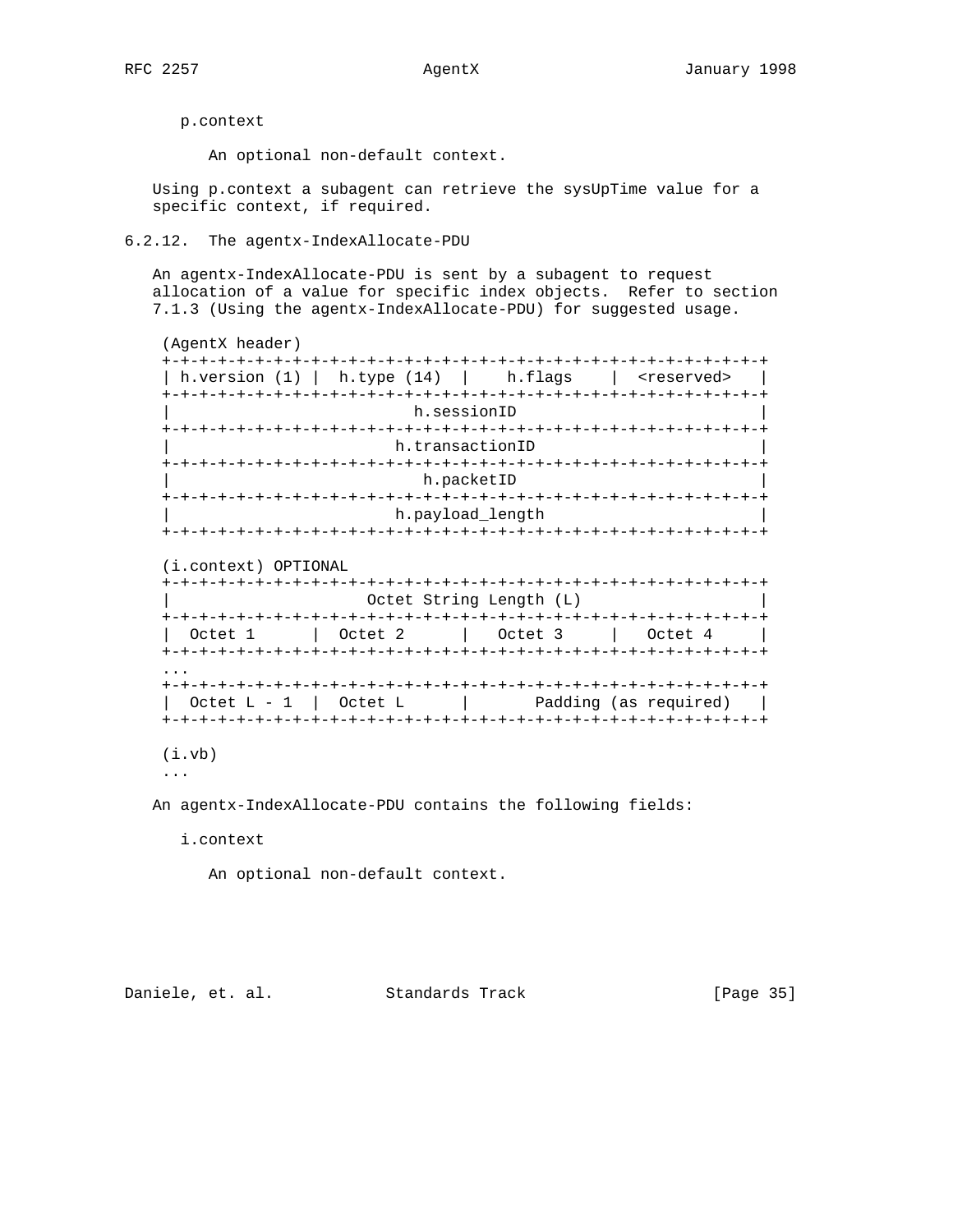i.vb

 A VarBindList containing the index names and values requested for allocation.

## 6.2.13. The agentx-IndexDeallocate-PDU

 An agentx-IndexDeallocate-PDU is sent by a subagent to release previously allocated index values.

| h.version (1) |  |                 | $\vert$ h.type (15) $\vert$ h.flags | <reserved></reserved> |
|---------------|--|-----------------|-------------------------------------|-----------------------|
|               |  |                 |                                     |                       |
|               |  |                 | h.sessionID                         |                       |
|               |  | +-+-+-+-+-+-+-+ |                                     |                       |
|               |  |                 | h.transactionID                     |                       |
|               |  |                 |                                     |                       |
|               |  |                 | h.packetID                          |                       |
|               |  |                 |                                     |                       |
|               |  |                 | h.payload_length                    |                       |
|               |  |                 | +-+-+-+-+-+-+-+-+-+-+-+-+-+-+-+-    |                       |

(i.context) OPTIONAL

| +-+-+-+-+-+-+-+-+-+                        |
|--------------------------------------------|
|                                            |
| Octet 2<br>Octet 1<br>Octet 3<br>  Octet 4 |

# (i.vb)

...

An agentx-IndexDeallocate-PDU contains the following fields:

## i.context

An optional non-default context.

i.vb

 A VarBindList containing the index names and values to be released.

Daniele, et. al. Standards Track [Page 36]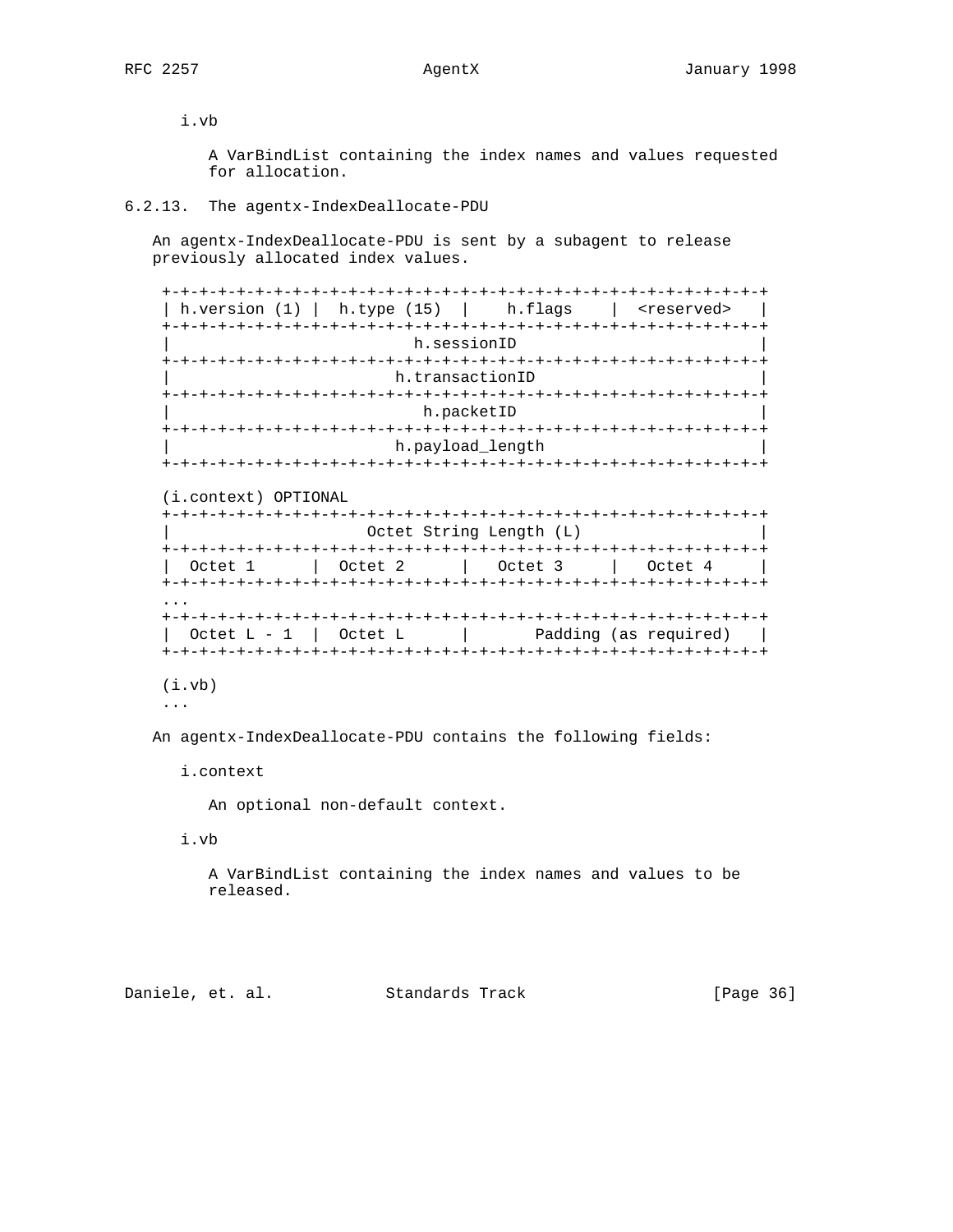### 6.2.14. The agentx-AddAgentCaps-PDU

An agentx-AddAgentCaps-PDU is generated by a subagent to inform the master agent of its agent capabilities.

(AgentX header) | h.version (1) | h.type (16) | h.flags | <reserved> | h.sessionID h.transactionID h.packetID h.payload\_length (a.context) (OPTIONAL) Octet String Length (L) Octet  $L - 1$  | Octet  $L$  | Optional Padding |  $(a.id)$ | n\_subid | prefix | 0 | <reserved> | sub-identifier #1 sub-identifier #n\_subid (a.descr) Octet String Length (L) | Octet 1 | Octet 2 | Octet 3 | Octet 4 | 

Daniele, et. al. Standards Track

[Page 37]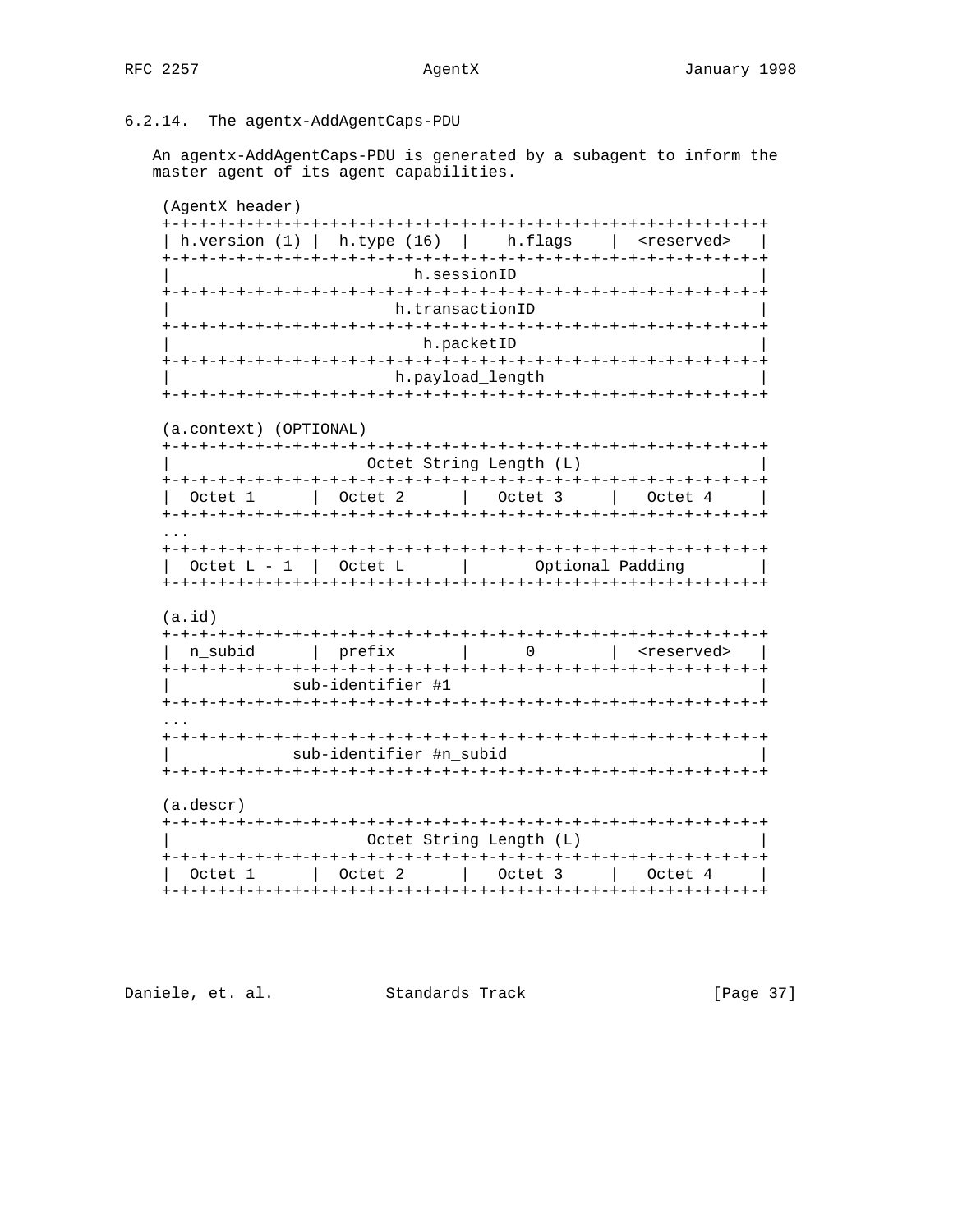...

 +-+-+-+-+-+-+-+-+-+-+-+-+-+-+-+-+-+-+-+-+-+-+-+-+-+-+-+-+-+-+-+-+  $\text{Octet L - 1}$  Octet L  $\vert$  Optional Padding | +-+-+-+-+-+-+-+-+-+-+-+-+-+-+-+-+-+-+-+-+-+-+-+-+-+-+-+-+-+-+-+-+

An agentx-AddAgentCaps-PDU contains the following fields:

a.context

An optional non-default context.

a.id

 An Object Identifier containing the value of an invocation of the AGENT-CAPABILITIES macro, which the master agent exports as a value of sysORID for the indicated context. (Recall that the value of an invocation of an AGENT-CAPABILITIES macro is an object identifier that describes a precise level of support with respect to implemented MIB modules. A more complete discussion of the AGENT-CAPABILITIES macro and related sysORID values can be found in section 6 of RFC 1904 [10].)

a.descr

 An Octet String containing a DisplayString to be used as the value of sysORDescr corresponding to the sysORID value above.

6.2.15. The agentx-RemoveAgentCaps-PDU

 An agentx-RemoveAgentCaps-PDU is generated by a subagent to request that the master agent stop exporting a particular value of sysORID. This value must have previously been advertised by the subagent in an agentx-AddAgentCaps-PDU.

| (AgentX header)                                          |                                       |                       |
|----------------------------------------------------------|---------------------------------------|-----------------------|
| +-+-+-+-+-+<br>h.version $(1)$   h.type $(17)$   h.flags |                                       | <reserved></reserved> |
|                                                          |                                       |                       |
|                                                          | h.sessionID                           |                       |
|                                                          | +-+-+-+-+-+-+-+-+-+-+-+-+-+-+-+-+-+-+ |                       |
|                                                          | h.transactionID                       |                       |
| +-+-+-+-+-+-                                             |                                       |                       |
|                                                          | h.packetID                            |                       |
|                                                          |                                       |                       |
|                                                          | h.payload length                      |                       |
|                                                          |                                       |                       |

Daniele, et. al. Standards Track [Page 38]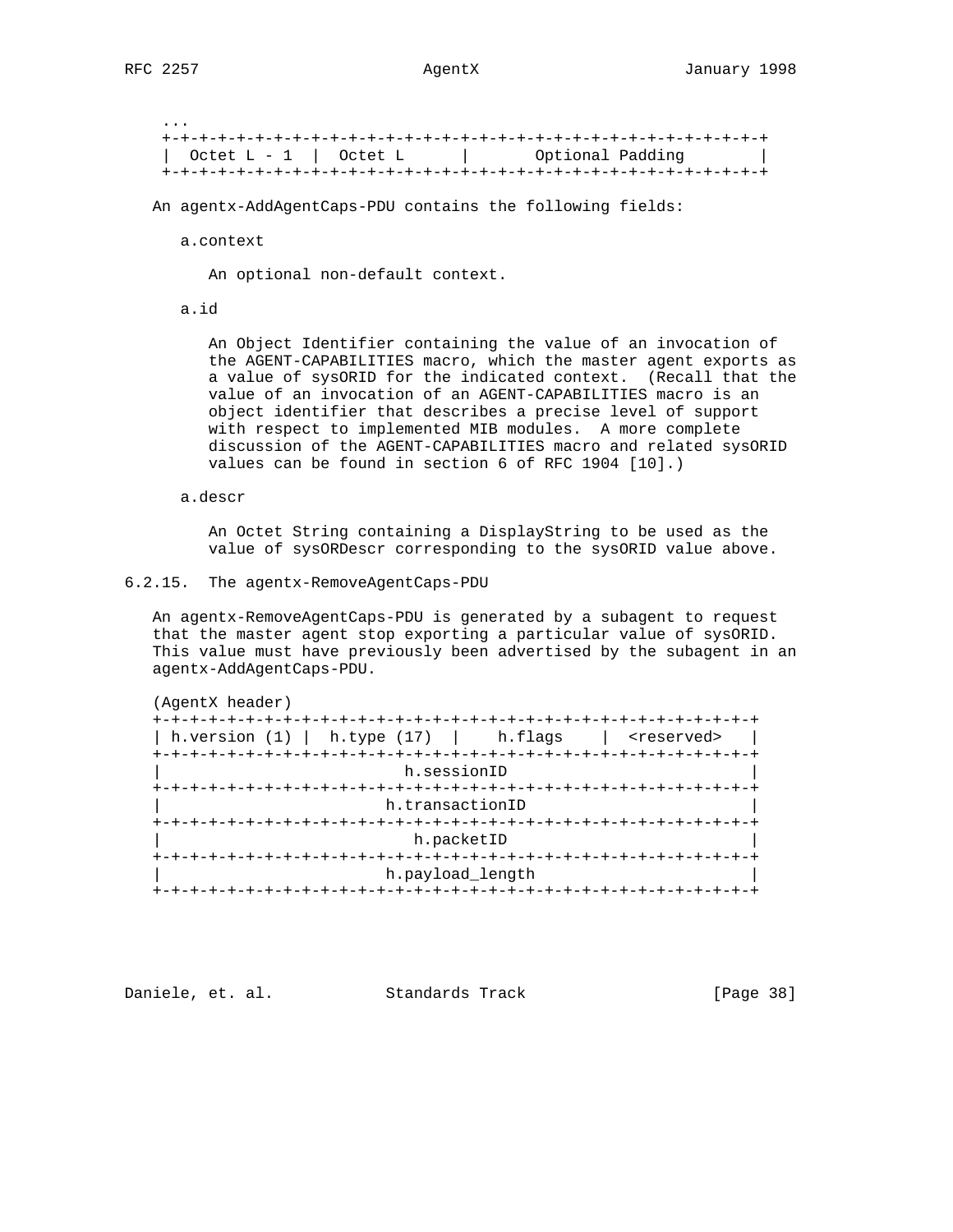## AgentX

```
(a.context) (OPTIONAL)
Octet String Length (L)
Octet 1 | Octet 2
      | Octet 3 | Octet 4
Octet L - 1 | Octet L\mathbb{R}^nOptional Padding
(a.id)| n_subid | prefix | 0 | <reserved> |
sub-identifier #1
sub-identifier #n_subid
```
An agentx-RemoveAgentCaps-PDU contains the following fields:

a.context

An optional non-default context.

a.id

An ObjectIdentifier containing the value of sysORID that should no longer be exported.

6.2.16. The agentx-Response-PDU

```
| h.version (1) | h.type (18) | h.flags | <reserved> |
h.sessionID
h.transactionID
h.packetID
h.payload_length
```

| Daniele, et. al.<br>Standards Track |  | [Page 39] |
|-------------------------------------|--|-----------|
|-------------------------------------|--|-----------|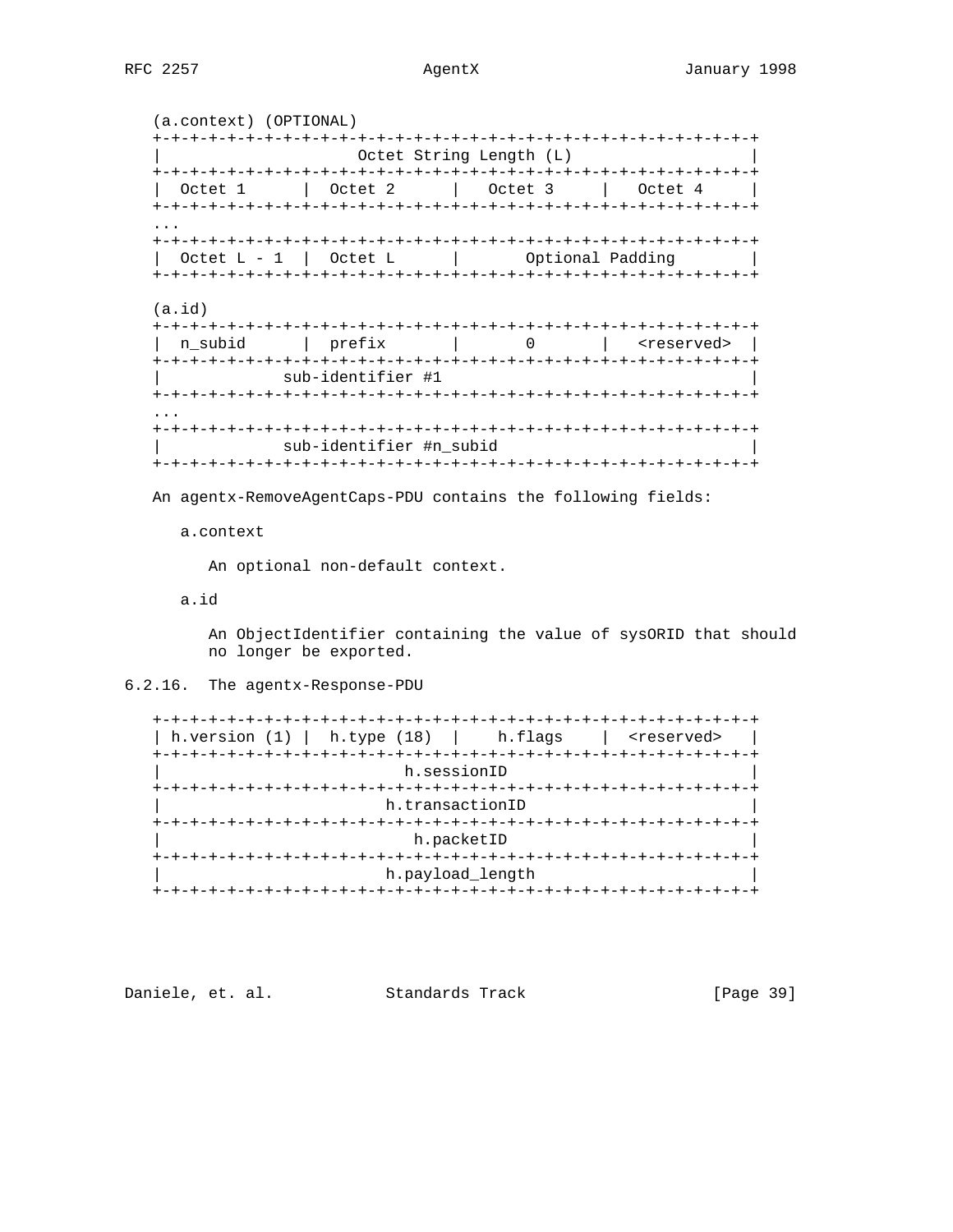|           | res.sysUpTime |  |
|-----------|---------------|--|
|           |               |  |
| res.error | res.index     |  |

An agentx-Response-PDU contains the following fields:

h.sessionID

 If this is a response to a agentx-Open-PDU, then it contains the new and unique sessionID (as assigned by the master agent) for this session.

 Otherwise it must be identical to the h.sessionID value in the PDU to which this PDU is a response.

h.transactionID

 Must be identical to the h.transactionID value in the PDU to which this PDU is a response.

 In an agentx response PDU from the master agent to the subagent, the value of h.transactionID has no significance and can be ignored by the subagent.

h.packetID

 Must be identical to the h.packetID value in the PDU to which this PDU is a response.

### res.sysUpTime

 This field contains the current value of sysUpTime for the indicated context. It is relevant only in agentx response PDUs sent from the master agent to a subagent in response to the following agentx PDUs:

| agentx-Open-PDU            | $(1)$ ,  |
|----------------------------|----------|
| agentx-Close-PDU           | $(2)$ ,  |
| agentx-Register-PDU        | $(3)$ ,  |
| agentx-Unregister-PDU      | $(4)$ ,  |
| agentx-Ping-PDU            | $(13)$ , |
| agentx-IndexAllocate-PDU   | $(14)$ , |
| agentx-IndexDeallocate-PDU | $(15)$ , |
| agentx-AddAgentCaps-PDU    | $(16)$ , |
| agentx-RemoveAgentCaps-PDU | 17)      |

Daniele, et. al. Standards Track [Page 40]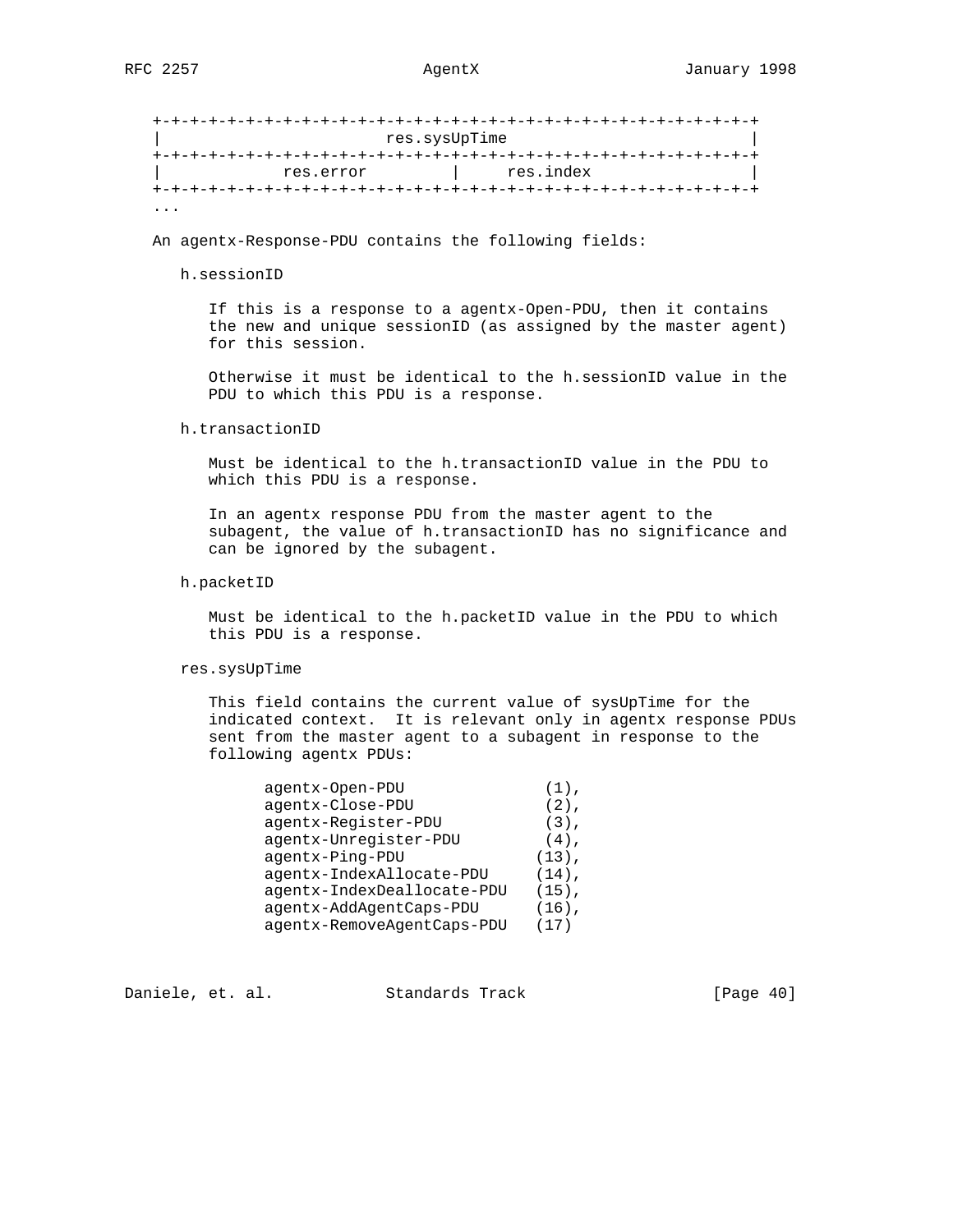In an agentx response PDU from the subagent to the master agent, the value of res.sysUpTime has no significance and is ignored by the master agent.

### res.error

 Indicates error status (including 'noError'). Values are limited to those defined for errors in the SNMPv2 SMI (RFC 1905 [4]), and the following AgentX-specific values:

| openFailed            | $(256)$ , |
|-----------------------|-----------|
| notOpen               | $(257)$ , |
| indexWrongType        | $(258)$ , |
| indexAlreadyAllocated | $(259)$ , |
| indexNoneAvailable    | $(260)$ , |
| indexNotAllocated     | $(261)$ , |
| unsupportedContext    | $(262)$ , |
| duplicateRegistration | $(263)$ , |
| unknownRegistration   | $(264)$ , |
| unknownAqentCaps      | (265)     |

res.index

 In error cases, this is the index of the failed variable binding within a received request PDU. (Note: As explained in section 5.4, Value Representation, the index values of variable bindings within a variable binding list are 1-based.)

 A VarBindList may follow these latter two fields, depending on which AgentX PDU is being responded to. These data are specified in the subsequent elements of procedure.

7. Elements of Procedure

 This section describes the actions of protocol entities (master agents and subagents) implementing the AgentX protocol. Note, however, that it is not intended to constrain the internal architecture of any conformant implementation.

 Specific error conditions and associated actions are described in various places. Other error conditions not specifically mentioned fall into one of two categories, "parse" errors and "protocol" errors.

 A parse error occurs when a receiving entity cannot decode the PDU. For instance, a VarBind contains an unknown type, or a PDU contains a malformed Object Identifier.

Daniele, et. al. Standards Track [Page 41]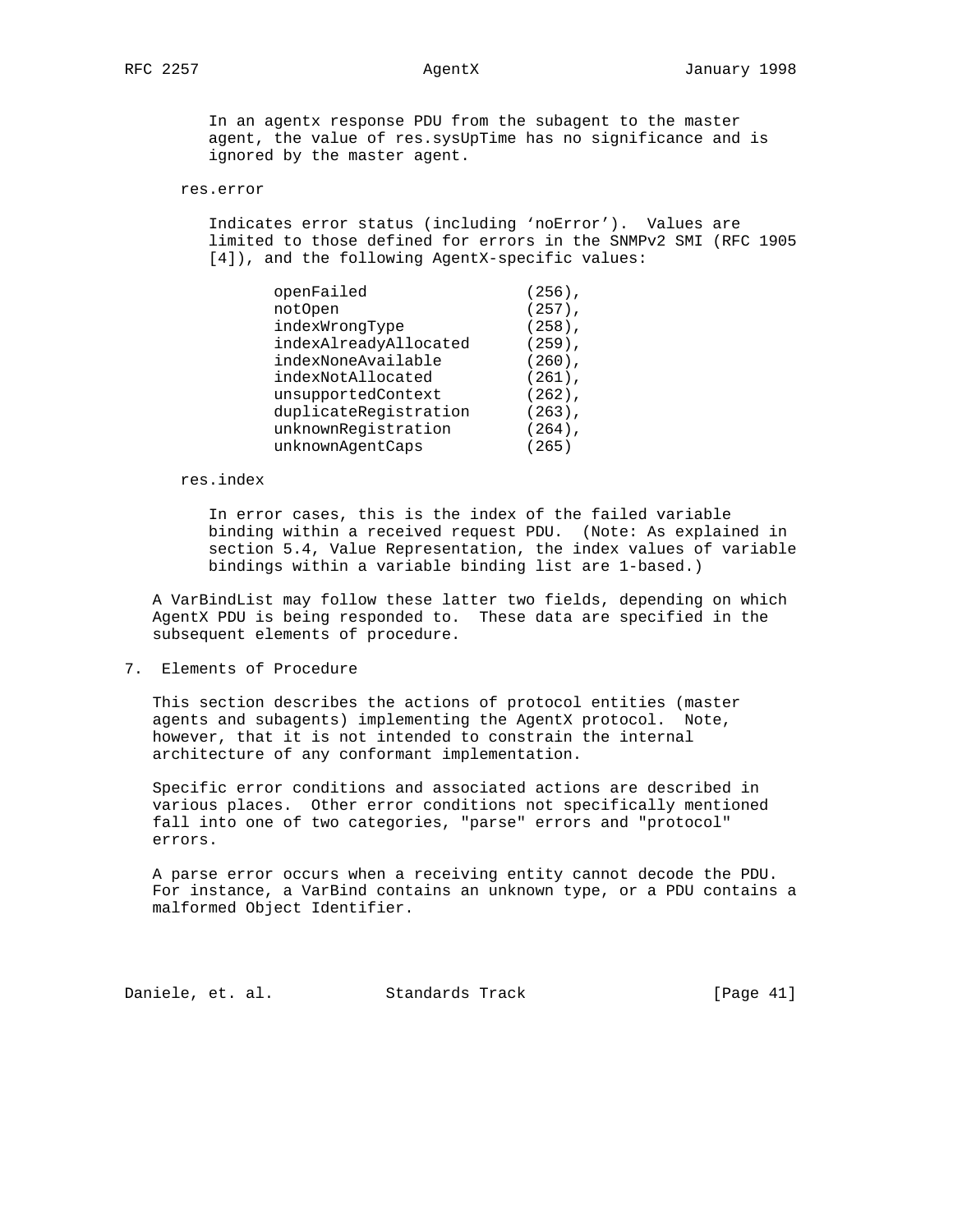A protocol error occurs when a receiving entity can parse a PDU, but the resulting data is unspecified. For instance, an agentx- Response-PDU is successfully parsed, but contains an unknown res.error value.

 An implementation may choose either to ignore such messages, or to close the session on which they are received, using the appropriate reason code as defined in the agentx-Close-PDU.

 The actions of AgentX protocol entities can be broadly categorized under two headings, each of which is described separately:

- (1) processing AgentX administrative messages (e.g., connection requests from a subagent to a master agent); and
- (2) processing SNMP messages (the coordinated actions of a master agent and one or more subagents in processing, for example, a received SNMP GetRequest-PDU).

7.1. Processing AgentX Administrative Messages

 This subsection describes the actions of AgentX protocol entities in processing AgentX administrative messages. Such messages include those involved in establishing and terminating an AgentX session between a subagent and a master agent, those by which a subagent requests allocation of instance index values, and those by which a subagent communicates to a master agent which MIB regions it supports.

7.1.1. Processing the agentx-Open-PDU

 When the master agent receives an agentx-Open-PDU, it processes it as follows:

- 1) An agentx-Response-PDU is created and res.sysUpTime is set to the value of sysUpTime.0 for the indicated context.
- 2) If the master agent is unable to open an AgentX session for any reason, it may refuse the session establishment request, sending in reply the agentx-Response-PDU, with res.error field set to 'openFailed'.
- 3) Otherwise: The master agent assigns a sessionID to the new session and puts the value in the h.sessionID field of the agentx-Response-PDU. This value must be unique among all existing open sessions.

Daniele, et. al. Standards Track [Page 42]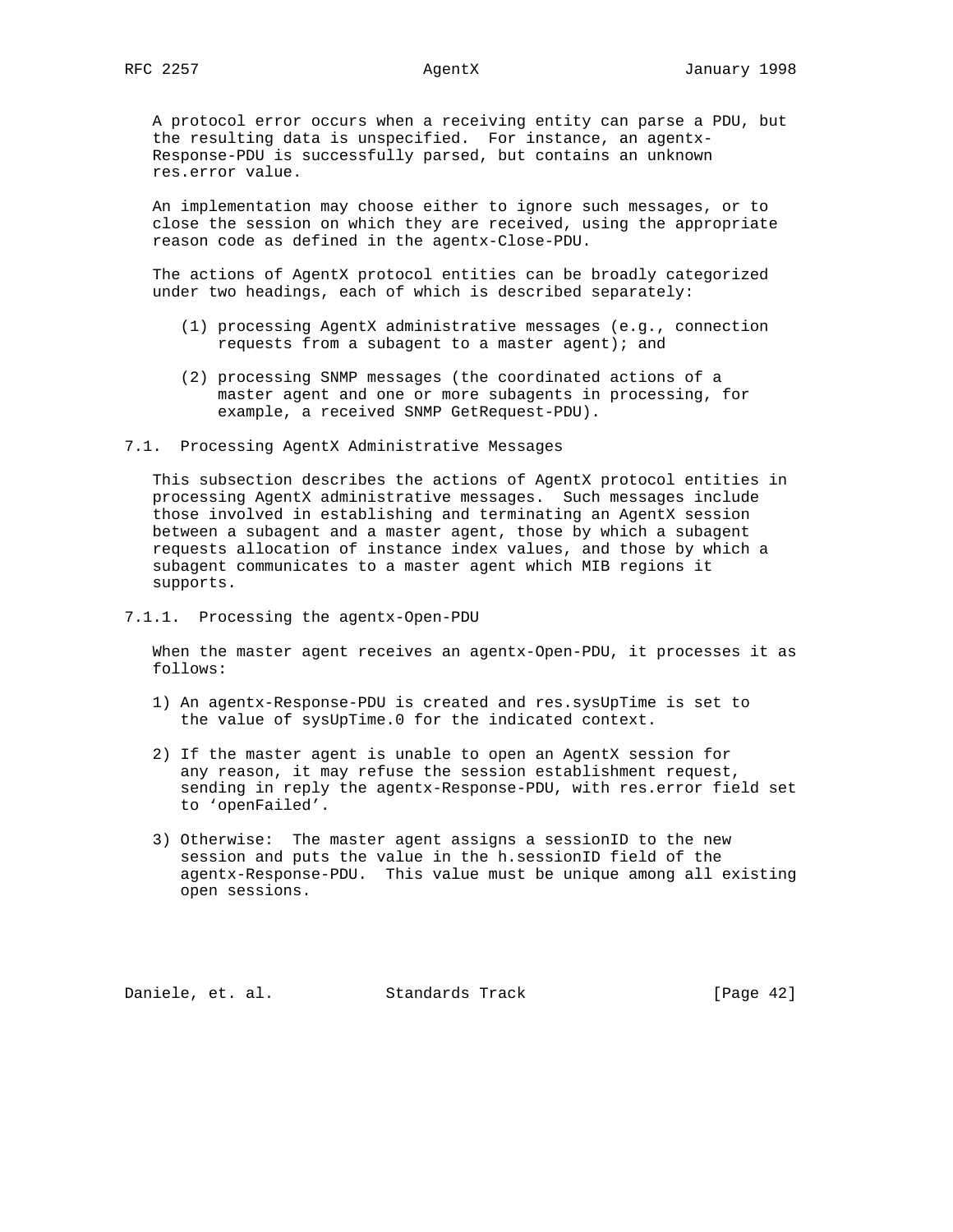- 4) The master agent retains session-specific information from the PDU for this subagent:
	- The NETWORK\_BYTE\_ORDER value in h.flags is retained. All subsequent AgentX protocol operations initiated by the master agent for this session must use this byte ordering and set this bit accordingly.

 The subagent typically sets this bit to correspond to its native byte ordering, and typically does not vary byte ordering for an initiated session. The master agent must be able to decode each PDU according to the h.flag NETWORK\_BYTE\_ORDER bit in the PDU, but does not need to toggle its retained value for the session if the subagent varies its byte ordering.

- The o.timeout value is used in calculating response timeout conditions for this subagent.
- The o.id and o.descr fields are used for informational purposes. (Such purposes are implementation-specific for now, and may be used in a possible future standard AgentX MIB.)
- 5) The agentx-Response-PDU is sent with the res.error field set to 'noError'.

 At this point, an AgentX session is considered established between the master agent and the subagent. An AgentX session is a distinct channel for the exchange of AgentX protocol messages between a master agent and one subagent, qualified by the session-specific attributes listed in 4) above. AgentX session establishment is initiated by the subagent. An AgentX session can be terminated by either the master agent or the subagent.

7.1.2. Processing the agentx-IndexAllocate-PDU

 When the master agent receives an agentx-IndexAllocate-PDU, it processes it as follows:

- 1) An agentx-Response-PDU is created and res.sysUpTime is set to the value of sysUpTime.0 for the default context.
- 2) If h.sessionID does not correspond to a currently established session with this subagent, the agentx-Response-PDU is sent in reply with res.error set to 'notOpen'.

Daniele, et. al. Standards Track [Page 43]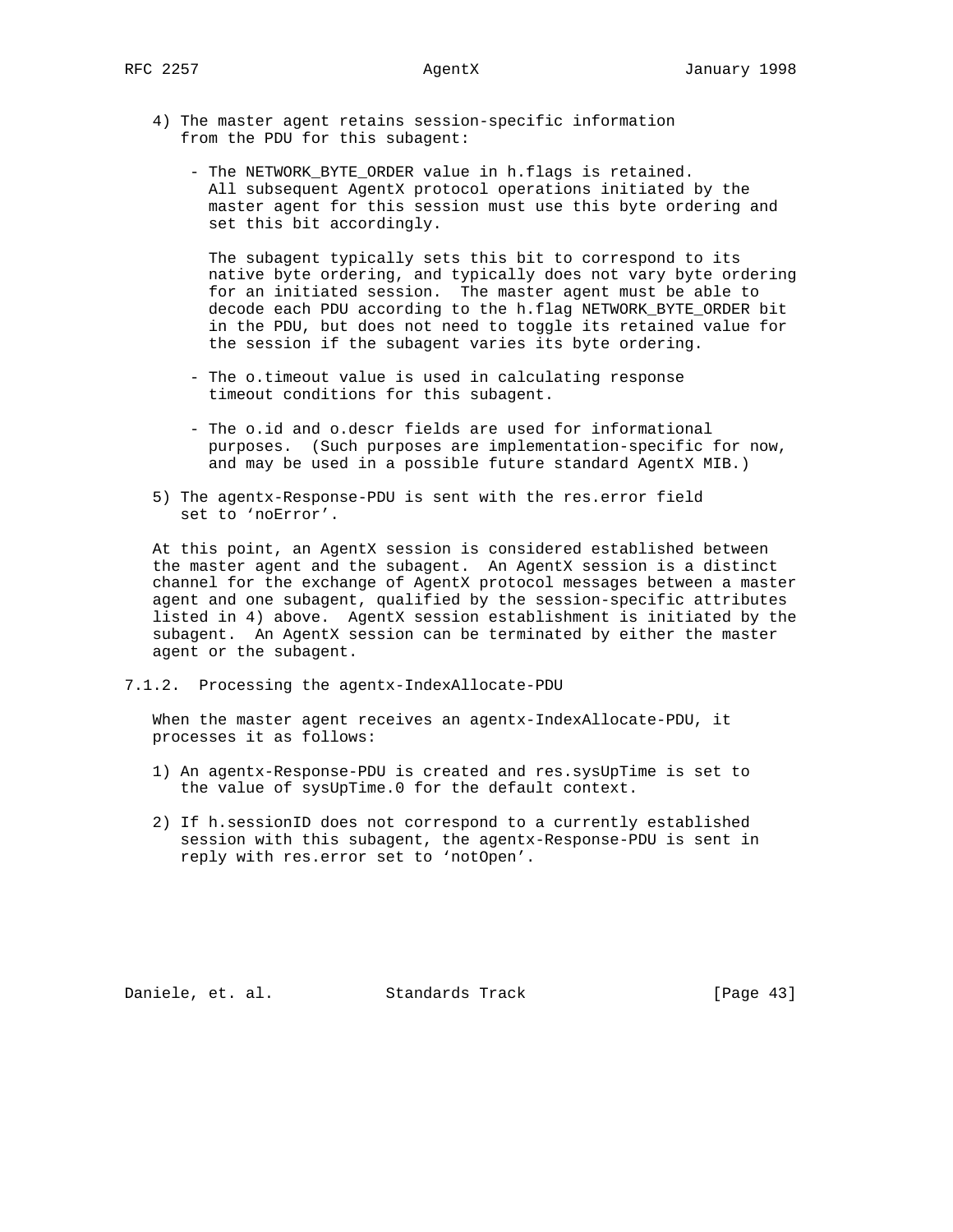- 3) If the NON\_DEFAULT\_CONTEXT bit is set, and the master agent supports only a default context, the agentx-Response-PDU is returned with res.error set to 'unsupportedContext', and the requested allocation fails. Otherwise: The value of res.sysUpTime is set to the value of sysUpTime.0 for the indicated context.
- 4) Each VarBind in the VarBindList is processed until either all are successful, or one fails. If any VarBind fails, the agentx- Response-PDU is sent in reply containing the original VarBindList, with res.index set to indicate the failed VarBind, and with res.error set as described subsequently. All other VarBinds are ignored; no index values are allocated.

VarBinds are processed as follows:

- v.name is the name of the index for which a value is to be allocated.
- v.type is the syntax of the index object.
- v.data indicates the specific index value requested. If the NEW\_INDEX or the ANY\_INDEX bit is set, the actual value in v.data is ignored and an appropriate index value is generated.
- a) If there are no currently allocated index values for v.name in the indicated context, and v.type does not correspond to a valid index type value, the VarBind fails and res.error is set to 'indexWrongType'.
- b) If there are currently allocated index values for v.name in the indicated context, but the syntax of those values does not match v.type, the VarBind fails and res.error is set to 'indexWrongType'.
- c) Otherwise, if both the NEW\_INDEX and ANY\_INDEX bits are clear, allocation of a specific index value is being requested. If the requested index is already allocated for v.name in the indicated context, the VarBind fails and res.error is set to 'indexAlreadyAllocated'.
- d) Otherwise, if the NEW\_INDEX bit is set, the master agent should generate the next available index value for v.name in the indicated context, with the constraint that this value must not have been allocated (even if subsequently released) to any subagent since the last re-initialization of the master agent. If no such value can be generated, the VarBind fails and res.error is set to 'indexNoneAvailable'.

Daniele, et. al. Standards Track [Page 44]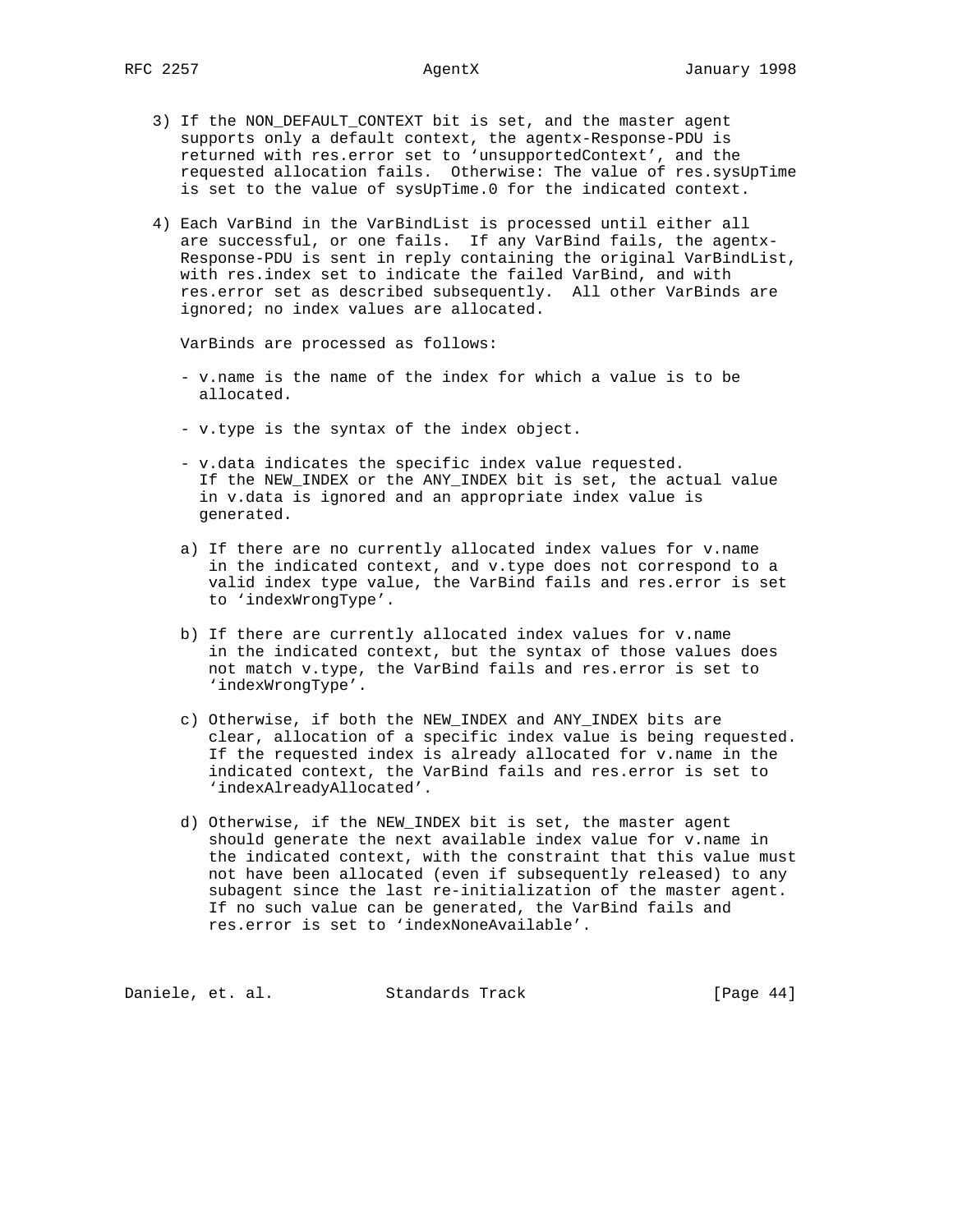- e) Otherwise, if the ANY\_INDEX bit is set, the master agent should generate an index value for v.name in the indicated context, with the constraint that this value is not currently allocated to any subagent. If no such value can be generated, then the VarBind fails and res.error is set to 'indexNoneAvailable'.
- 5) If all VarBinds are processed successfully, the agentx-Response-PDU is sent in reply with res.error set to 'noError'. A VarBindList is included that is identical to the one sent in the agentx-IndexAllocate-PDU, except that VarBinds requesting a NEW\_INDEX or ANY\_INDEX value are generated with an appropriate value.
- 7.1.3. Using the agentx-IndexAllocate-PDU

 Index allocation is a service provided by an AgentX master agent. It provides generic support for sharing MIB conceptual tables among subagents who are assumed to have no knowledge of each other.

 Each subagent sharing a table should first request allocation of index values, then use those index values to qualify MIB regions in its subsequent registrations.

 The master agent maintains a database of index objects (OIDs), and, for each index, the values that have been allocated for it. It is unaware of what MIB variables (if any) the index objects represent.

 By convention, subagents use the MIB variable listed in the INDEX clause as the index object for which values must be allocated. For tables indexed by multiple variables, values may be allocated for each index (although this is frequently unnecessary; see example 2 below). The subagent may request allocation of

 - a specific index value - an index value that is not currently allocated - an index value that has never been allocated

 The last two alternatives reflect the uniqueness and constancy requirements present in many MIB specifications for arbitrary integer indexes (e.g., ifIndex in the IF MIB (RFC 1573 [11]), snmpFddiSMTIndex in the FDDI MIB (RFC 1285 [12]), or sysApplInstallPkgIndex in the System Application MIB [13]). The need for subagents to share tables using such indexes is the main motivation for index allocation in AgentX.

Daniele, et. al. Standards Track [Page 45]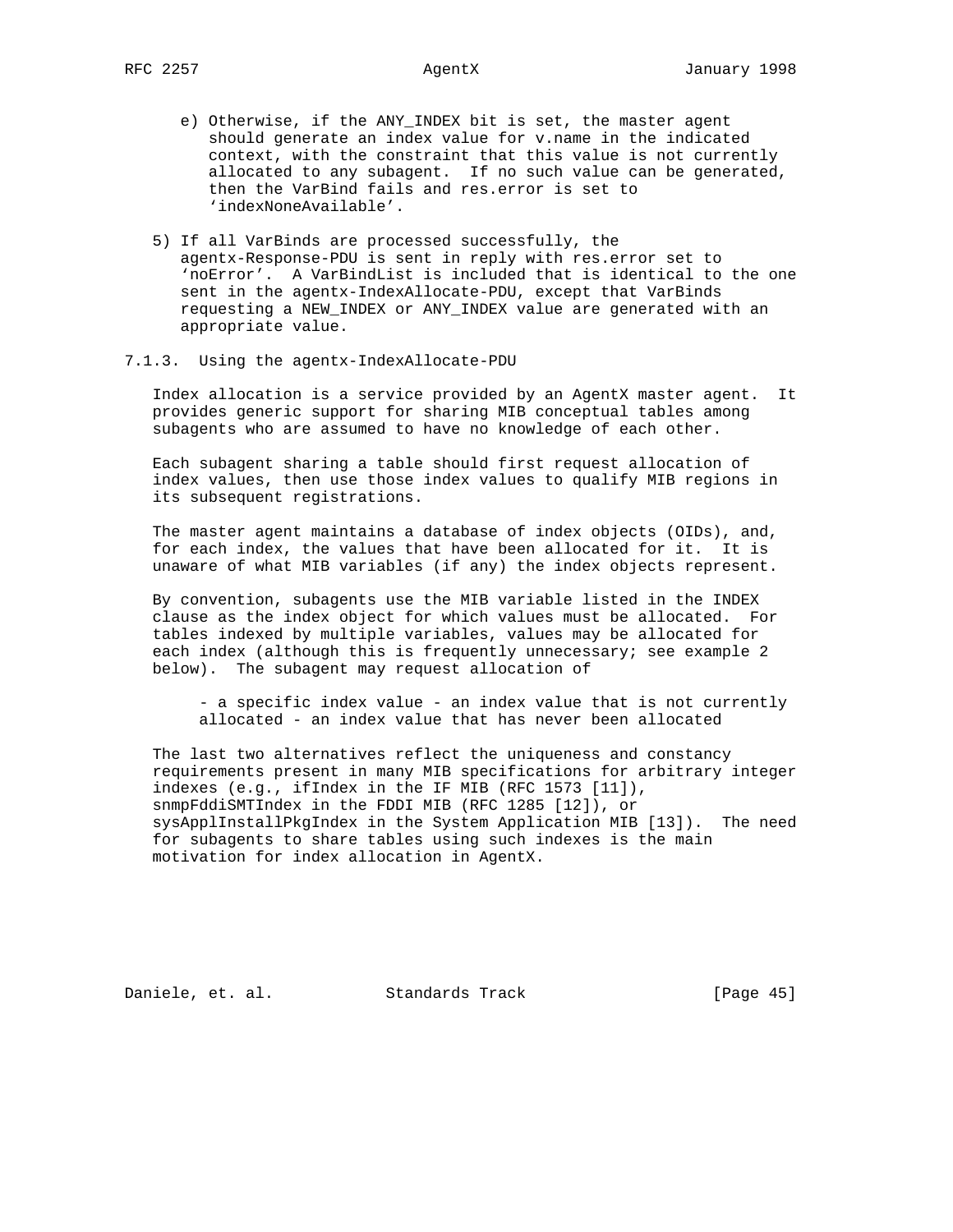Example 1:

 A subagent implements an interface, and wishes to register a single row of the RFC 1573 ifTable. It requests an allocation for the index object "ifIndex", for a value that has never been allocated (since ifIndex values must be unique). The master agent returns the value "7".

 The subagent now attempts to register row 7 of ifTable, by specifying a MIB region in the agentx-Register-PDU of 1.3.6.1.2.1.2.2.1.[1-22].7. If the registration succeeds, no further processing is required. The master agent will dispatch to this subagent correctly.

 But the registration may fail. Index allocation and MIB region registration are not coupled in the master agent. Some other subagent may have already registered ifTable row 7 without first having requested allocation of the index. The current state of index allocations is not considered when processing registration requests, and the current registry is not considered when processing index allocation requests. If subagents follow the model of "first request allocation of an index, then register the corresponding region", then a successful index allocation request gives a subagent a good hint (but no guarantee) of what it should be able to register.

 If the registration failed, the subagent should request allocation of a new index i, and attempt to register ifTable.[1-22].i, until successful.

Example 2:

 This same subagent wishes to register ipNetToMediaTable rows corresponding to its interface (ifIndex i). Due to structure of this table, no further index allocation need be done. The subagent can register the MIB region ipNetToMediaTable.[1-4].i, It is claiming responsibility for all rows of the table whose value of ipNetToMediaIfIndex is i.

Example 3:

 A network device consists of a set of processors, each of which accepts network connections for a unique set of IP addresses.

 Further, each processor contains a subagent that implements tcpConnTable. In order to represent tcpConnTable for the entire managed device, the subagents need to share tcpConnTable.

Daniele, et. al. Standards Track [Page 46]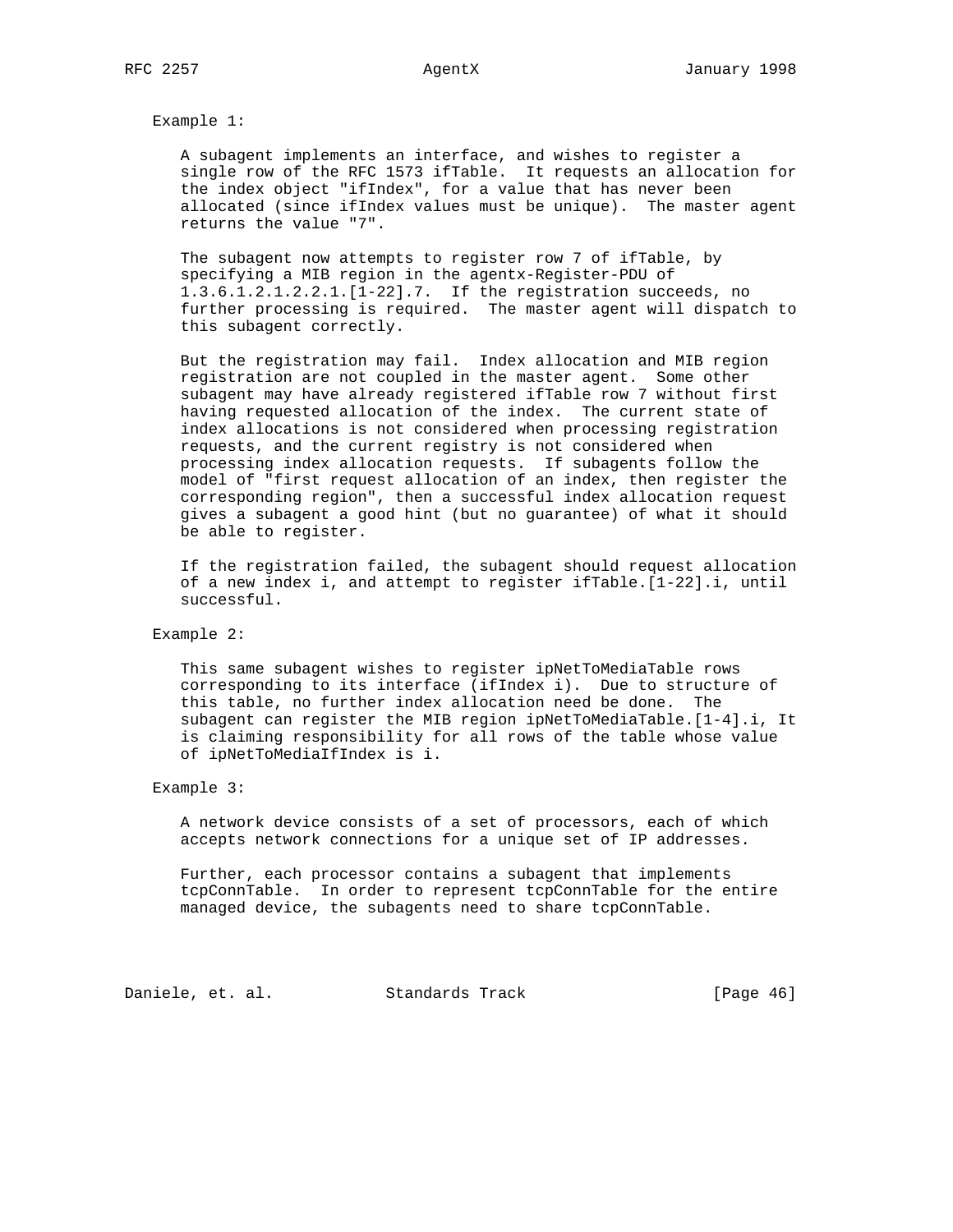In this case, no index allocation need be done at all. Each subagent can register a MIB region of tcpConnTable.[1-5].a.b.c.d, where a.b.c.d represents an unique IP address of the individual processor.

 Each subagent is claiming responsibility for the region of tcpConnTable where the value of tcpConnLocalAddress is a.b.c.d.

### 7.1.4 Processing the agentx-IndexDeallocate-PDU

 When the master agent receives an agentx-IndexDeallocate-PDU, it processes it as follows:

- 1) An agentx-Response-PDU is created and res.sysUpTime is set to the value of sysUpTime.0 for the default context.
- 2) If h.sessionID does not correspond to a currently established session with this subagent, the agentx-Response-PDU is sent in reply with res.error set to 'notOpen'.
- 3) If the NON\_DEFAULT\_CONTEXT bit is set, and the master agent supports only a default context, the agentx-Response-PDU is returned with res.error set to 'unsupportedContext', and the requested deallocation fails. Otherwise: The value of res.sysUpTime is set to the value of sysUpTime.0 for the indicated context.
- 4) Each VarBind in the VarBindList is processed until either all are successful, or one fails. If any VarBind fails, the agentx- Response-PDU is sent in reply, containing the original VarBindList, with res.index set to indicate the failed VarBind, and with res.error set as described subsequently. All other VarBinds are ignored; no index values are released.

VarBinds are processed as follows:

- v.name is the name of the index for which a value is to be released
- v.type is the syntax of the index object
- v.data indicates the specific index value to be released. The NEW\_INDEX and ANY\_INDEX bits are ignored.
- a) If the index value for the named index is not currently allocated to this subagent, the VarBind fails and res.error is set to 'indexNotAllocated'.

Daniele, et. al. Standards Track [Page 47]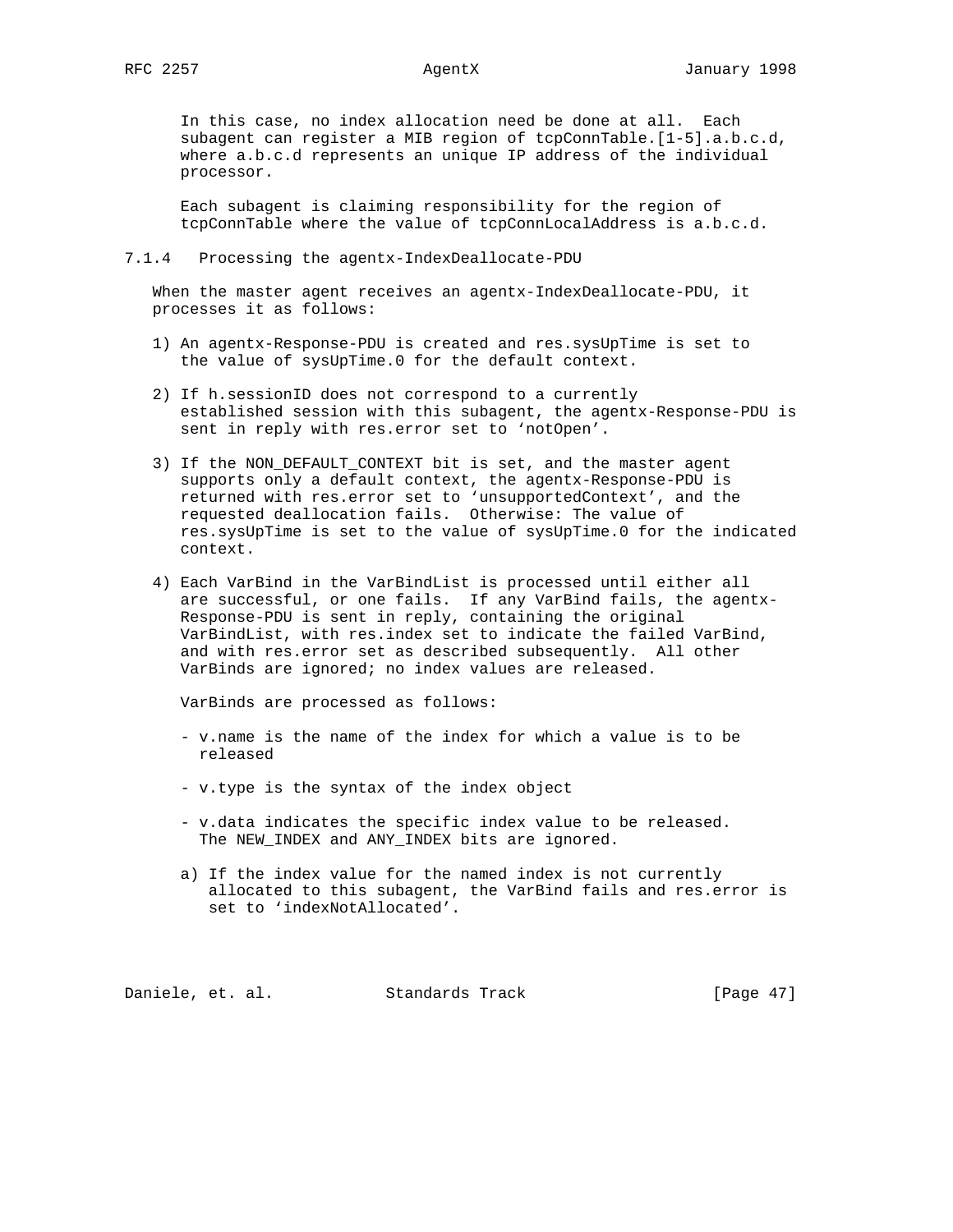5) If all VarBinds are processed successfully, res.error is set to 'noError' and the agentx-Response-PDU is sent. A VarBindList is included which is identical to the one sent in the agentx-IndexDeallocate-PDU.

 All released index values are now available, and may be used in response to subsequent allocation requests for ANY\_INDEX values for the particular index.

## 7.1.5. Processing the agentx-Register-PDU

 When the master agent receives an agentx-Register-PDU, it processes it as follows:

- 1) An agentx-Response-PDU is created and res.sysUpTime is set to the value of sysUpTime.0 for the default context.
- 2) If h.sessionID does not correspond to a currently established session with this subagent, the agentx-Response-PDU is sent in reply with res.error set to 'notOpen'.
- 3) If the NON\_DEFAULT\_CONTEXT bit is set, and the master agent supports only a default context, the agentx-Response-PDU is returned with res.error set to 'unsupportedContext', and the requested registration fails. Otherwise: The value of res.sysUpTime is set to the value of sysUpTime.0 for the indicated context.
	- Note: Non-default contexts might be added on the fly by the master agent, or the master agent might require such non-default contexts to be pre-configured. The choice is implementation-specific.
- 4) Characterize the request.

 If r.region (or any of its set of Object Identifiers, if r.range is non-zero) is exactly the same as any currently registered value of r.region (or any of its set of Object Identifiers), this registration is termed a duplicate region.

 If r.region (or any of its set of Object Identifiers, if r.range is non-zero) is a subtree of, or contains, any currently registered value of r.region (or any of its set of Object Identifiers), this registration is termed an overlapping region.

 If the NON\_DEFAULT\_CONTEXT bit is set, this region is to be logically registered within the context indicated by r.context.

Daniele, et. al. Standards Track [Page 48]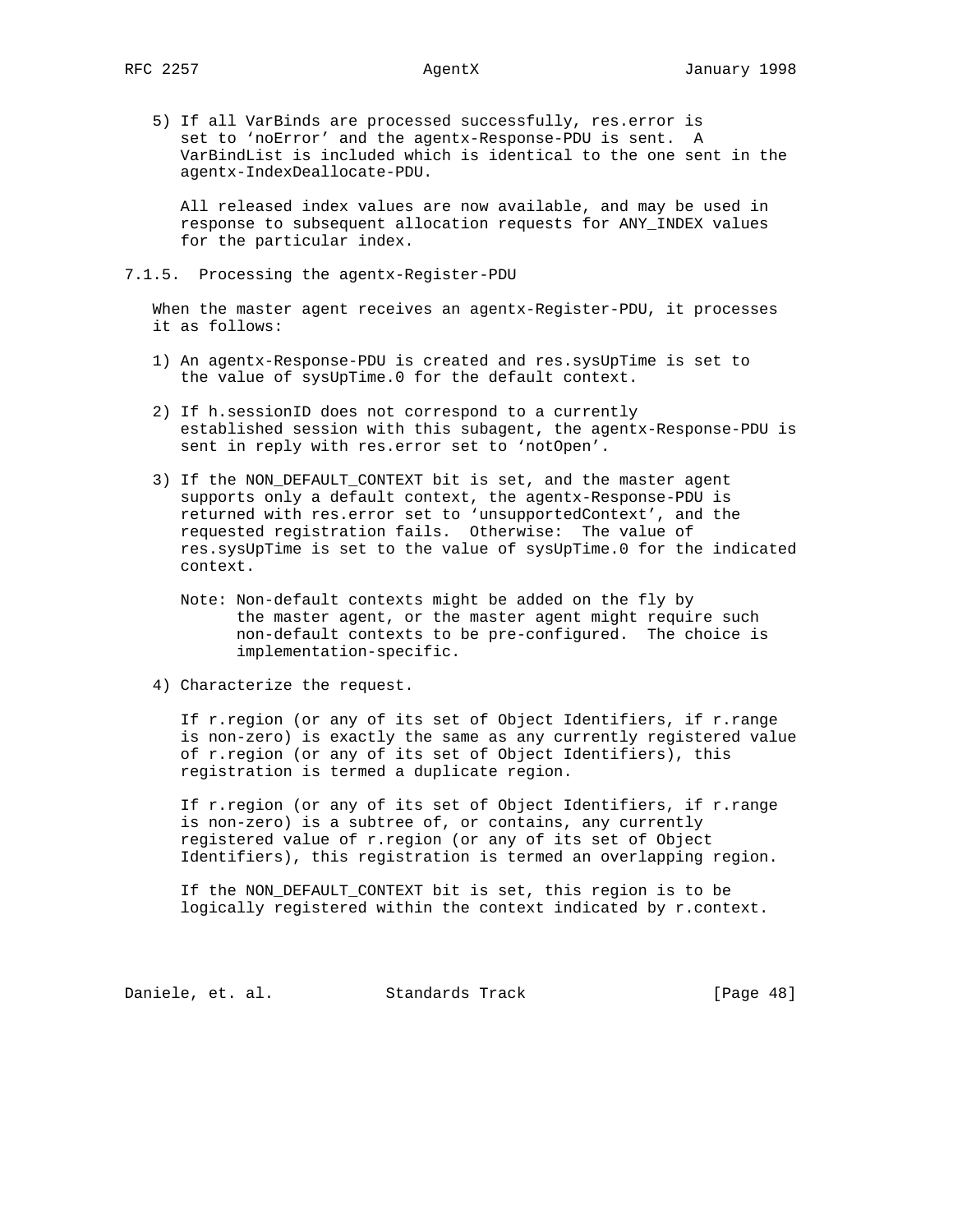Otherwise this region is to be logically registered within the default context.

 A registration that would result in a duplicate region with the same priority and within the same context as that of a current registration is termed a duplicate registration.

- 5) Otherwise, if this is a duplicate registration, the agentx-Response-PDU is returned with res.error set to 'duplicateRegistration', and the requested registration fails.
- 6) Otherwise, the agentx-Response-PDU is returned with res.error set to 'noError'.

 The master agent adds this region to its registered OID space for the indicated context, to be considered during the dispatching phase for subsequently received SNMP protocol messages.

 Note: The following algorithm describes maintaining a set of OID ranges derived from "splitting" registered regions. The algorithm for operational dispatching is also stated in terms of these OID ranges.

 These OID ranges are a useful explanatory device, but are not required for a correct implementation.

 - If r.region (R1) is a subtree of a currently registered region (R2), split R2 into 3 new regions (R2a, R2b, and R2c) such that R2b is an exact duplicate of R1. Now remove R2 and add R1, R2a, R2b, and R2c to the master agent's lexicographically ordered set of ranges (the registered OID space). Note: Though newly-added ranges R1 and R2b are identical in terms of the MIB objects they contain, they are registered by different subagents, possibly at different priorities.

 For instance, if subagent S2 registered "ip" (R2 is 1.3.6.1.2.1.4) and subagent S1 subsequently registered "ipNetToMediaTable" (R1 is 1.3.6.1.2.1.4.22), the resulting set of registered regions would be:

 1.3.6.1.2.1.4 up to but not including 1.3.6.1.2.1.4.22 (by S2) 1.3.6.1.2.1.4.22 up to but not including 1.3.6.1.2.1.4.23 (by S2) 1.3.6.1.2.1.4.22 up to but not including 1.3.6.1.2.1.4.23 (by S1) 1.3.6.1.2.1.4.23 up to but not including 1.3.6.1.2.1.5 (by S2)

Daniele, et. al. Standards Track [Page 49]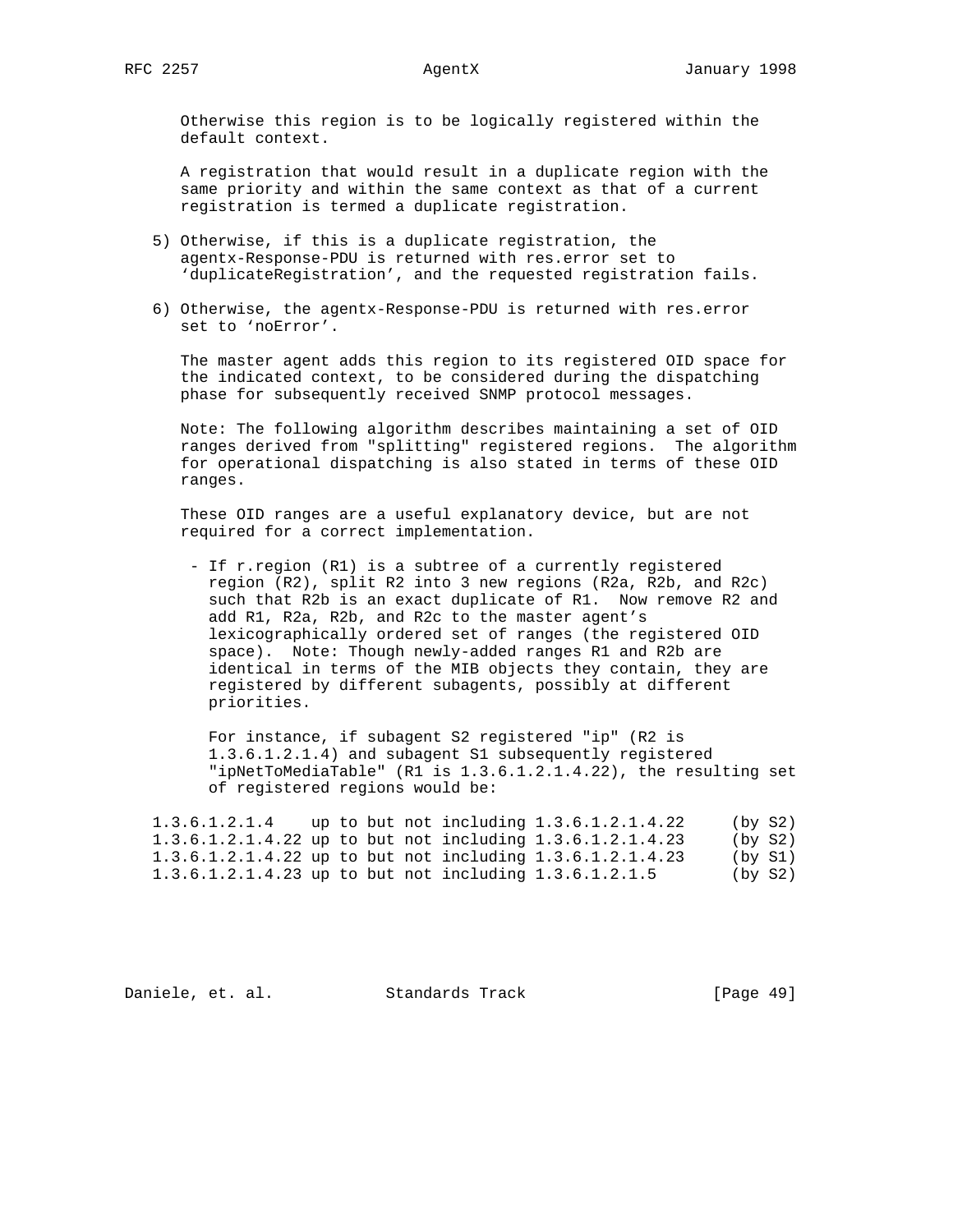- If r.region (R1) overlaps one or more currently registered regions, then for each overlapped region (R2) split R1 into 3 new ranges (R1a, R1b, R1c) such that R1b is an exact duplicate of R2. Add R1b and R2 into the lexicographically ordered set of regions. Apply (5) above iteratively to R1a and R1c (since they may overlap, or be subtrees of, other regions).

 For instance, given the currently registered regions in the example above, if subagent S3 now registers mib-2 (R1 is 1.3.6.1.2.1) the resulting set of regions would be:

1.3.6.1.2.1 up to but not including 1.3.6.1.2.1.4 (by S3)<br>1.3.6.1.2.1.4 up to but not including 1.3.6.1.2.1.4.22 (by S2) 1.3.6.1.2.1.4 up to but not including 1.3.6.1.2.1.4.22 (by S2) 1.3.6.1.2.1.4 up to but not including 1.3.6.1.2.1.4.22 (by S3) 1.3.6.1.2.1.4.22 up to but not including 1.3.6.1.2.1.4.23 (by S2) 1.3.6.1.2.1.4.22 up to but not including 1.3.6.1.2.1.4.23 1.3.6.1.2.1.4.22 up to but not including 1.3.6.1.2.1.4.23 (by S3) 1.3.6.1.2.1.4.23 up to but not including 1.3.6.1.2.1.5 (by S2) 1.3.6.1.2.1.4.23 up to but not including  $1.3.6.1.2.1.5$ <br> $\frac{1.3.6.1.2.1.4.23 \text{ up to but not including } 1.3.6.1.2.1.5}{}$ 1.3.6.1.2.1.5 up to but not including 1.3.6.1.2.2 (by S3)

 Note that at registration time a region may be split into multiple OID ranges due to pre-existing registrations, or as a result of any subsequent registration. This region splitting is transparent to subagents. Hence the master agent must always be able to associate any OID range with the information contained in its original agentx- Register-PDU.

7.1.5.1. Handling Duplicate OID Ranges

 As a result of this registration algorithm there are likely to be duplicate OID ranges (regions of identical MIB objects registered to different subagents) in the master agent's registered OID space. Whenever the master agent's dispatching algorithm (see 7.2.1, Dispatching AgentX PDUs) results in a duplicate OID range, the master agent selects one to use, termed the 'authoritative region', as follows:

- 1) Choose the one whose original agentx-Register-PDU r.region contained the most subids, i.e., the most specific r.region. Note: The presence or absence of a range subid has no bearing on how "specific" one object identifier is compared to another.
- 2) If still ambiguous, there were duplicate regions. Choose the one whose original agentx-Register-PDU specified the smaller value of r.priority.

Daniele, et. al. Standards Track [Page 50]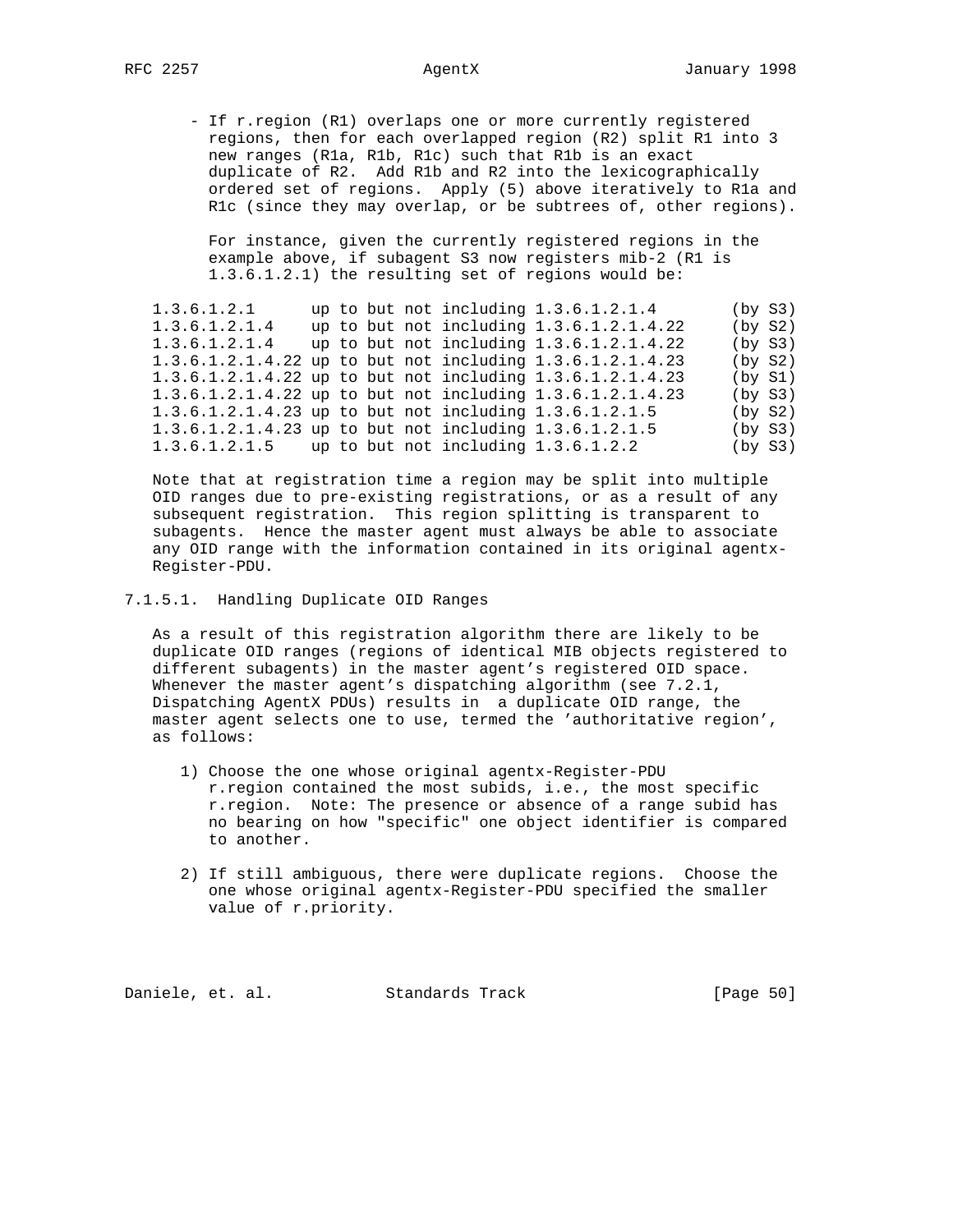- 7.1.6. Processing the agentx-Unregister-PDU
	- 1) An agentx-Response-PDU is created and res.sysUpTime is set to the value of sysUpTime.0 for the default context.
	- 2) If h.sessionID does not correspond to a currently established session with this subagent, the agentx-Response-PDU is sent in reply with res.error set to 'notOpen'.
- 3) If the NON DEFAULT CONTEXT bit is set, and the master agent supports only a default context, the agentx-Response-PDU is returned with res.error set to 'unsupportedContext', and the requested unregistration fails. Otherwise: The value of res.sysUpTime is set to the value of sysUpTime.0 for the indicated context.
	- 4) If u.region, u.priority, and the indicated context do not match an existing registration made during this session, the agentx- Response-PDU is returned with res.error set to 'unknownRegistration'.
	- 5) Otherwise, the agentx-Response-PDU is sent in reply with res.error set to 'noError', and the previous registration is removed:
		- The master agent removes u.region from its registered OID space within the indicated context. If the original region had been split, all such related regions are removed.

 For instance, given the example registry above, if subagent S2 unregisters "ip", the resulting registry would be:

| 1.3.6.1.2.1                                                |  |  | up to but not including $1.3.6.1.2.1.4$    | (by S3) |  |
|------------------------------------------------------------|--|--|--------------------------------------------|---------|--|
| 1.3.6.1.2.1.4                                              |  |  | up to but not including $1.3.6.1.2.1.4.22$ | (by S3) |  |
| 1.3.6.1.2.1.4.22 up to but not including 1.3.6.1.2.1.4.23  |  |  |                                            | (by S1) |  |
| 1.3.6.1.2.1.4.22 up to but not including 1.3.6.1.2.1.4.23  |  |  |                                            | (by S3) |  |
| $1.3.6.1.2.1.4.23$ up to but not including $1.3.6.1.2.1.5$ |  |  |                                            | (by S3) |  |
| $1.3.6.1.2.1.5$ up to but not including $1.3.6.1.2.2$      |  |  |                                            | (by S3) |  |

7.1.7. Processing the agentx-AddAgentCaps-PDU

 When the master agent receives an agentx-AddAgentCaps-PDU, it processes it as follows:

 1) An agentx-Response-PDU is created and res.sysUpTime is set to the value of sysUpTime.0 for the default context.

Daniele, et. al. Standards Track [Page 51]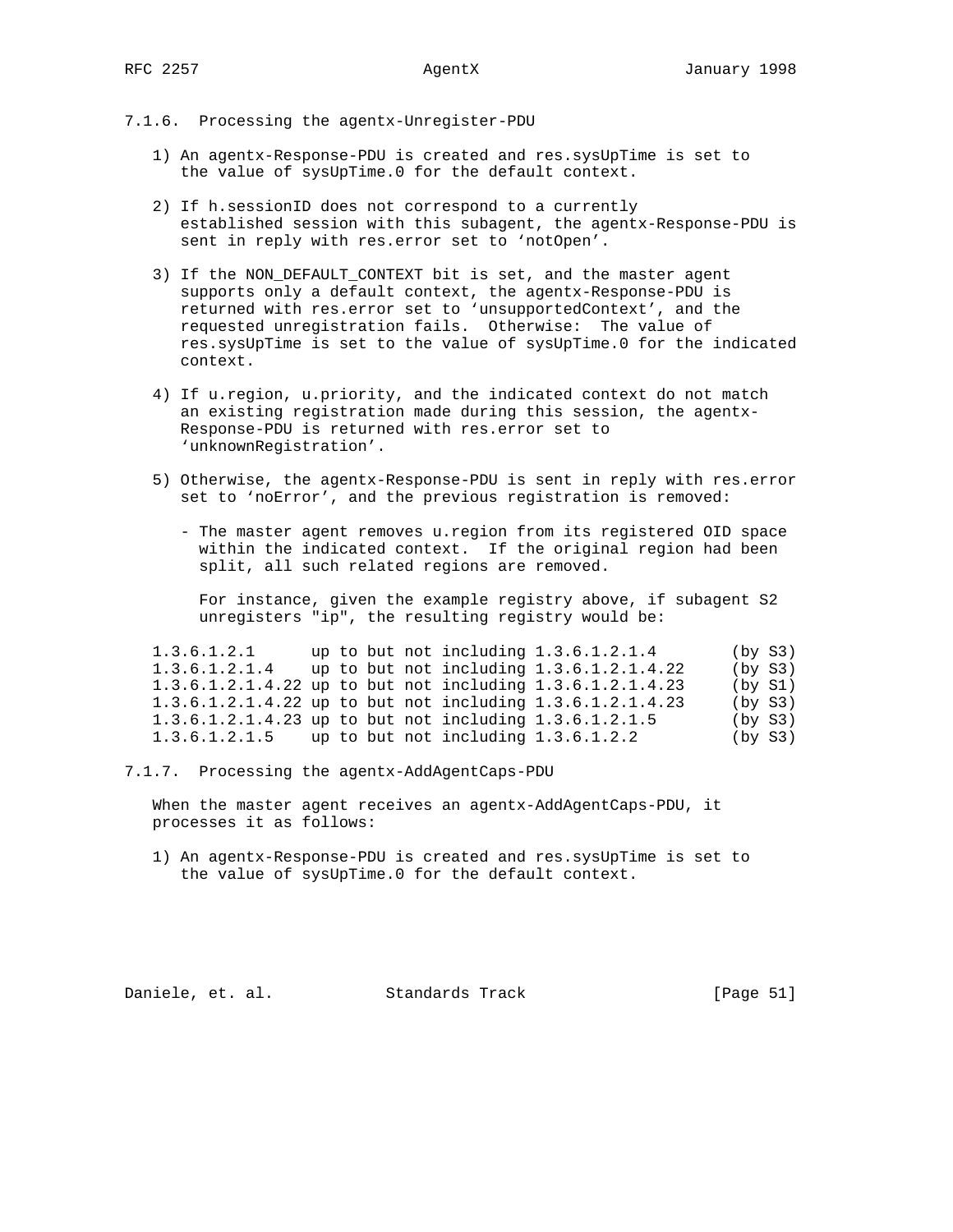- 2) If h.sessionID does not correspond to a currently established session with this subagent, the agentx-Response-PDU is sent in reply with res.error set to 'notOpen'.
- 3) If the NON\_DEFAULT\_CONTEXT bit is set, and the master agent supports only a default context, the agentx-Response-PDU is returned with res.error set to 'unsupportedContext', and the requested operation fails. Otherwise: The value of res.sysUpTime is set to the value of sysUpTime.0 for the indicated context.
- 4) Otherwise, the master agent adds the subagent's capabilities information to the sysORTable for the indicated context. An agentx-Response-PDU is sent in reply with res.error set to 'noError'.
- 7.1.8. Processing the agentx-RemoveAgentCaps-PDU
	- 1) An agentx-Response-PDU is created and res.sysUpTime is set to the value of sysUpTime.0 for the default context.
	- 2) If h.sessionID does not correspond to a currently established session with this subagent, the agentx-Response-PDU is sent in reply with res.error set to 'notOpen'.
	- 3) If the NON\_DEFAULT\_CONTEXT bit is set, and the master agent supports only a default context, the agentx-Response-PDU is returned with res.error set to 'unsupportedContext', and the requested operation fails. Otherwise: The value of res.sysUpTime is set to the value of sysUpTime.0 for the indicated context.
	- 4) If the combination of a.id and the optional a.context does not represent a sysORTable entry that was added by this subagent, during this session, the agentx-Response-PDU is returned with res.error set to 'unknownAgentCaps'.
	- 5) Otherwise the master agent deletes the corresponding sysORTable entry and sends in reply the agentx-Response-PDU, with res.error set to 'noError'.
- 7.1.9. Processing the agentx-Close-PDU

 When the master agent receives an agentx-Close-PDU, it processes it as follows:

 1) An agentx-Response-PDU is created and res.sysUpTime is set to the value of sysUpTime.0 for the default context.

Daniele, et. al. Standards Track [Page 52]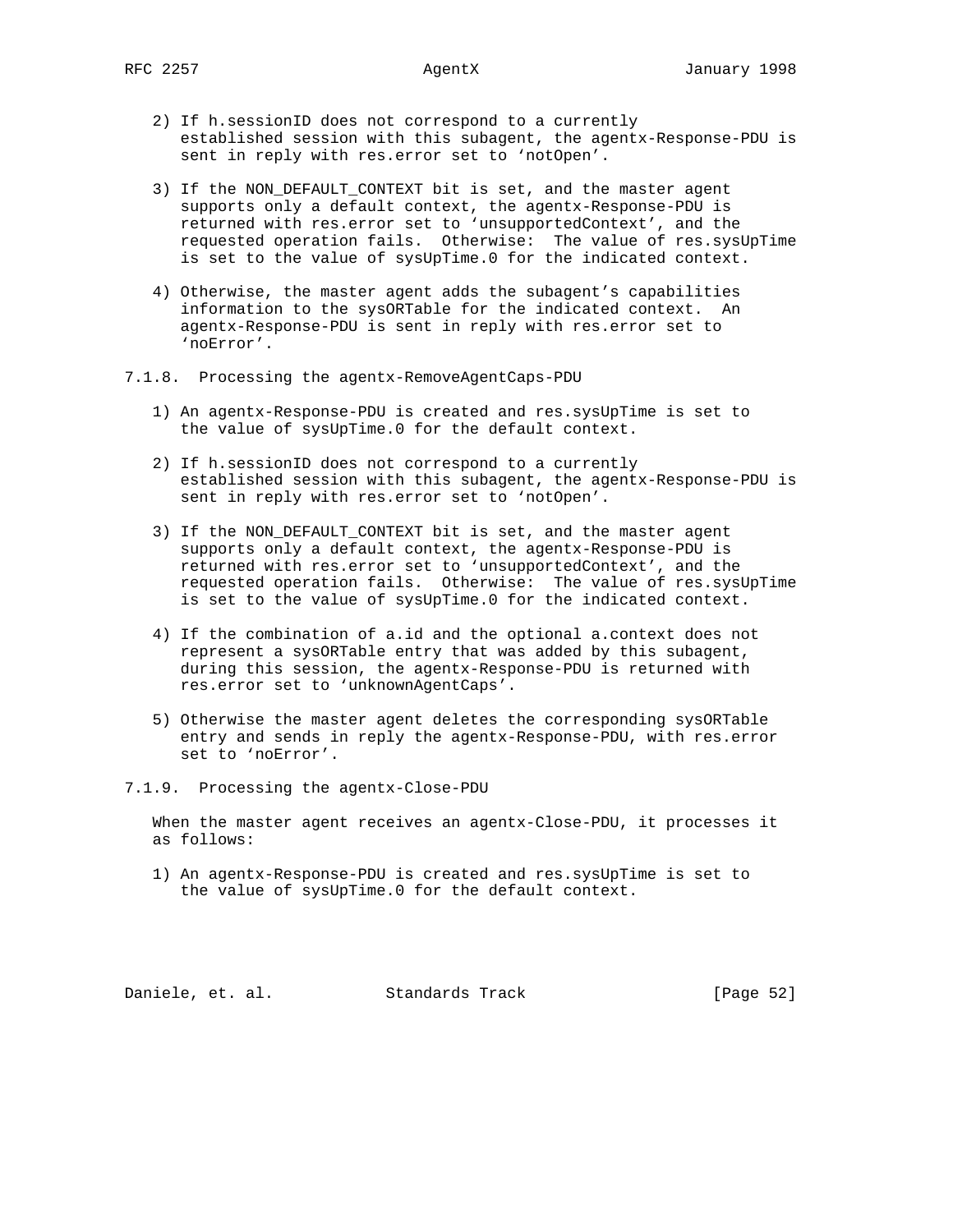- 2) If h.sessionID does not correspond to a currently established session with this subagent, the agentx-Response-PDU is sent in reply with res.error set to 'notOpen'.
- 3) Otherwise, the master agent closes the AgentX session as described below. No agentx-Response-PDU is sent.
	- All MIB regions that have been registered during this session are unregistered, as described in 7.1.6.
	- All index values allocated during this session are freed, as described in section 7.1.4.
	- All sysORID values that were registered during this session are removed, as described in section 7.1.8.

 The master agent does not maintain state for closed sessions. If a subagent wishes to re-establish a session after receiving an agentx- Close-PDU, it needs to re-register MIB regions, agent capabilities, etc.

7.1.10. Detecting Connection Loss

 If a master agent is able to detect (from the underlying transport) that a subagent cannot receive AgentX PDUs, it should close all affected AgentX sessions as described in 7.1.9, step 3).

7.1.11. Processing the agentx-Notify-PDU

 A subagent sending SNMPv1 trap information must map this into (minimally) a value of snmpTrapOID.0, as described in 3.1.2 of RFC 1908 [8].

The master agent processes the agentx-Notify-PDU as follows:

- 1) If h.sessionID does not correspond to a currently established session with this subagent, an agentx-Response-PDU is sent in reply with res.error set to 'notOpen', and res.sysUpTime set to the value of sysUpTime.0 for the indicated context.
- 2) The VarBindList is parsed. If it does not contain a value for sysUpTime.0, the master agent supplies the current value of sysUpTime.0 for the indicated context. If the next VarBind (either the first or second VarBind; see section 6.2.10.1) is not snmpTrapOID.0, the master agent ceases further processing of the notification.

Daniele, et. al. Standards Track [Page 53]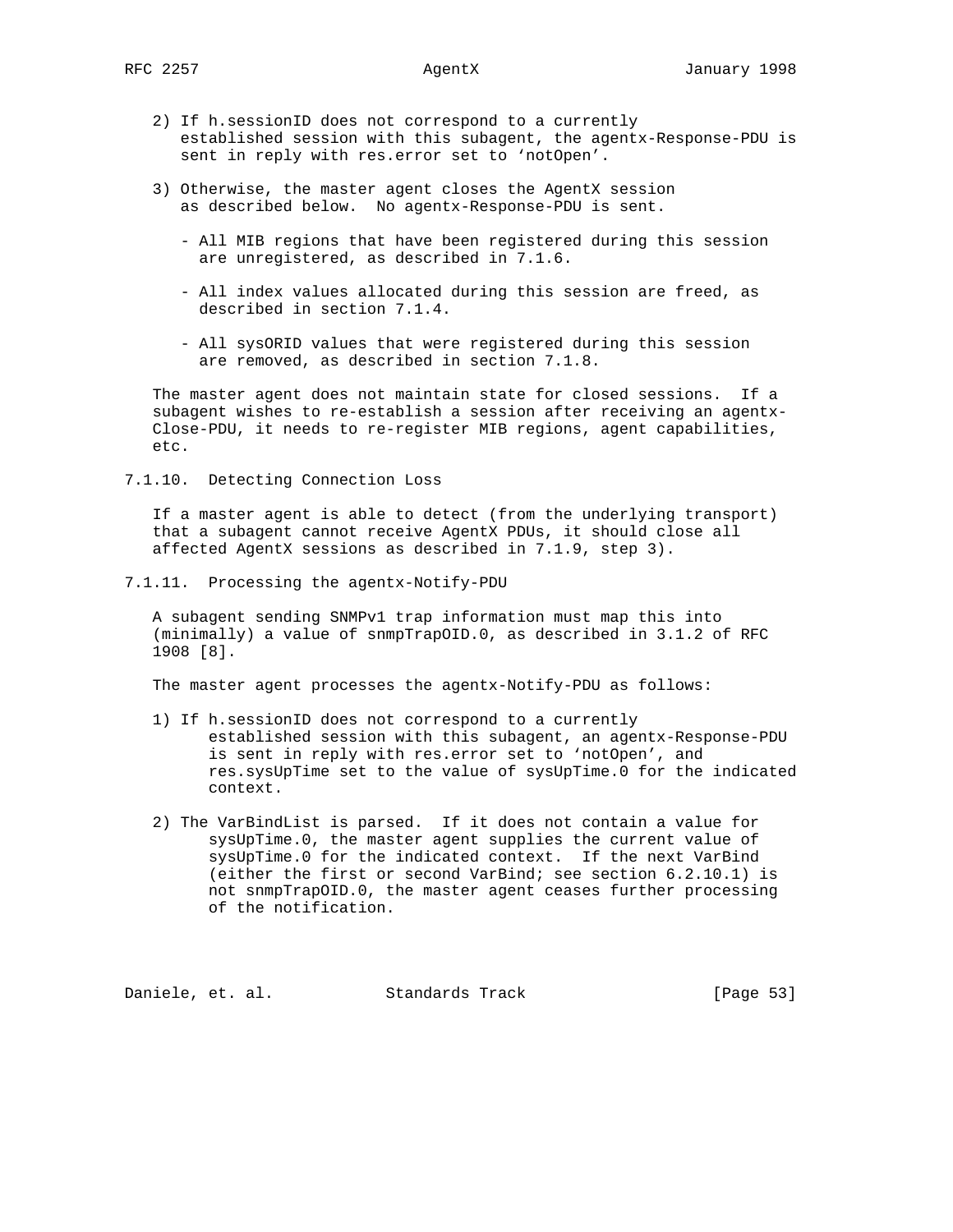3) Notifications are sent according to the implementation-specific configuration of the master agent.

 If SNMPv1 Trap PDUs are generated, the recommended mapping is as described in RFC 2089 [9].

 Except in the case of a 'notOpen' error as described in (1) above, no agentx-Response-PDU is sent to the subagent when the master agent finishes processing the notification.

7.1.12. Processing the agentx-Ping-PDU

 When the master agent receives an agentx-Ping-PDU, it processes it as follows:

- 1) An agentx-Response-PDU is created and res.sysUpTime is set to the value of sysUpTime.0 for the default context.
- 2) If h.sessionID does not correspond to a currently established session with this subagent, the agentx-Response-PDU is sent in reply with res.error set to 'notOpen'.
- 3) If the NON\_DEFAULT\_CONTEXT bit is set, and the master agent supports only a default context, the agentx-Response-PDU is returned with res.error set to 'unsupportedContext'. Otherwise: The value of res.sysUpTime is set to the value of sysUpTime.0 for the indicated context.
- 4) The agentx-Response-PDU is sent, with res.error set to 'noError'.

 If a subagent does not receive a response to its pings, or if it is able to detect (from the underlying transport) that the master agent is not able to receive AgentX messages, then it eventually must initiate a new AgentX session, re-register its regions, etc.

7.2. Processing Received SNMP Protocol Messages

 When an SNMP GetRequest, GetNextRequest, GetBulkRequest, or SetRequest protocol message is received by the master agent, the master agent applies its access control policy.

 In particular, for SNMPv1 or SNMPv2c PDUs, the master agent applies the Elements of Procedure defined in section 4.1 of RFC 1157 [6] that apply to receiving entities. (For other versions of SNMP, the master agent applies the access control policy defined in the Elements of Procedure for those versions.)

Daniele, et. al. Standards Track [Page 54]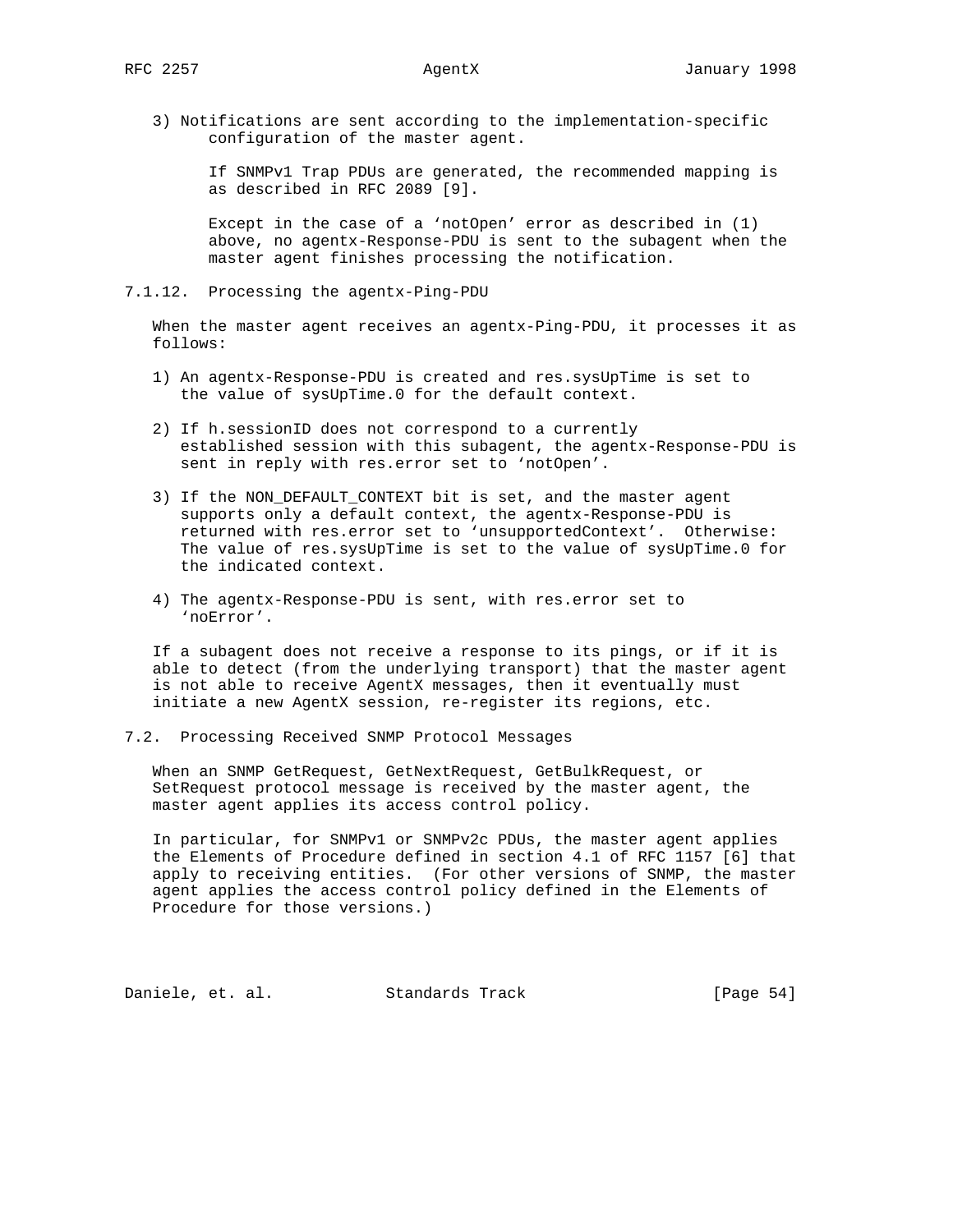In the SNMPv1 or v2c frameworks, the master agent uses the community string as an index into a local repository of configuration information that may include community profiles or more complex context information.

 If application of the access control policy results in a valid SNMP request PDU, then an SNMP Response-PDU is constructed from information gathered in the exchange of AgentX PDUs between the master agent and one or more subagents. Upon receipt and initial validation of an SNMP request PDU, a master agent uses the procedures described below to dispatch AgentX PDUs to the proper subagents, marshal the subagent responses, and construct an SNMP response PDU.

### 7.2.1. Dispatching AgentX PDUs

 Upon receipt and initial validation of an SNMP request PDU, a master agent uses the procedures described below to dispatch AgentX PDUs to the proper subagents.

 Note: In the following procedures, an object identifier is said to be "contained" within an OID range when both of the following are true:

- The object identifier does not lexicographically precede the range.
- The object identifier lexicographically precedes the end of the range.

General Rules of Procedure

 While processing a particular SNMP request, the master agent may send one or more AgentX PDUs to one or more subagents. The following rules of procedure apply in general to the AgentX master agent. PDUspecific rules are listed in the applicable sections.

1) Honoring the registry

 Because AgentX supports overlapping registrations, it is possible for the master agent to obtain a value for a requested varbind from within multiple registered MIB regions.

 The master agent must ensure that the value (or exception) actually returned in the SNMP response PDU is taken from the authoritative region (as defined in section 7.1.5.1).

Daniele, et. al. Standards Track [Page 55]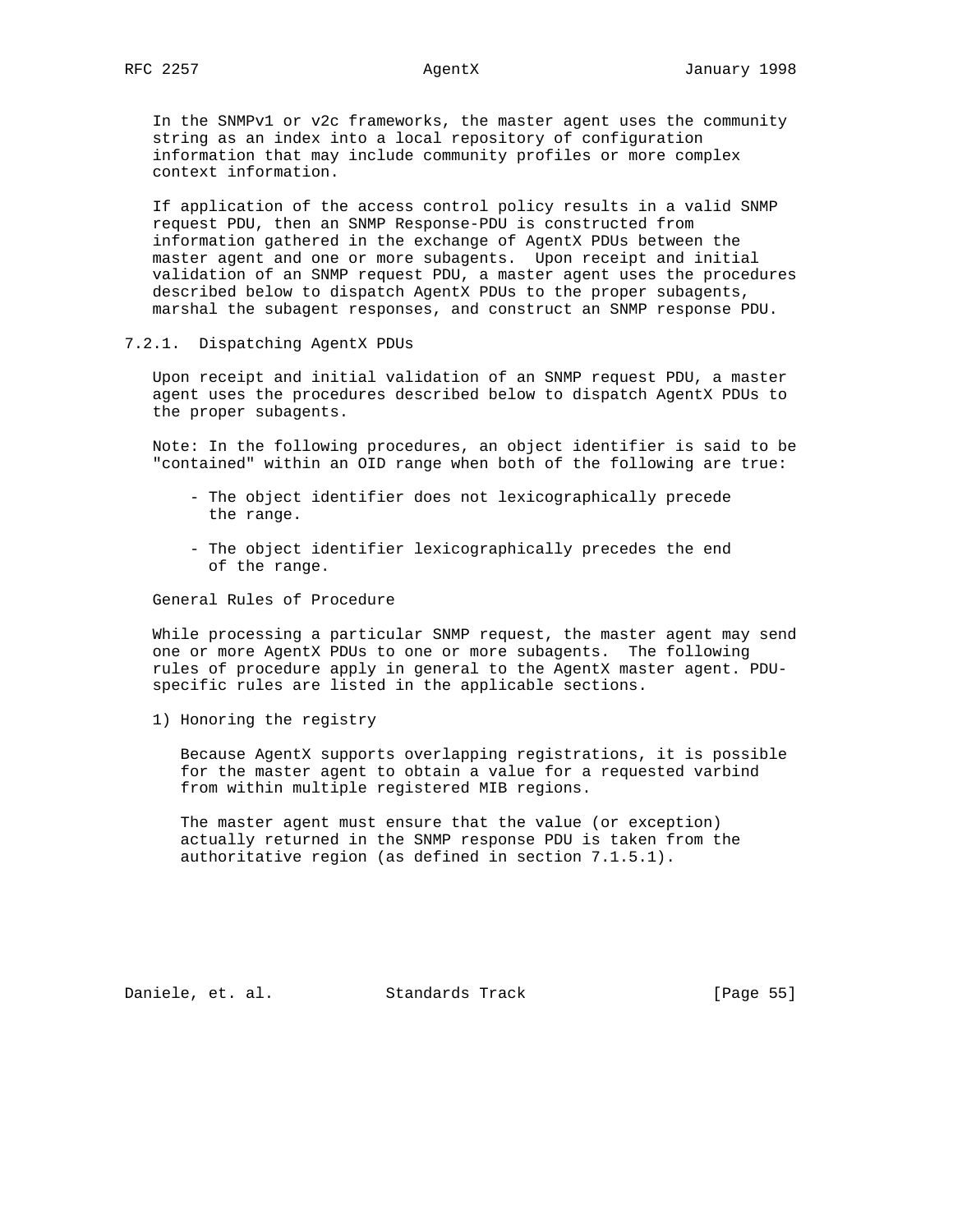2) GetNext and GetBulk Processing

 The master agent may choose to send agentx-Get-PDUs while servicing an SNMP GetNextRequest-PDU. The master agent may choose to send agentx-Get-PDUs or agentx-GetNext-PDUs while servicing an SNMP GetBulkRequest-PDU. One possible reason for this would be if the current iteration has targeted instance-level registrations.

 The master agent may choose to "scope" the possible instances returned by a subagent by specifying an ending OID in the SearchRange. If such scoping is used, typically the ending OID would be the first lexicographical successor to the target OID range that was registered by a subagent other than the target subagent. Regardless of this choice, rule (1) must be obeyed.

 The master agent may require multiple request-response iterations on the same subagent session, to determine the final value of all requested variables.

 All AgentX PDUs sent on the session while processing a given SNMP request must contain identical values of transactionID. Each different SNMP request processed by the master agent must present a unique value of transactionID (within the limits of the 32-bit field) to the session.

3) Number and order of variables sent per AgentX PDU

 For Get/GetNext/GetBulk operations, at any stage of the possibly iterative process, the master agent may need to dispatch several SearchRanges to a particular subagent session. The master agent may send one, some, or all of the SearchRanges in a single AgentX PDU.

 The master agent must ensure that the correct contents and ordering of the VarBindList in the SNMP Response-PDU are maintained.

 The following rules govern the number of VarBinds in a given AgentX PDU:

- a) The subagent must support processing of AgentX PDUs with multiple VarBinds.
- b) When processing an SNMP Set request, the master agent must send all of the VarBinds applicable to a particular subagent session in a single Test/Set transaction.

Daniele, et. al. Standards Track [Page 56]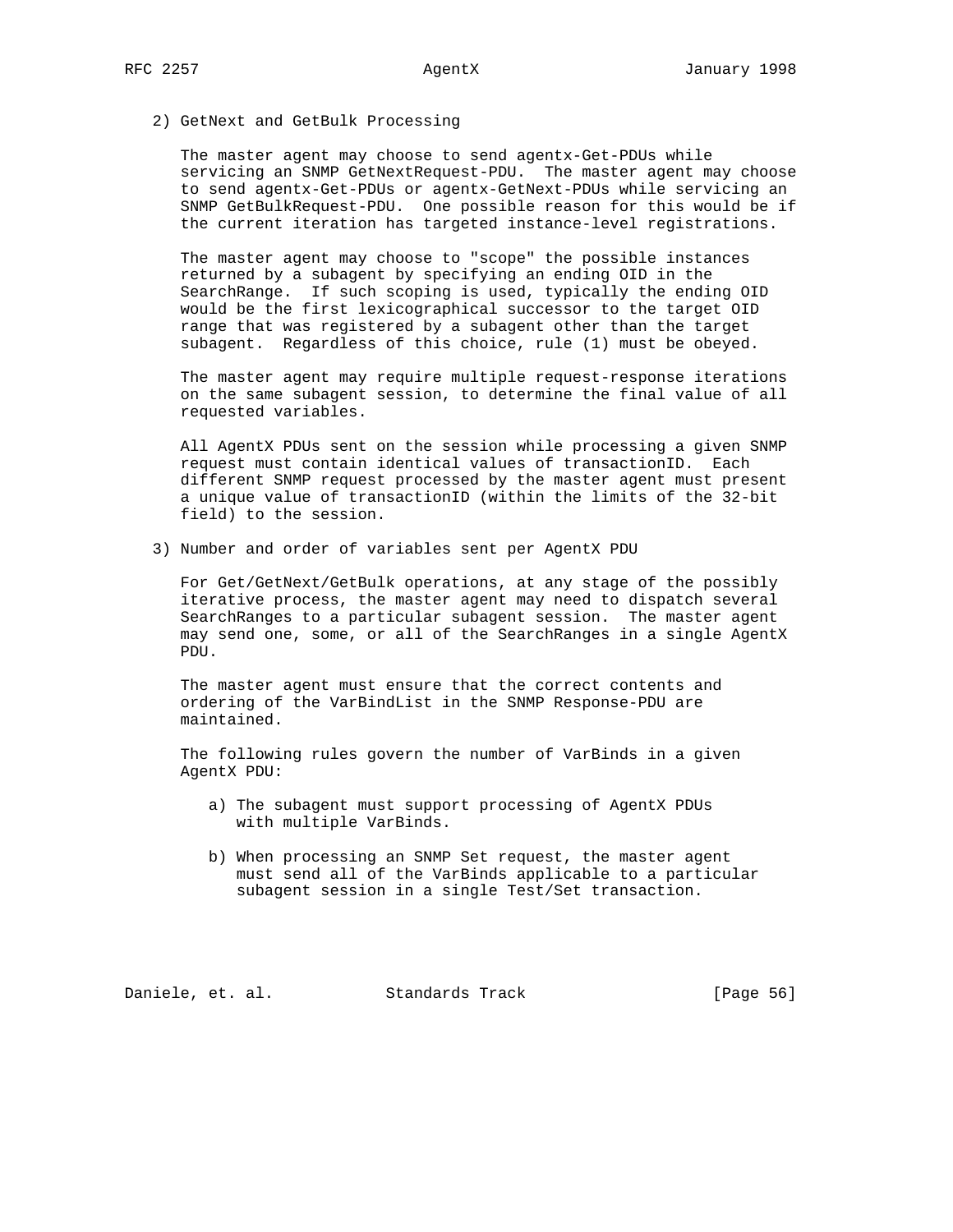- c) When processing an SNMP Get, GetNext, or GetBulk request, the master agent may send a single AgentX PDU to the subagent with all applicable VarBinds, or multiple PDUs with single VarBinds, or something in between those extremes. The determination of which method to use in a particular case is implementation-specific.
- 4) Timeout Values

 The master agent chooses a timeout value for each MIB region being queried, which is

- a) the value specified during registration of the MIB region, if it was non-zero
- b) otherwise, the value specified during establishment of the session in which this region was subsequently registered, if that value was non-zero.
- c) otherwise, the master agent's default value

 When an AgentX PDU that references multiple MIB regions is dispatched, the timeout value used for the PDU is the maximum value of the timeouts so determined for each of the referenced MIB regions.

5) Context

 If the master agent has determined that a specific non-default context is associated with the SNMP request PDU, that context is encoded into the AgentX PDU's context field and the NON\_DEFAULT\_CONTEXT bit is set in h.flags.

 Otherwise, no context Octet String is added to the PDU, and the NON\_DEFAULT\_CONTEXT bit is cleared.

# 7.2.1.1. agentx-Get-PDU

 Each variable binding in the SNMP request PDU is processed as follows:

(1) Identify the target OID range.

 Within a lexicographically ordered set of OID ranges, valid for the indicated context, locate the authoritative region that contains the binding's name.

Daniele, et. al. Standards Track [Page 57]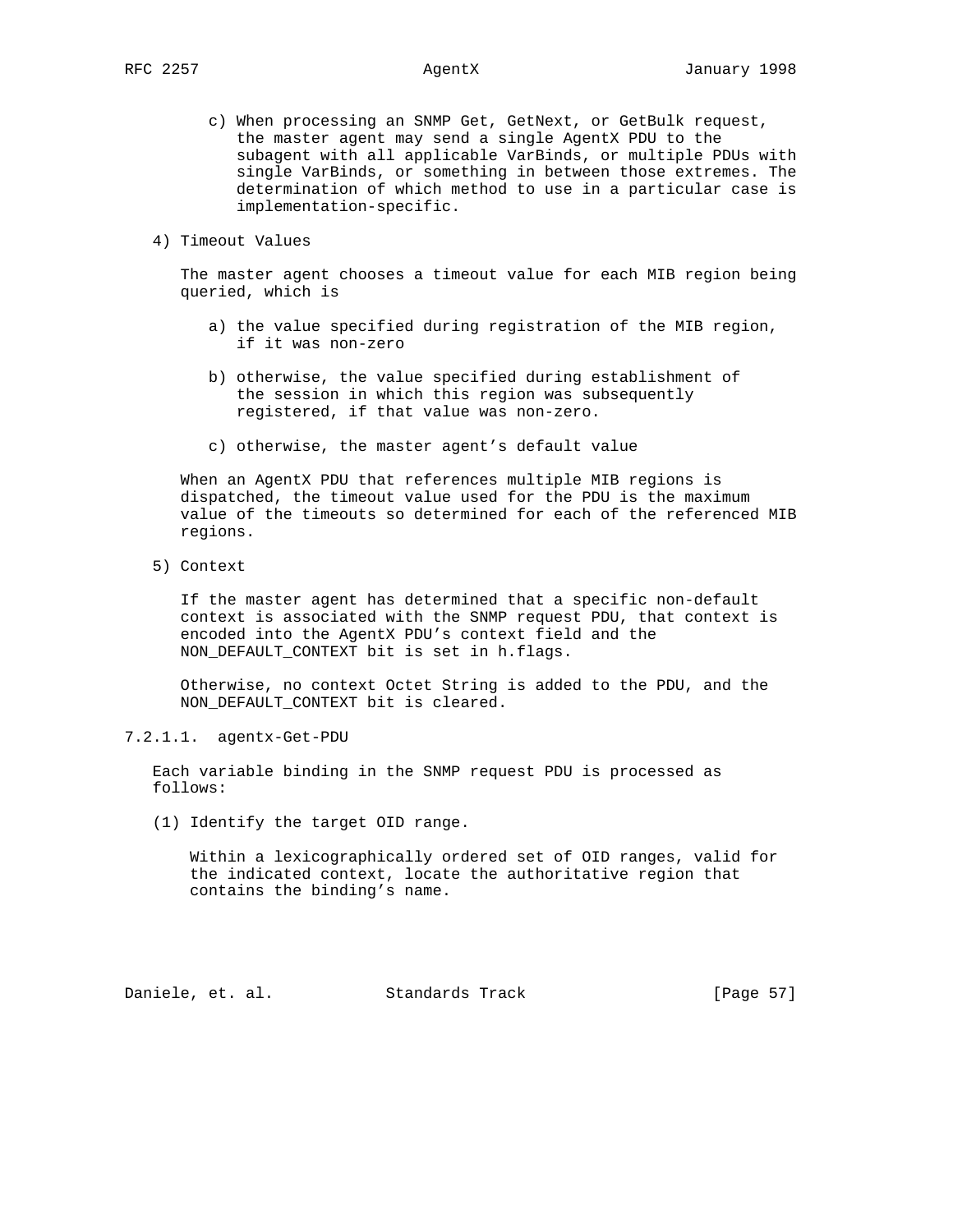- (2) If no such OID range exists, the variable binding is not processed further, and its value is set to 'noSuchObject'.
- (3) Identify the subagent session in which this region was registered, termed the target session.
- (4) If this is the first variable binding to be dispatched over the target session in a request-response exchange entailed in the processing of this management request:
	- Create an agentx-Get-PDU for this session, with the header fields initialized as described above (see 6.1 AgentX PDU Header).
- (5) Add a SearchRange to the end of the target session's PDU for this variable binding.
	- The variable binding's name is encoded into the starting OID.
	- The ending OID is encoded as null.

7.2.1.2. agentx-GetNext-PDU

 Each variable binding in the SNMP request PDU is processed as follows:

(1) Identify the target OID range.

 Within a lexicographically ordered set of OID ranges, valid for the indicated context, locate

- a) the authoritative OID range that contains the variable binding's name and is not a fully qualified instance, or
- b) the authoritative OID range that is the first lexicographical successor to the variable binding's name.
- (2) If no such OID range exists, the variable binding is not processed further, and its value is set to 'endOfMibView'.
- (3) Identify the subagent session in which this region was registered, termed the target session.
- (4) If this is the first variable binding to be dispatched over the target session in a request-response exchange entailed in the processing of this management request:

Daniele, et. al. Standards Track [Page 58]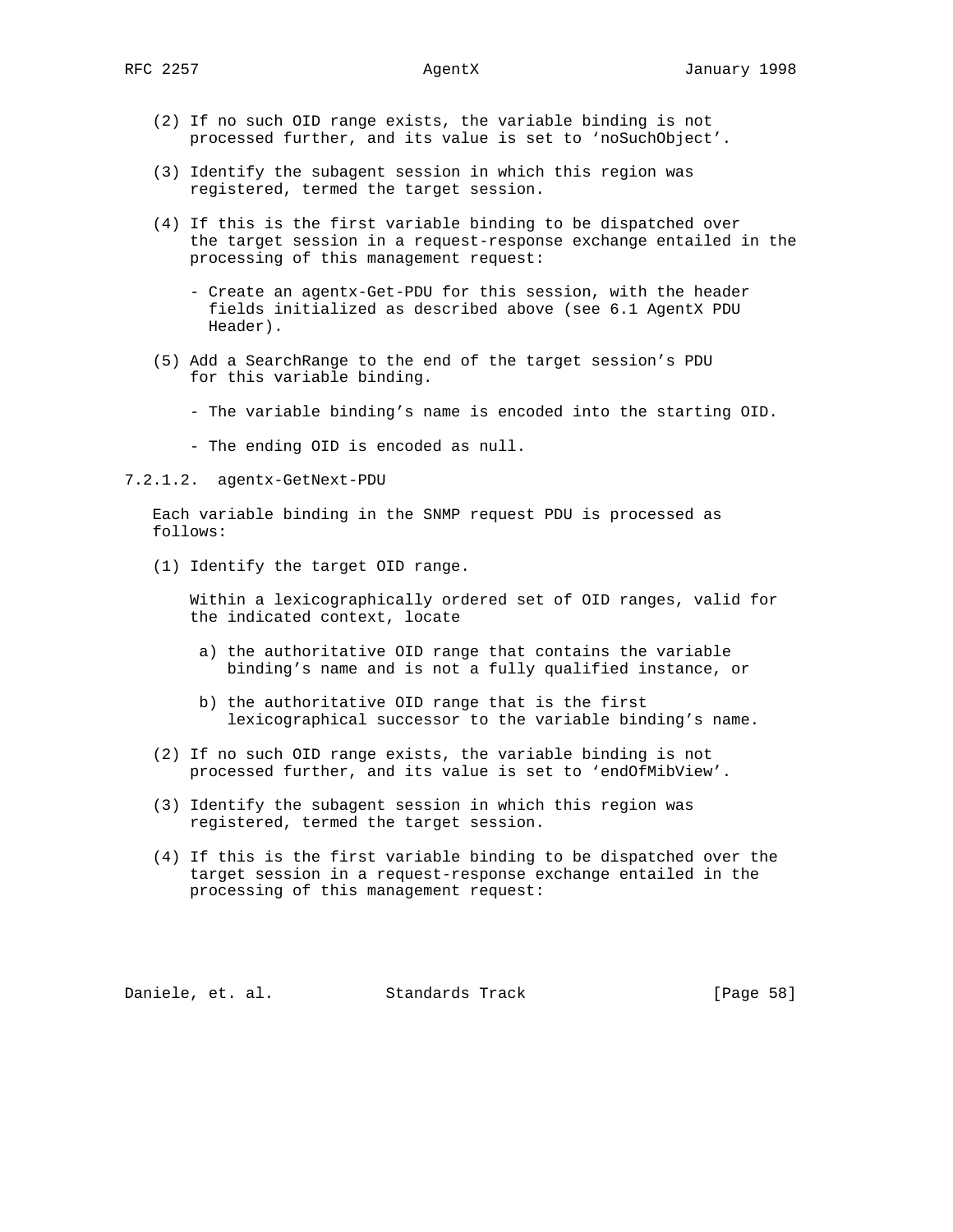- Create an agentx-GetNext-PDU for the session, with the header fields initialized as described above (see 6.1 AgentX PDU Header).
- (5) Add a SearchRange to the end of the target session's agentx-GetNext-PDU for this variable binding.
	- if (1a) applies, the variable binding's name is encoded into the starting OID, and the OID's "include" field is set to  $\Omega$ .
	- if (1b) applies, the target OID is encoded into the starting OID, and its "include" field is set to 1.

7.2.1.3. agentx-GetBulk-PDU

 (Note: The outline of the following procedure is based closely on section 4.2.3, "The GetBulkRequest-PDU" of RFC 1905 [4]. Please refer to it for details on the format of the SNMP GetBulkRequest-PDU itself.)

Each variable binding in the request PDU is processed as follows:

- (1) Identify the authoritative target OID range and target session, exactly as described for the agentx-GetNext-PDU (see 7.2.1.2).
- (2) If this is the first variable binding to be dispatched over the target session in a request-response exchange entailed in the processing of this management request:
	- Create an agentx-GetBulk-PDU for the session, with the header fields initialized as described above (see 6.1 AgentX PDU Header).
- (3) Add a SearchRange to the end of the target session's agentx-GetBulk-PDU for this variable binding, as described for the agentx-GetNext-PDU. If the variable binding was a non repeater in the original request PDU, it must be a non-repeater in the agentx-GetBulk-PDU.

 The value of g.max\_repetitions in the agentx-GetBulk-PDU may be less than (but not greater than) the value in the original request PDU.

 The master agent may make such alterations due to simple sanity checking, optimizations for the current iteration based on the registry, the maximum possible size of a potential Response-PDU, known constraints of the AgentX transport, or any other implementation-specific constraint.

Daniele, et. al. Standards Track [Page 59]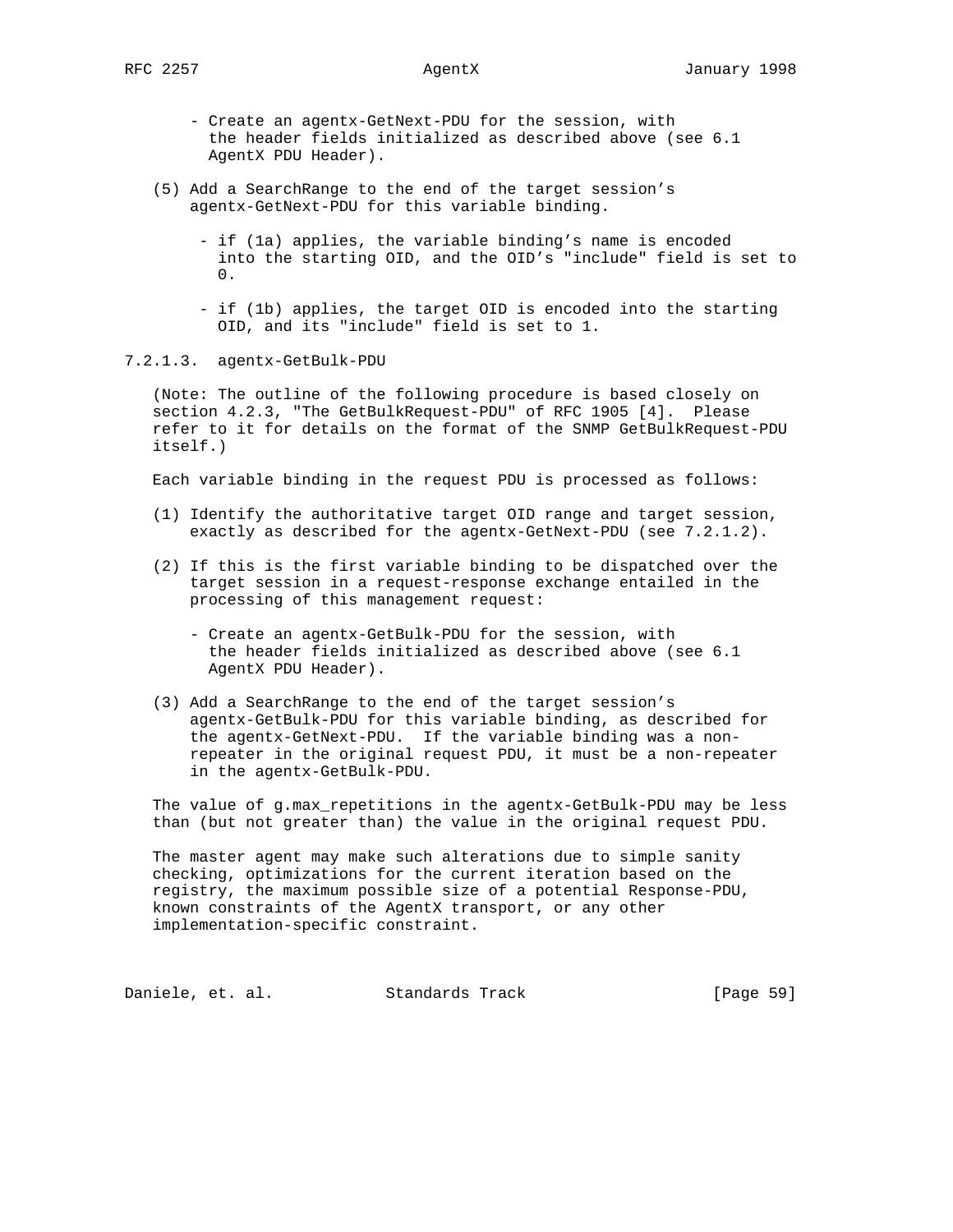# 7.2.1.4. agentx-TestSet-PDU

 AgentX employs test-commit-undo-cleanup phases to achieve "as if simultaneous" semantics of the SNMP SetRequest-PDU within the extensible agent. The initial phase involves the agentx-TestSet-PDU.

 Each variable binding in the SNMP request PDU is processed in order, as follows:

(1) Identify the target OID range.

 Within a lexicographically ordered set of OID ranges, valid for the indicated context, locate the authoritative range that contains the variable binding's name.

- (2) If no such OID range exists, this variable binding fails with an error of 'notWritable'. Processing is complete for this request.
- (3) Identify the single subagent responsible for this OID range, termed the target subagent, and the applicable session, termed the target session.
- (4) If this is the first variable binding to be dispatched over the target session in a request-response exchange entailed in the processing of this management request:
	- create an agentx-TestSet-PDU for the session, with the header fields initialized as described above (see 6.1 AgentX PDU Header).
- (5) Add a VarBind to the end of the target session's PDU for this variable binding, as described in section 5.4.

 Note that all VarBinds applicable to a given session must be sent in a single agentx-TestSet-PDU.

# 7.2.1.5. Dispatch

 A timeout value is calculated for each PDU to be sent, which is the maximum value of the timeouts determined for each of the PDU's SearchRanges (as described above in 7.2.1 Dispatching AgentX PDUs, item 4). Each pending PDU is mapped (via its h.sessionID value) to a particular transport domain/endpoint, as described in section 8 (Transport Mappings).

Daniele, et. al. Standards Track [Page 60]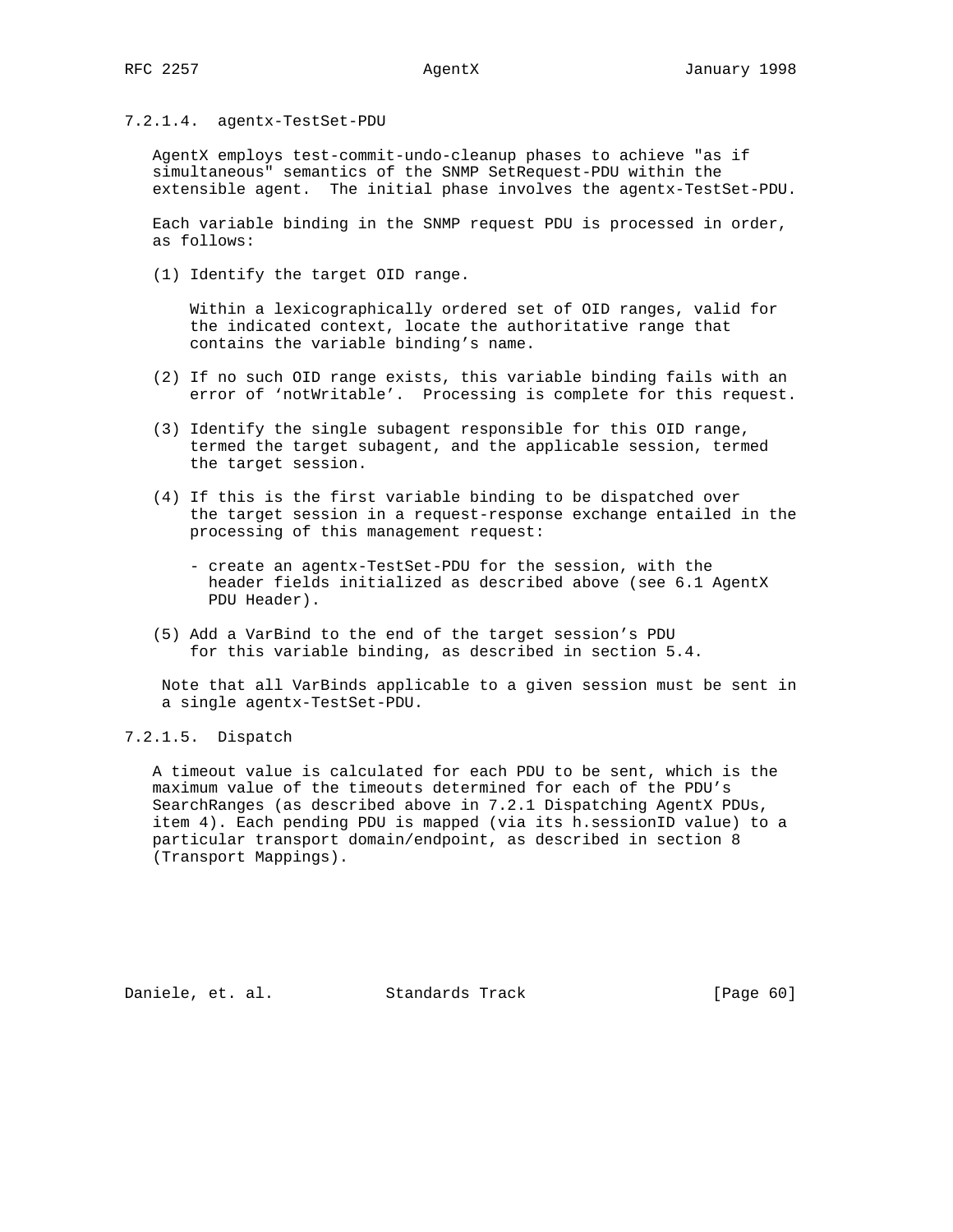7.2.2. Subagent Processing of agentx-Get, GetNext, GetBulk-PDUs

A conformant AgentX subagent must support the agentx-Get, -GetNext, and -GetBulk PDUs, and must support multiple variables being supplied in each PDU.

 When a subagent receives an agentx-Get-, GetNext-, or GetBulk-PDU, it performs the indicated management operations and returns an agentx- Response-PDU.

 The agentx-Response-PDU header fields are identical to the received request PDU except that, at the start of processing, the subagent initializes h.type to Response, res.error to 'noError', res.index to 0, and the VarBindList to null.

 Each SearchRange in the request PDU's SearchRangeList is processed as described below, and a VarBind is added in the corresponding location of the agentx-Response-PDU's VarbindList. If processing should fail for any reason not described below, res.error is set to 'genErr', res.index to the index of the failed SearchRange, the VarBindList is reset to null, and this agentx-Response-PDU is returned to the master agent.

7.2.2.1. Subagent Processing of the agentx-Get-PDU

 Upon the subagent's receipt of an agentx-Get-PDU, each SearchRange in the request is processed as follows:

- (1) The starting OID is copied to v.name.
- (2) If the starting OID exactly matches the name of a variable instantiated by this subagent within the indicated context and session, v.type and v.data are encoded to represent the variable's syntax and value, as described in section 5.4, Value Representation.
- (3) Otherwise, if the starting OID does not match the object identifier prefix of any variable instantiated within the indicated context and session, the VarBind is set to 'noSuchObject', in the manner described in section 5.4, Value Representation.
- (4) Otherwise, the VarBind is set to 'noSuchInstance' in the manner described in section 5.4, Value Representation.

Daniele, et. al. Standards Track [Page 61]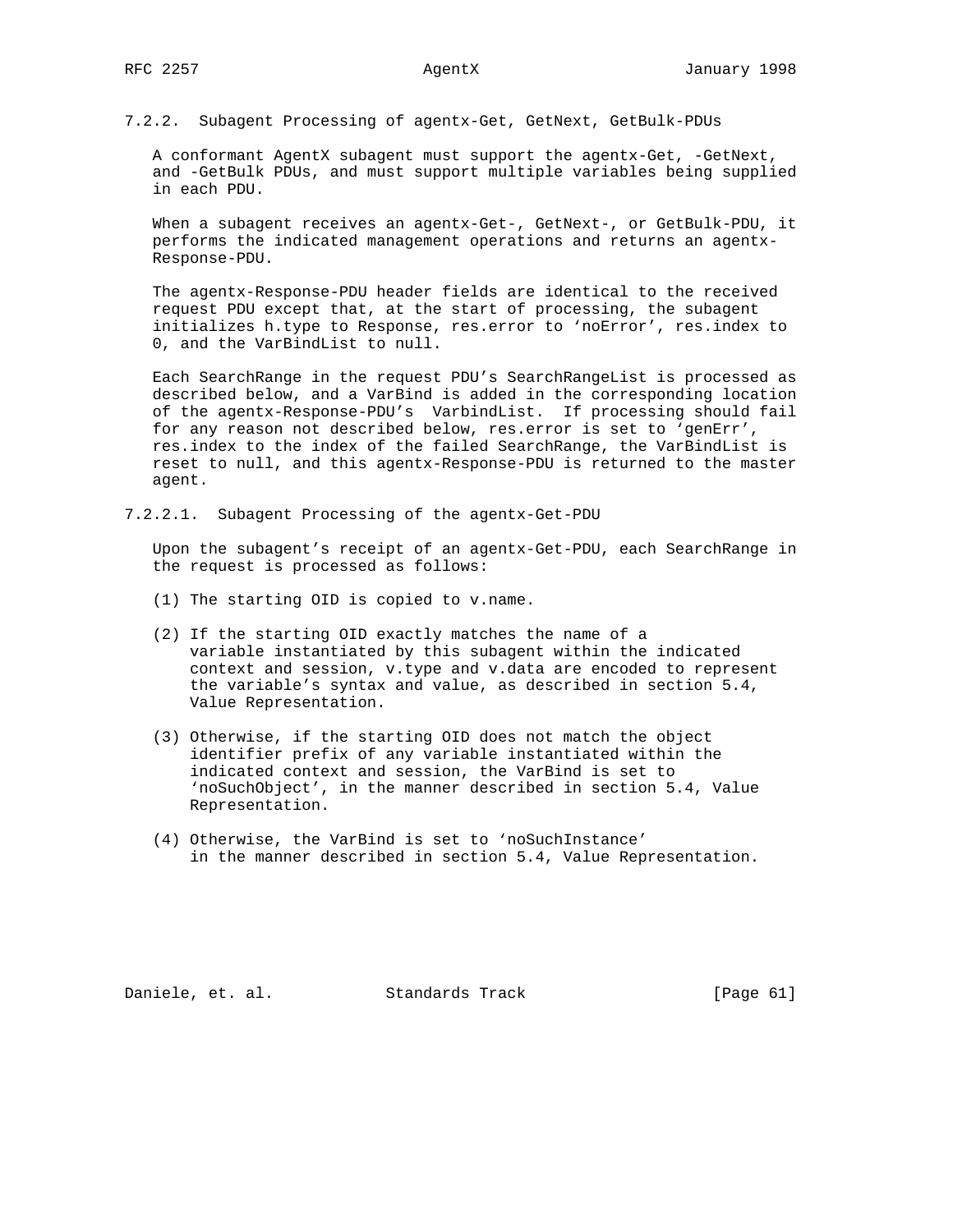7.2.2.2. Subagent Processing of the agentx-GetNext-PDU

 Upon the subagent's receipt of an agentx-GetNext-PDU, each SearchRange in the request is processed as follows:

- (1) The subagent searches for a variable within the lexicographically ordered list of variable names for all variables it instantiates (without regard to registration of regions) within the indicated context and session, for which the following are all true:
	- if the "include" field of the starting OID is 0, the variable's name is the closest lexicographical successor to the starting OID.
	- if the "include" field of the starting OID is 1, the variable's name is either equal to, or the closest lexicographical successor to, the starting OID.
	- If the ending OID is not null, the variable's name lexicographically precedes the ending OID.

 If all of these conditions are met, v.name is set to the located variable's name. v.type and v.data are encoded to represent the variable's syntax and value, as described in section 5.4, Value Representation.

- (2) If no such variable exists, v.name is set to the starting OID, and the VarBind is set to 'endOfMibView', in the manner described in section 5.4, Value Representation.
- 7.2.2.3. Subagent Processing of the agentx-GetBulk-PDU

A maximum of  $N + (M * R)$  VarBinds are returned, where

- N equals g.non\_repeaters,
- M equals g.max\_repetitions, and
- R is (number of SearchRanges in the GetBulk request) N.

 The first N SearchRanges are processed exactly as for the agentx- GetNext-PDU.

 If M and R are both non-zero, the remaining R SearchRanges are processed iteratively to produce potentially many VarBinds. For each iteration i, such that i is greater than zero and less than or equal to M, and for each repeated SearchRange s, such that s is greater than zero and less than or equal to R, the  $(N+((i-1)*R)+s)$ -th VarBind is added to the agentx-Response-PDU as follows:

Daniele, et. al. Standards Track [Page 62]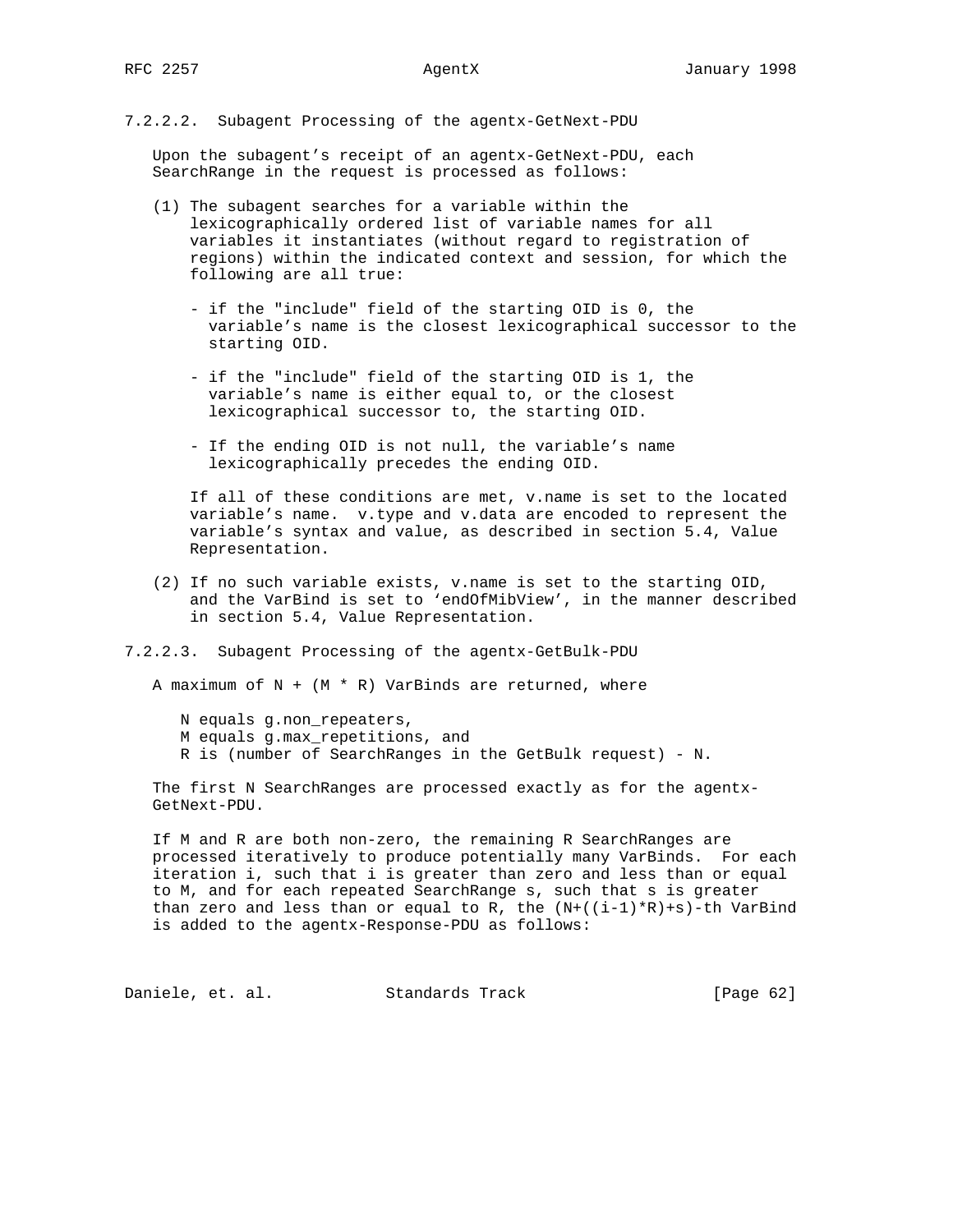- 1) The subagent searches for a variable within the lexicographically ordered list of variable names for all variables it instantiates (without regard to registration of regions) within the indicated context and session, for which the following are all true:
	- The variable's name is the (i)-th lexicographical successor to the (N+s)-th requested OID.

 (Note that if i is 0 and the "include" field is 1, the variable's name may be equivalent to, or the first lexicographical successor to, the (N+s)-th requested OID.)

 - If the ending OID is not null, the variable's name lexicographically precedes the ending OID.

 If all of these conditions are met, v.name is set to the located variable's name. v.type and v.data are encoded to represent the variable's syntax and value, as described in section 5.4, Value Representation.

 2) If no such variable exists, the VarBind is set to 'endOfMibView' as described in section 5.4, Value Representation. v.name is set to v.name of the (N+((i- 2)\*R)+s)-th VarBind unless i is currently 1, in which case it is set to the value of the starting OID in the (N+s)-th SearchRange.

Note that further iterative processing should stop if

- For any iteration i, all s values of v.type are 'endOfMibView'.
- An AgentX transport constraint or other implementation-specific constraint is reached.

7.2.3. Subagent Processing of agentx-TestSet, -CommitSet, -UndoSet, -CleanupSet-PDUs

 A conformant AgentX subagent must support the agentx-TestSet, -CommitSet, -UndoSet, and -CleanupSet PDUs, and must support multiple variables being supplied in each PDU.

 These four PDUs are used to collectively perform the indicated management operation. An agentx-Response-PDU is sent in reply to each of the PDUs, to inform the master agent of the state of the operation.

Daniele, et. al. Standards Track [Page 63]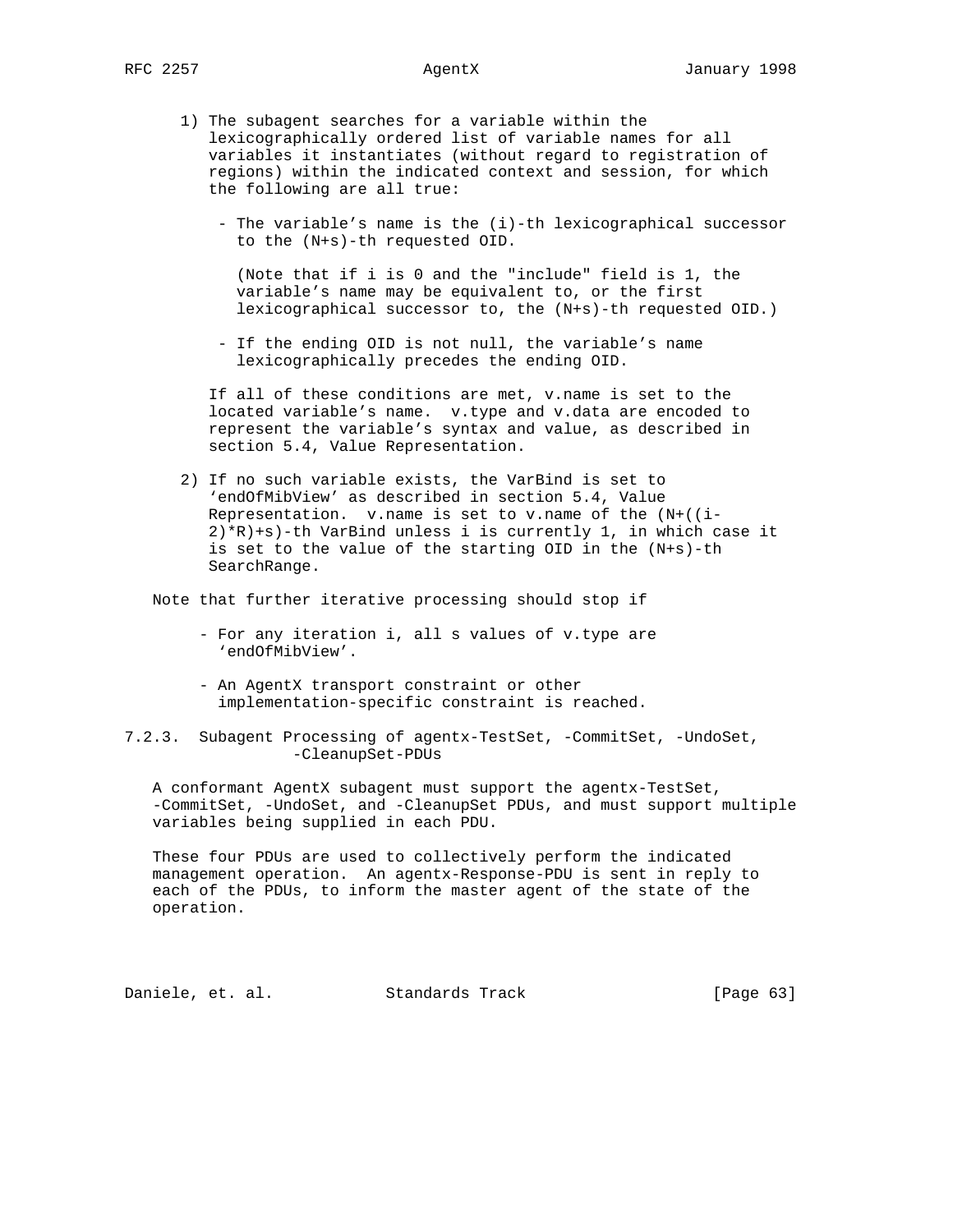The agentx-Response-PDU header fields are identical to the received request PDU except that, at the start of processing, the subagent initializes h.type to Response, res.error to 'noError', and res.index to 0.

These Response-PDUs do not contain a VarBindList.

7.2.3.1. Subagent Processing of the agentx-TestSet-PDU

 Upon the subagent's receipt of an agentx-TestSet-PDU, each VarBind in the PDU is validated until they are all successful, or until one fails, as described in section 4.2.5 of RFC 1905 [4]. The subagent validates variables with respect to the context and session indicated in the testSet-PDU.

 If each VarBind is successful, the subagent has a further responsibility to ensure the availability of all resources (memory, write access, etc.) required for successfully carrying out a subsequent agentx-CommitSet operation. If this cannot be guaranteed, the subagent should set res.error to 'resourceUnavailable'.

 As a result of this validation step, an agentx-Response-PDU is sent in reply whose res.error field is set to one of the following (SNMPv2 SMI) values:

| noError             |          |
|---------------------|----------|
| qenErr              | $(5)$ ,  |
| noAccess            | $(6)$ ,  |
| wrongType           | $(7)$ ,  |
| wrongLength         | $(8)$ ,  |
| wrongEncoding       | $(9)$ ,  |
| wrongValue          | $(10)$ , |
| noCreation          | $(11)$ , |
| inconsistentValue   | $(12)$ , |
| resourceUnavailable | $(13)$ , |
| notWritable         | $(17)$ , |
| inconsistentName    | (18)     |

 If this value is not 'noError', the res.index field must be set to the index of the VarBind for which validation failed.

 Implementation of rigorous validation code may be one of the most demanding aspects of subagent development. Implementors are strongly encouraged to do this right, so as to avoid if at all possible the extensible agent's having to return 'commitFailed' or 'undoFailed' during subsequent processing.

Daniele, et. al. Standards Track [Page 64]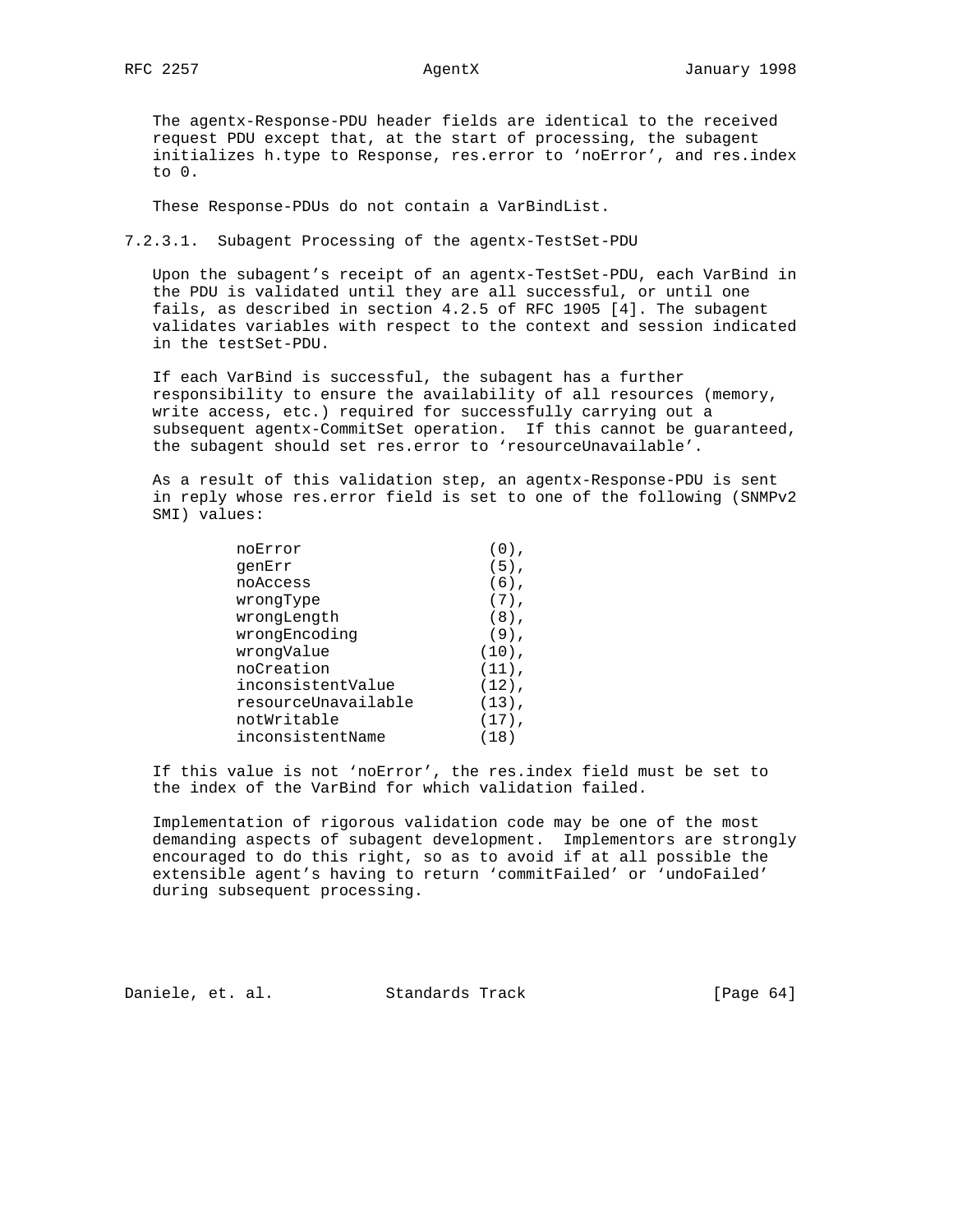7.2.3.2. Subagent Processing of the agentx-CommitSet-PDU

 The agentx-CommitSet-PDU indicates that the subagent should actually perform (as described in the post-validation sections of 4.2.5 of RFC 1905 [4]) the management operation indicated by the previous TestSet-PDU. After carrying out the management operation, the subagent sends in reply an agentx-Response-PDU whose res.error field is set to one of the following (SNMPv2 SMI) values:

| noError      | $(0)$ , |
|--------------|---------|
| commitFailed | (14)    |

 If this value is 'commitFailed', the res.index field must be set to the index of the VarBind for which the operation failed. Otherwise res.index is set to 0.

7.2.3.3. Subagent Processing of the agentx-UndoSet-PDU

 The agentx-UndoSet-PDU indicates that the subagent should undo the management operation requested in a preceding CommitSet-PDU. The undo process is as described in section 4.2.5 of RFC 1905 [4].

 After carrying out the undo process, the subagent sends in reply an agentx-Response-PDU whose res.index field is set to 0, and whose res.error field is set to one of the following (SNMPv2 SMI) values:

| noError    | $(0)$ . |
|------------|---------|
| undoFailed | (15)    |

 If this value is 'undoFailed', the res.index field must be set to the index of the VarBind for which the operation failed. Otherwise res.index is set to 0.

 This PDU also signals the end of processing of the management operation initiated by the previous TestSet-PDU. The subagent should release resources, etc. as described in section 7.2.3.4.

7.2.3.4. Subagent Processing of the agentx-CleanupSet-PDU

 The agentx-CleanupSet-PDU signals the end of processing of the management operation requested in the previous TestSet-PDU. This is an indication to the subagent that it may now release any resources it may have reserved in order to carry out the management request.

No response is sent by the subagent.

Daniele, et. al. Standards Track [Page 65]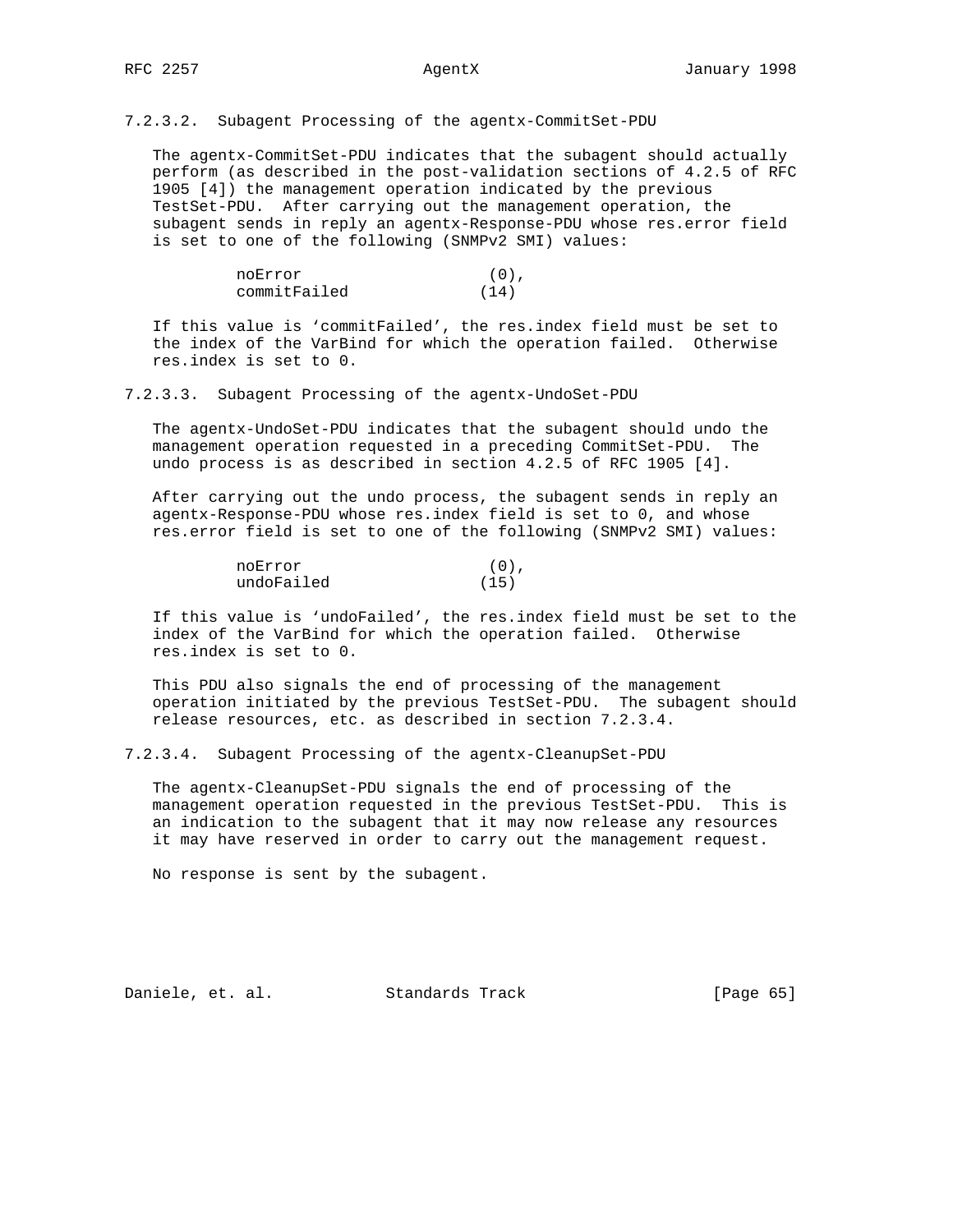7.2.4. Master Agent Processing of AgentX Responses

 The master agent now marshals all subagent AgentX response PDUs and builds an SNMP response PDU. In the next several subsections, the initial processing of all subagent AgentX response PDUs is described, followed by descriptions of subsequent processing for each specific subagent Response.

7.2.4.1. Common Processing of All AgentX Response PDUs

 1) If a subagent does not respond within the timeout interval for this dispatch, it is treated as if the subagent had returned 'genErr' and processed as described below.

 A timeout may be due to a variety of reasons, and does not necessarily denote a failed or malfunctioning subagent. As such, the master agent's response to a subagent timeout is implementation-specific, but with the following constraint:

 A subagent that times out on three consecutive requests is considered unable to respond, and the master agent must close the AgentX session as described in 7.1.9, step (2).

- 2) Otherwise, the h.packetID, h.sessionID, and h.transactionID fields of the AgentX response PDU are used to correlate subagent responses. If the response does not pertain to this SNMP operation, it is ignored.
- 3) Otherwise, the responses are processed jointly to form the SNMP response PDU.
- 7.2.4.2. Processing of Responses to agentx-Get-PDUs

 After common processing of the subagent's response to an agentx-Get- PDU (see 7.2.4.1 above), processing continues with the following steps:

 1) For any received AgentX response PDU, if res.error is not 'noError', the SNMP response PDU's error code is set to this value, and its error index to the index of the variable binding corresponding to the failed VarBind in the subagent's AgentX response PDU.

 All other AgentX response PDUs received due to processing this SNMP request are ignored. Processing is complete; the SNMP Response PDU is ready to be sent (see section 7.2.5, Sending the SNMP Response-PDU).

Daniele, et. al. Standards Track [Page 66]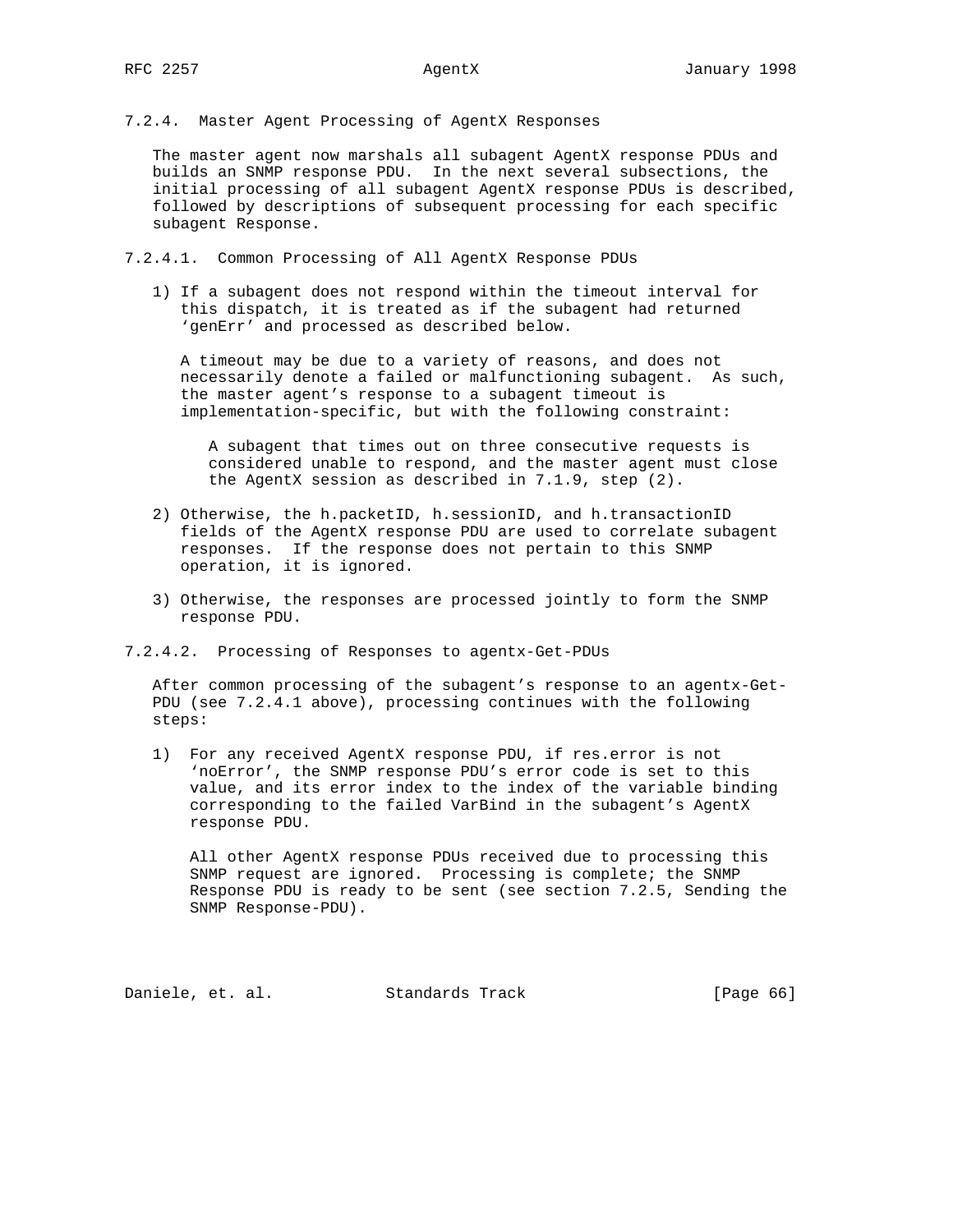- 2) Otherwise, the content of each VarBind in the AgentX response PDU is used to update the corresponding variable binding in the SNMP Response-PDU.
- 7.2.4.3. Processing of Responses to agentx-GetNext-PDU and agentx-GetBulk-PDU

 After common processing of the subagent's response to an agentx- GetNext-PDU or agentx-GetBulk-PDU (see 7.2.4.1 above), processing continues with the following steps:

 1) For any received AgentX response PDU, if res.error is not 'noError', the SNMP response PDU's error code is set to this value, and its error index to the index of the VarBind corresponding to the failed VarBind in the subagent's AgentX response PDU.

 All other AgentX response PDUs received due to processing this SNMP request are ignored. Processing is complete; the SNMP response PDU is ready to be sent (see section 7.2.5, Sending the SNMP Response PDU).

 2) Otherwise, the content of each VarBind in the AgentX response PDU is used to update the corresponding VarBind in the SNMP response PDU.

 After all expected AgentX response PDUs have been processed, if any VarBinds still contain the value 'endOfMibView' in their v.type fields, processing must continue:

- 3) A new iteration of AgentX request dispatching is initiated (as described in section 7.2.1.1), in which only those VarBinds whose v.type is 'endOfMibView' are processed.
- 4) For each such VarBind, a target OID range is identified which is the lexicographical successor to the target OID range for this VarBind on the last iteration. The target subagent is the one that registered the target OID range. The target session is the one in which the target OID range was registered.

 If an agentx-GetNext- or GetBulk-PDU is being dispatched, the starting OID in the SearchRanges is set to the target OID range, and its "include" field is set to 1.

 5) The value of transactionID must be identical to the value used during the previous iteration.

Daniele, et. al. Standards Track [Page 67]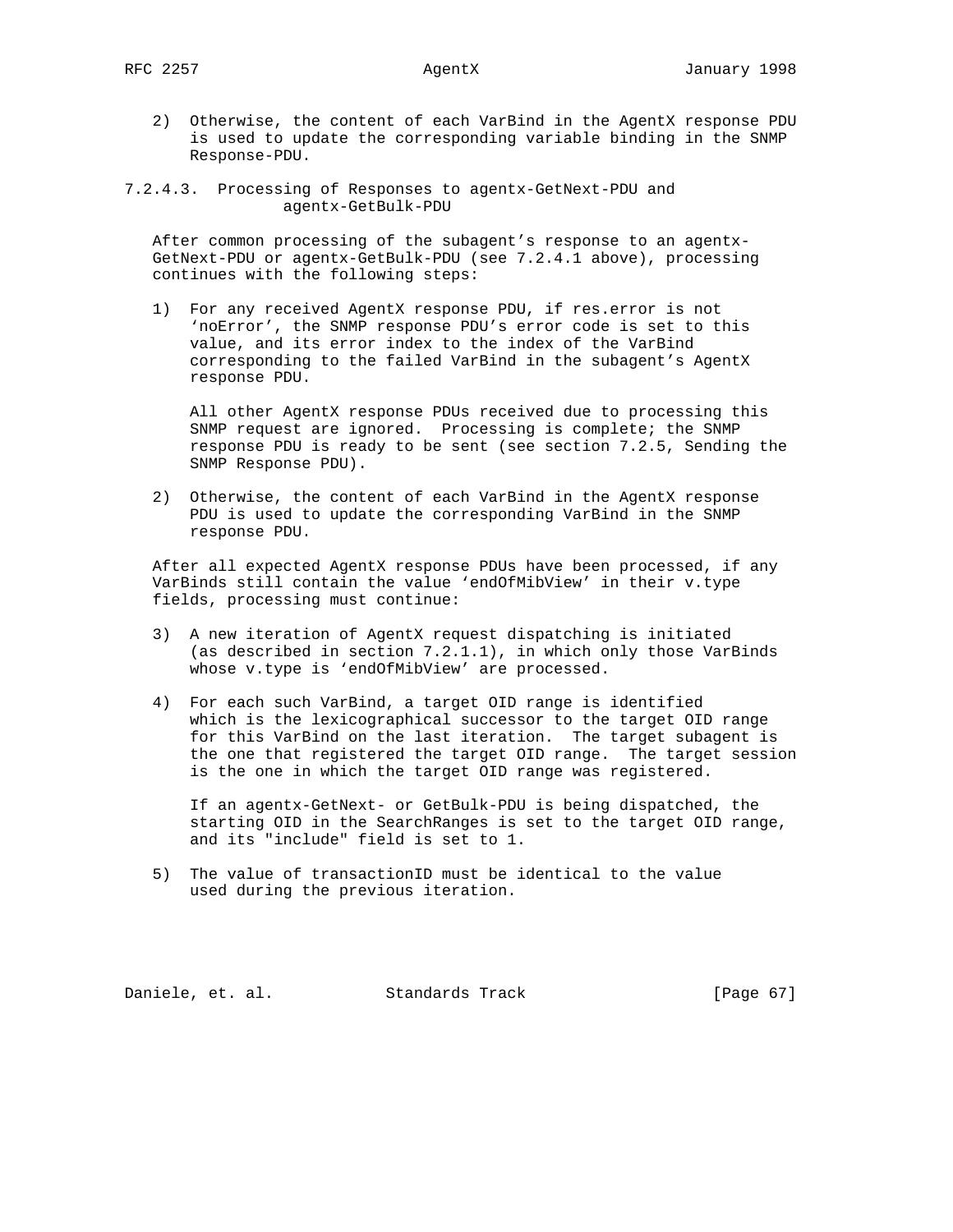- 6) The AgentX PDUs are sent to the subagent(s), and the responses are received and processed according to the steps described in section 7.2.4.
- 7) This process continues iteratively until a complete SNMP Response-PDU has been built, or until there remain no target OID range lexicographical successors.

7.2.4.4. Processing of Responses to agentx-TestSet-PDUs

 After common processing of the subagent's response to an agentx- TestSet-PDU (see 7.2.4.1 above), processing continues with the further exchange of AgentX PDUs. The value of h.transactionID in the agentx-CommitSet, -UndoSet, and -CleanupSet-PDUs must be identical to the value sent in the testSet-PDU.

The state transitions and PDU sequences are depicted in section 7.3.

 1) If any target subagent's response is not 'noError', all other agentx-Response-PDUs received due to processing this SNMP request are ignored.

 An agentx-CleanupSet-PDU is sent to each target subagent that has been sent a agentx-TestSet-PDU.

 Processing is complete; the SNMP response PDU is constructed as described below in 7.2.4.6.

- 2) Otherwise an agentx-CommitSet-PDU is sent to each target subagent.
- 7.2.4.5. Processing of Responses to agentx-CommitSet-PDUs

 After common processing of the subagent's response to an agentx- CommitSet-PDU (see 7.2.4.1 above), processing continues with the following steps:

 1) If any response is not 'noError', all other agentx-Response-PDUs received due to processing this SNMP request are ignored.

 An agentx-UndoSet-PDU is sent to each target subagent that has been sent a agentx-CommitSet-PDU. All other subagents are sent a agentx-CleanupSet-PDU.

 2) Otherwise an agentx-CleanupSet-PDU is sent to each target subagent. Processing is complete; the SNMP response PDU is constructed as described below in 7.2.4.6.

Daniele, et. al. Standards Track [Page 68]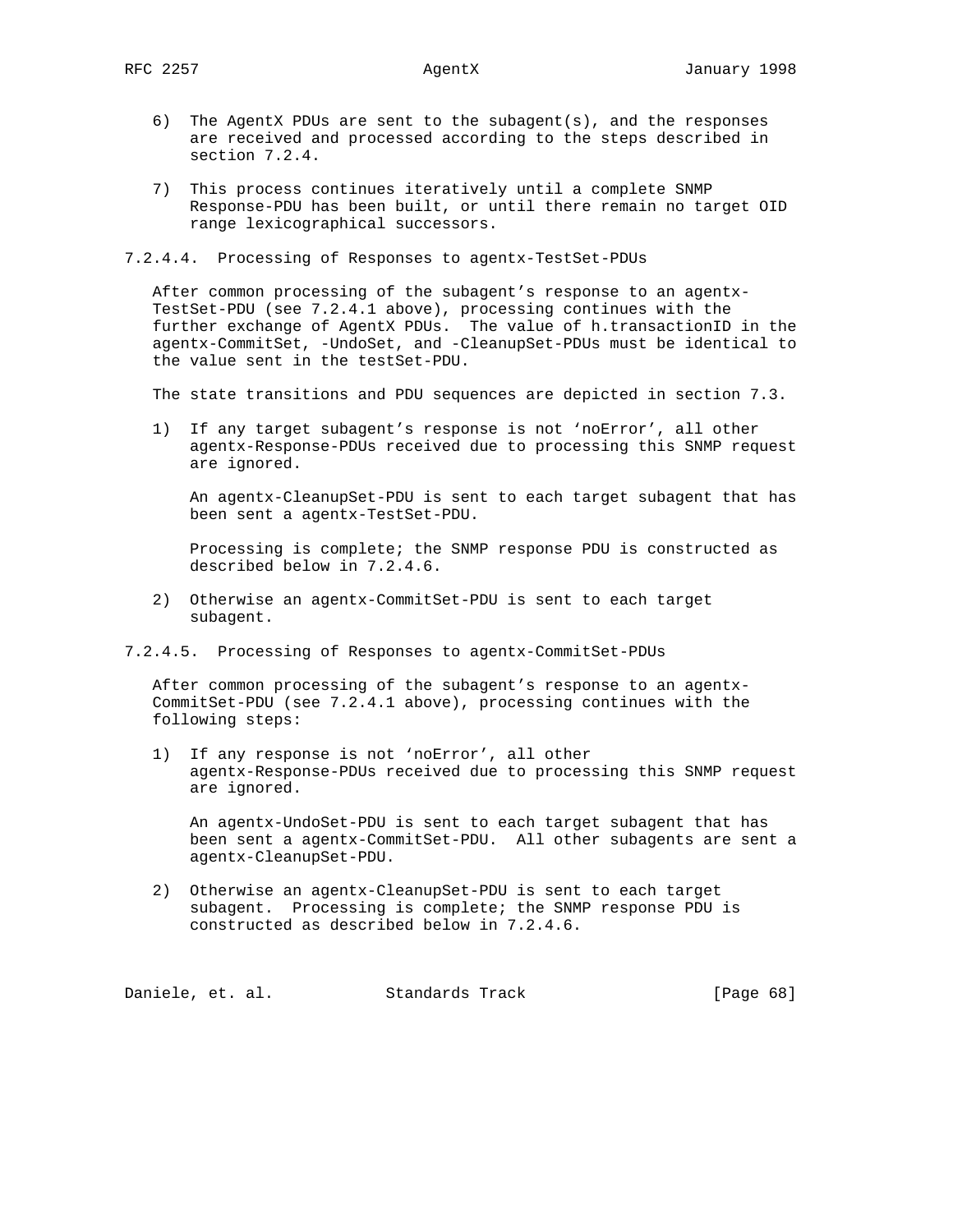7.2.4.6. Processing of Responses to agentx-UndoSet-PDUs

 After common processing of the subagent's response to an agentx- UndoSet-PDU (see 7.2.4.1 above), processing continues with the following steps:

 1) If any response is not 'noError' the SNMP response PDU's error code is set to this value, and its error index to the index of the VarBind corresponding to the failed VarBind in the agentx-TestSet-PDU.

 Otherwise the SNMP response PDU's error code is set to 'noError' and its error index to 0.

7.2.5. Sending the SNMP Response-PDU

Once the processing described in sections  $7.2.1$  -  $7.2.4$  is complete, there is an SNMP response PDU available. The master agent now implements the Elements of Procedure for the applicable version of the SNMP protocol in order to encapsulate the PDU into a message, and transmit it to the originator of the SNMP management request. Note that this may involve altering the PDU contents (for instance, to replace the original VarBinds if an error condition is to be returned).

 The response PDU may also be altered in order to support the SNMP version 1 framework. In such cases the required mapping is that defined in RFC 2089 [9]. (Note in particular that the rules for handling Counter64 syntax may require re-sending AgentX GetBulk or GetNext PDUs until a VarBind of suitable syntax is returned.)

7.2.6. MIB Views

 AgentX subagents are not aware of MIB views, since view information is not contained in AgentX PDUs.

 As stated above, the descriptions of procedures in section 7 of this memo are not intended to constrain the internal architecture of any conformant implementation. In particular, the master agent procedures described in sections 7.2.1 and 7.2.4 may be altered so as to optimize AgentX exchanges when implementing MIB views.

 Such optimizations are beyond the scope of this memo. But note that section 7.2.3 defines subagent behavior in such a way that alteration of SearchRanges may be used in such optimizations.

Daniele, et. al. Standards Track [Page 69]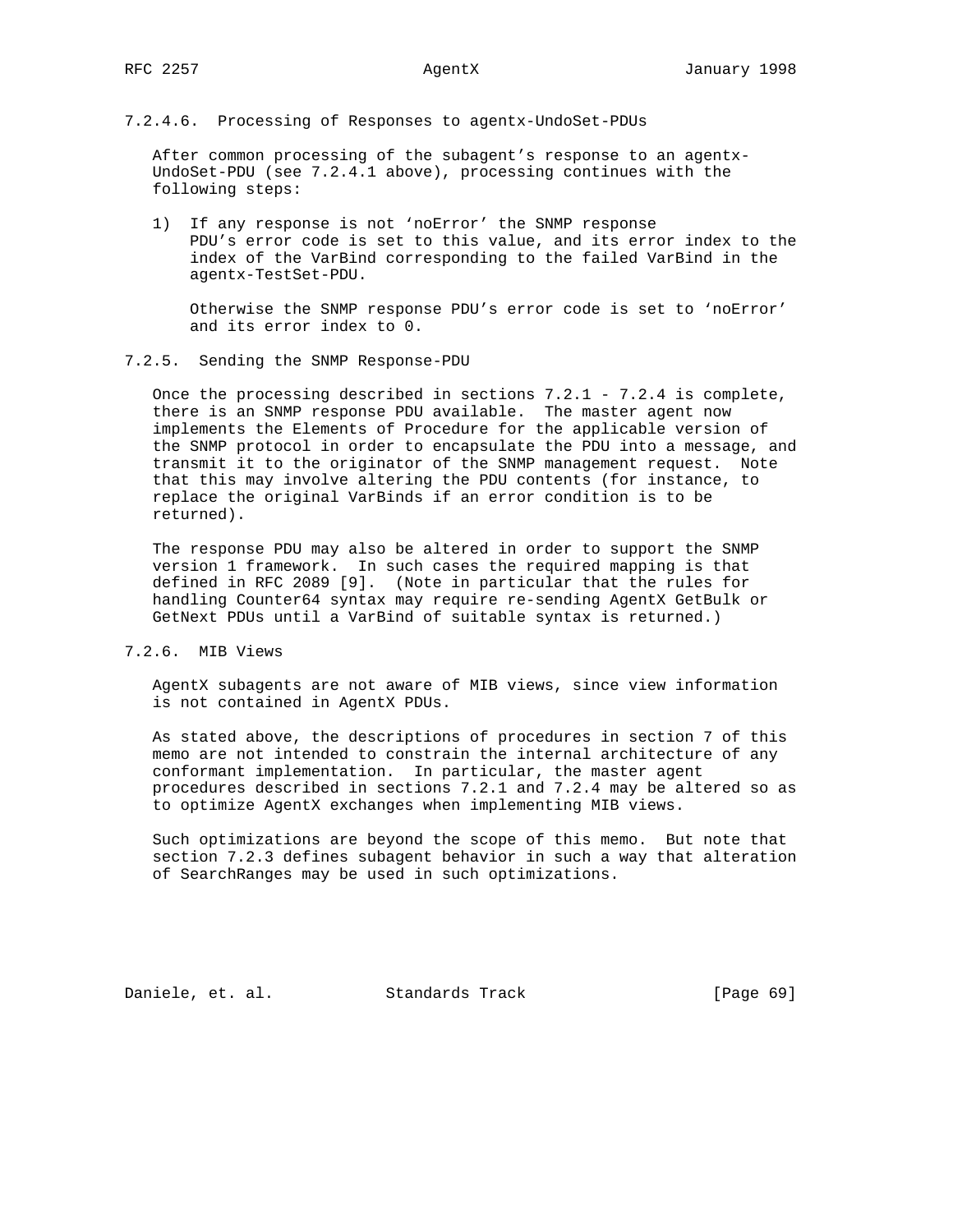# 7.3. State Transitions

 State diagrams are presented from the master agent's perspective for transport connection and session establishment, and from the subagent's perspective for Set transaction processing.

# 7.3.1. Set Transaction States

 The following table presents, from the subagent's perspective, the state transitions involved in Set transaction processing:

| $\mathbf{B}$<br>$\mathcal{C}$<br>A<br>Е<br>D<br>(Initial<br>Commit<br>Commit<br>Test<br>TestOK<br>Fail<br>Fail<br>State)<br>OK<br>EVENT<br>7.2.3.1<br>Receive<br>All varbinds<br>TestSet<br>X<br>Х<br>OK?<br>X<br>X<br>PDU<br>Yes $->B$<br>$No \rightarrow D$<br>7.2.3.2<br>Receive<br>NoError?<br>$Commit-$<br>Yes $->C$<br>X<br>X<br>X<br>X<br>Set PDU<br>$No \rightarrow E$<br>7.2.3.3<br>7.2.4.5<br>Receive<br>UndoSet<br>->done<br>->done<br>X<br>X<br>X<br>PDU<br>7.2.4.4<br>7.2.3.4<br>7.2.4.4<br>Receive<br>Cleanup-<br>->done<br>->done<br>->done<br>X<br>X<br>Set PDU<br>rollback<br>Session<br>undo<br>->done<br>->done<br>->done<br>->done<br>->done<br>Loss |  |  |  |
|--------------------------------------------------------------------------------------------------------------------------------------------------------------------------------------------------------------------------------------------------------------------------------------------------------------------------------------------------------------------------------------------------------------------------------------------------------------------------------------------------------------------------------------------------------------------------------------------------------------------------------------------------------------------------|--|--|--|
|                                                                                                                                                                                                                                                                                                                                                                                                                                                                                                                                                                                                                                                                          |  |  |  |
|                                                                                                                                                                                                                                                                                                                                                                                                                                                                                                                                                                                                                                                                          |  |  |  |
|                                                                                                                                                                                                                                                                                                                                                                                                                                                                                                                                                                                                                                                                          |  |  |  |
|                                                                                                                                                                                                                                                                                                                                                                                                                                                                                                                                                                                                                                                                          |  |  |  |
|                                                                                                                                                                                                                                                                                                                                                                                                                                                                                                                                                                                                                                                                          |  |  |  |
|                                                                                                                                                                                                                                                                                                                                                                                                                                                                                                                                                                                                                                                                          |  |  |  |

STATE STATE STATE STATE STATE STATE STATE STATE STATE STATE STATE STATE STATE STATE STATE STATE STATE STATE STATE STATE STATE STATE STATE STATE STATE STATE STATE STATE STATE STATE STATE STATE STATE STATE STATE STATE STATE

 There are three possible sequences that a subagent may follow for a particular set transaction:

1) TestSet CommitSet CleanupSet

- 2) TestSet CommitSet UndoSet
- 3) TestSet CleanupSet

Daniele, et. al. Standards Track [Page 70]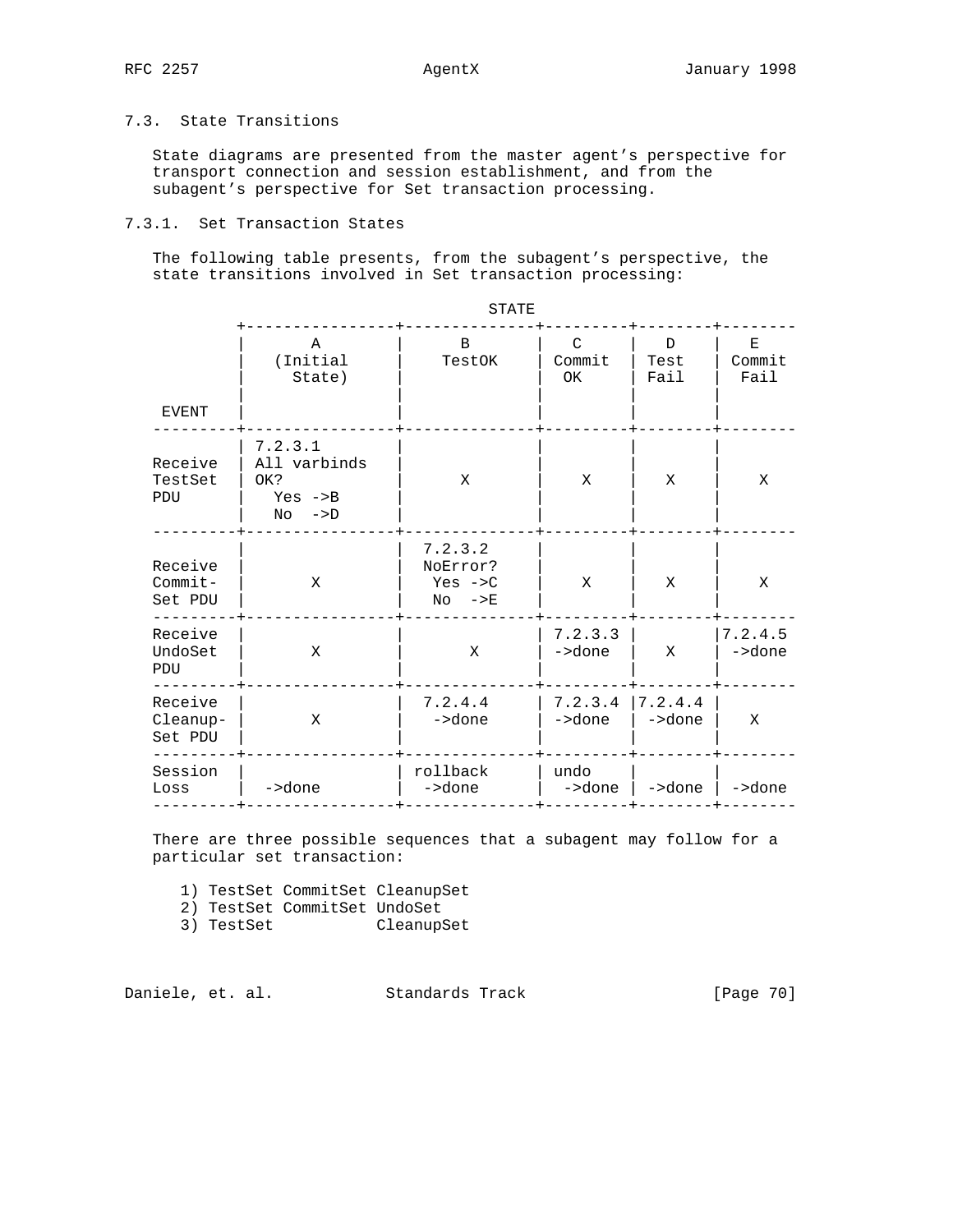Note that a single PDU sequence may result in multiple paths through the finite state machine (FSM). For example, the sequence

TestSet CommitSet UndoSet

may walk through either of these two state sequences:

 (initial) TestOK CommitOK (done) (initial) TestOK CommitFail (done)

7.3.2 Transport Connection States

 The following table presents, from the master agent's perspective, the state transitions involved in transport connection setup and teardown: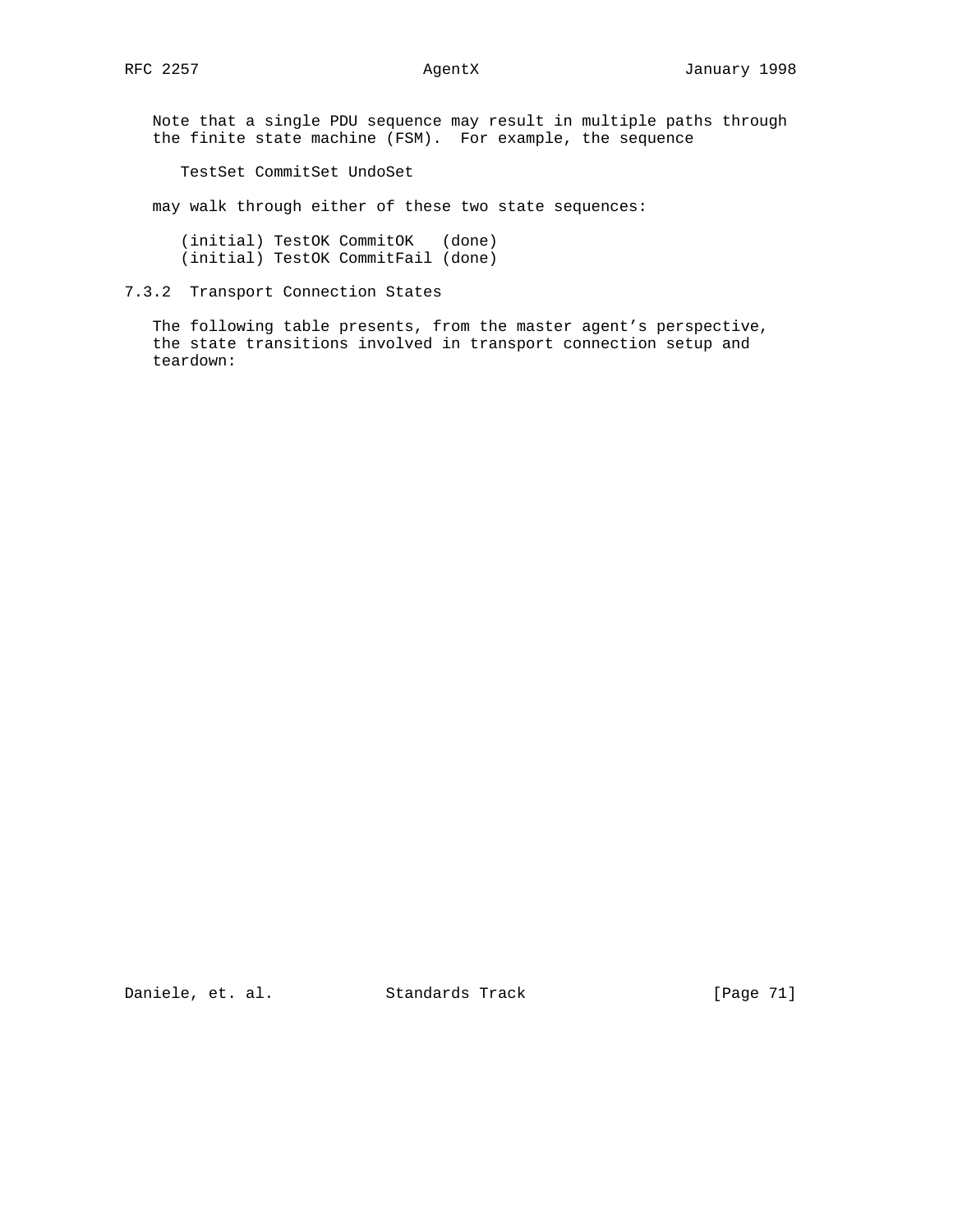|                                       | STATE             |                                                                            |  |  |
|---------------------------------------|-------------------|----------------------------------------------------------------------------|--|--|
| <b>EVENT</b>                          | Α<br>No transport | B<br>Transport<br>connected                                                |  |  |
| Transport<br>connect<br>indication    | $->B$             | X                                                                          |  |  |
| Receive<br>Open-PDU                   | Χ                 | if duplicate<br>session id,<br>reject, else<br>establish<br>session        |  |  |
|                                       |                   | $->B$                                                                      |  |  |
| Receive<br>Response-PDU               | Χ                 | if matching<br>session id,<br>feed to that<br>session's FSM<br>else ignore |  |  |
|                                       |                   | $->B$                                                                      |  |  |
| Receive other<br>PDUS                 | X                 | if matching<br>session id,<br>feed to that<br>session's FSM<br>else reject |  |  |
|                                       |                   | $->B$                                                                      |  |  |
| Transport<br>disconnect<br>indication | X                 | notify all<br>sessions on<br>this transport                                |  |  |
|                                       |                   | $->A$                                                                      |  |  |

Daniele, et. al. Standards Track [Page 72]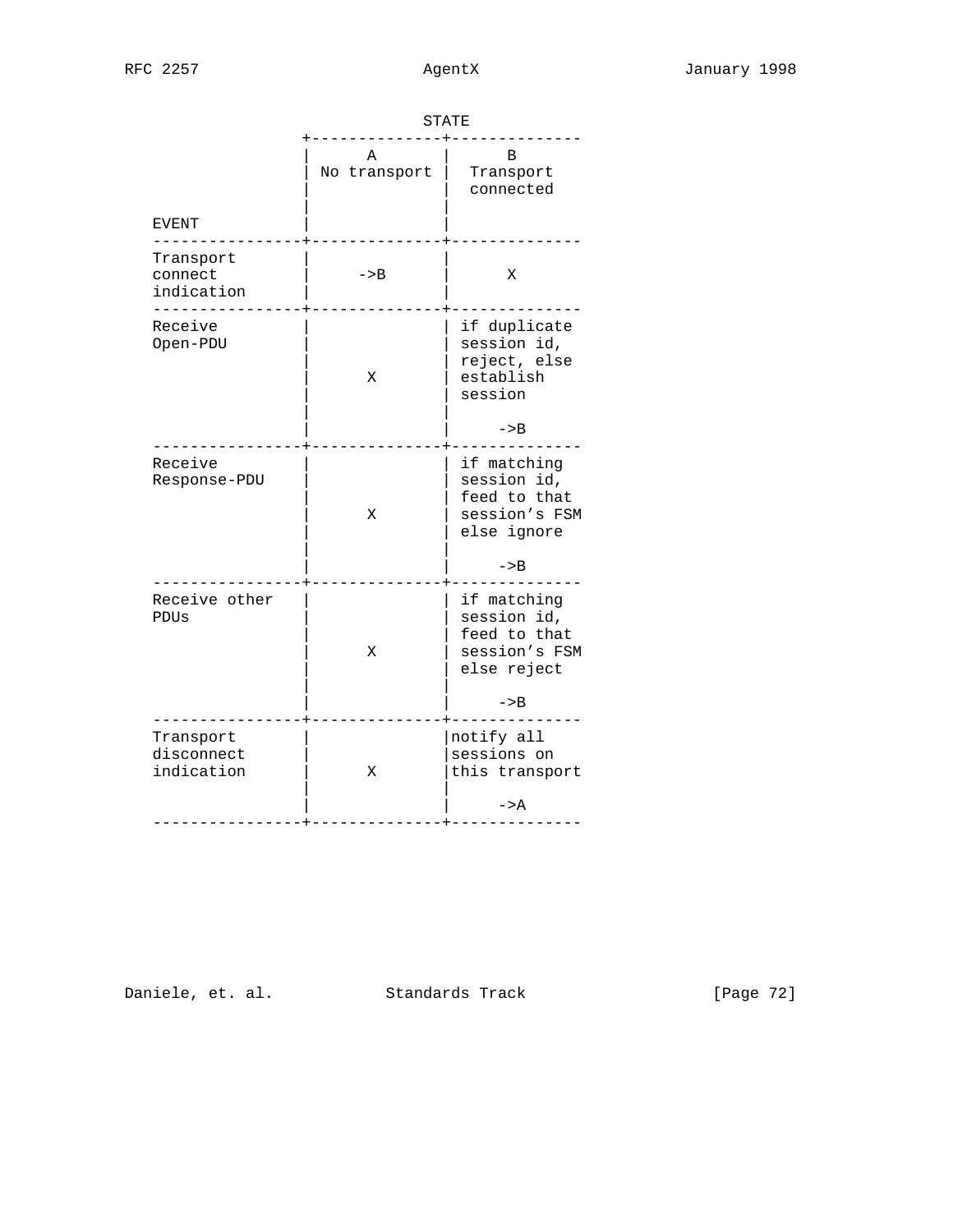# 7.3.3 Session States

 The following table presents, from the master agent's perspective, the state transitions involved in session setup and teardown:

|                                                                                                                   | <b>STATE</b>    |                             |
|-------------------------------------------------------------------------------------------------------------------|-----------------|-----------------------------|
| <b>EVENT</b>                                                                                                      | Α<br>No session | B<br>Session<br>established |
| Receive<br>Open PDU                                                                                               | 7.1.1<br>$->B$  | X                           |
| Receive<br>Close PDU                                                                                              | Χ               | 7.1.9<br>$->A$              |
| Receive<br>Register PDU                                                                                           | Χ               | 7.1.5<br>$->B$              |
| Receive<br>Unregister<br>PDU                                                                                      | X               | 7.1.6<br>$->B$              |
| Receive<br>Get PDU<br>GetNext PDU<br>GetBulk PDU<br>TestSet PDU<br>CommitSet PDU<br>UndoSet PDU<br>CleanupSet PDU | X               | Χ                           |
| Receive<br>Notify PDU                                                                                             | Χ               | 7.1.11<br>$->B$             |
| Receive Ping<br>PDU                                                                                               | X               | 7.1.12<br>$->B$             |

(continued next page)

Daniele, et. al. Standards Track [Page 73]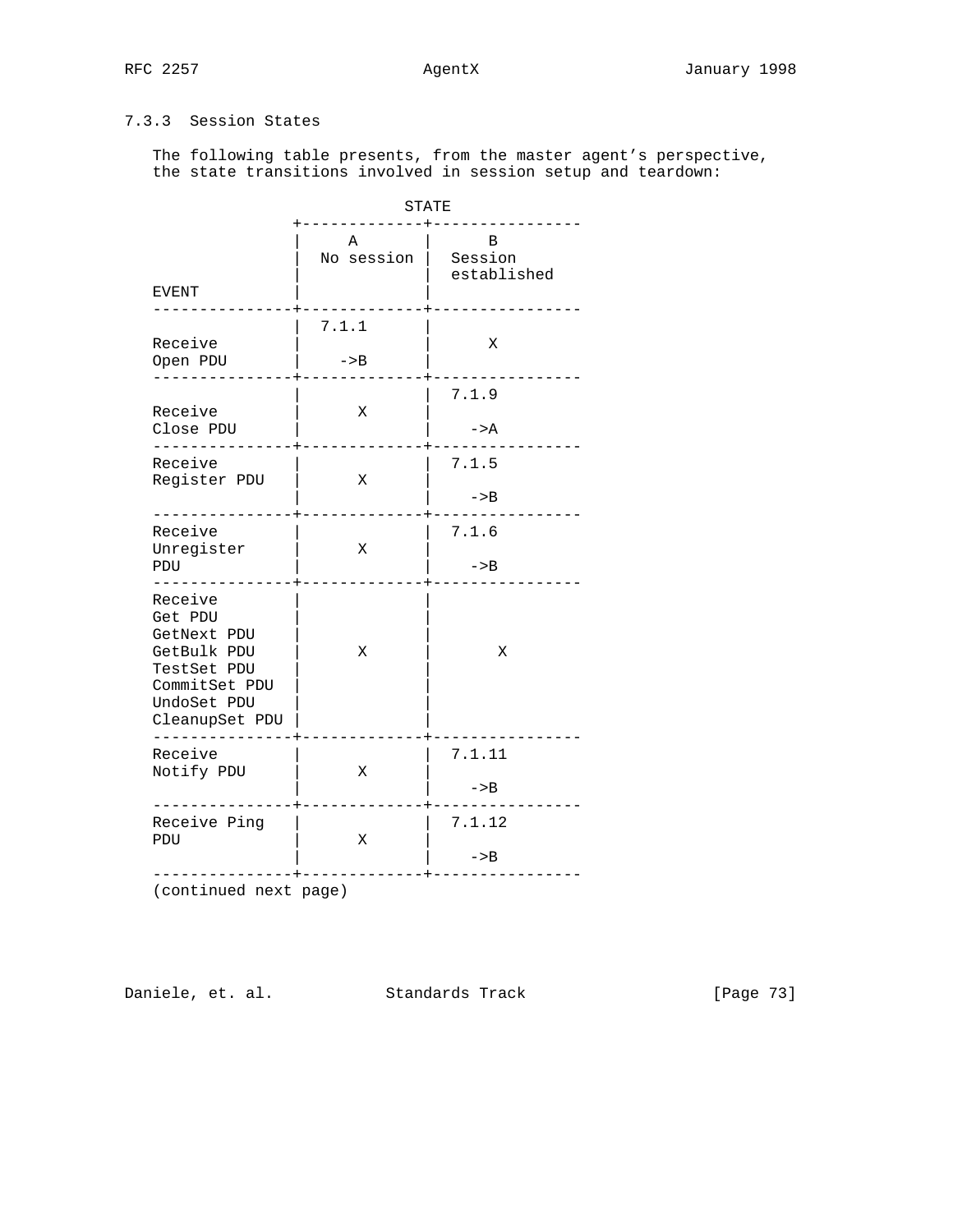| Receive<br>IndexAllocate<br>PDU        | Х | 7.1.2<br>$->B$ |
|----------------------------------------|---|----------------|
| Receive<br>IndexDeallocate<br>PDU      | Χ | 7.1.4<br>$->B$ |
| Receive<br>AddAgentxCaps<br><b>PDU</b> | Χ | 7.1.7<br>$->B$ |
| Receive<br>RemoveAgentxCap<br>PDU      | Χ | 7.1.8<br>$->B$ |
| Receive<br>Response PDU                | Χ | 7.2.4<br>$->B$ |
| Receive<br>Other PDU                   | Χ | Χ              |

### 8. Transport Mappings

 The same AgentX PDU formats, encodings, and elements of procedure are used regardless of the underlying transport.

#### 8.1. AgentX over TCP

8.1.1. Well-known Values

 The master agent accepts TCP connection requests for the well-known port 705. Subagents connect to the master agent using this port number.

## 8.1.2. Operation

 Once a TCP connection has been established, the AgentX peers use this connection to carry all AgentX PDUs. Multiple AgentX sessions may be established using the same TCP connection. AgentX PDUs are sent within an AgentX session. AgentX peers are responsible for mapping the h.sessionID to a particular TCP connection.

 All AgentX PDUs are presented individually to the TCP, to be sent as the data portion of a TCP PDU.

Daniele, et. al. Standards Track [Page 74]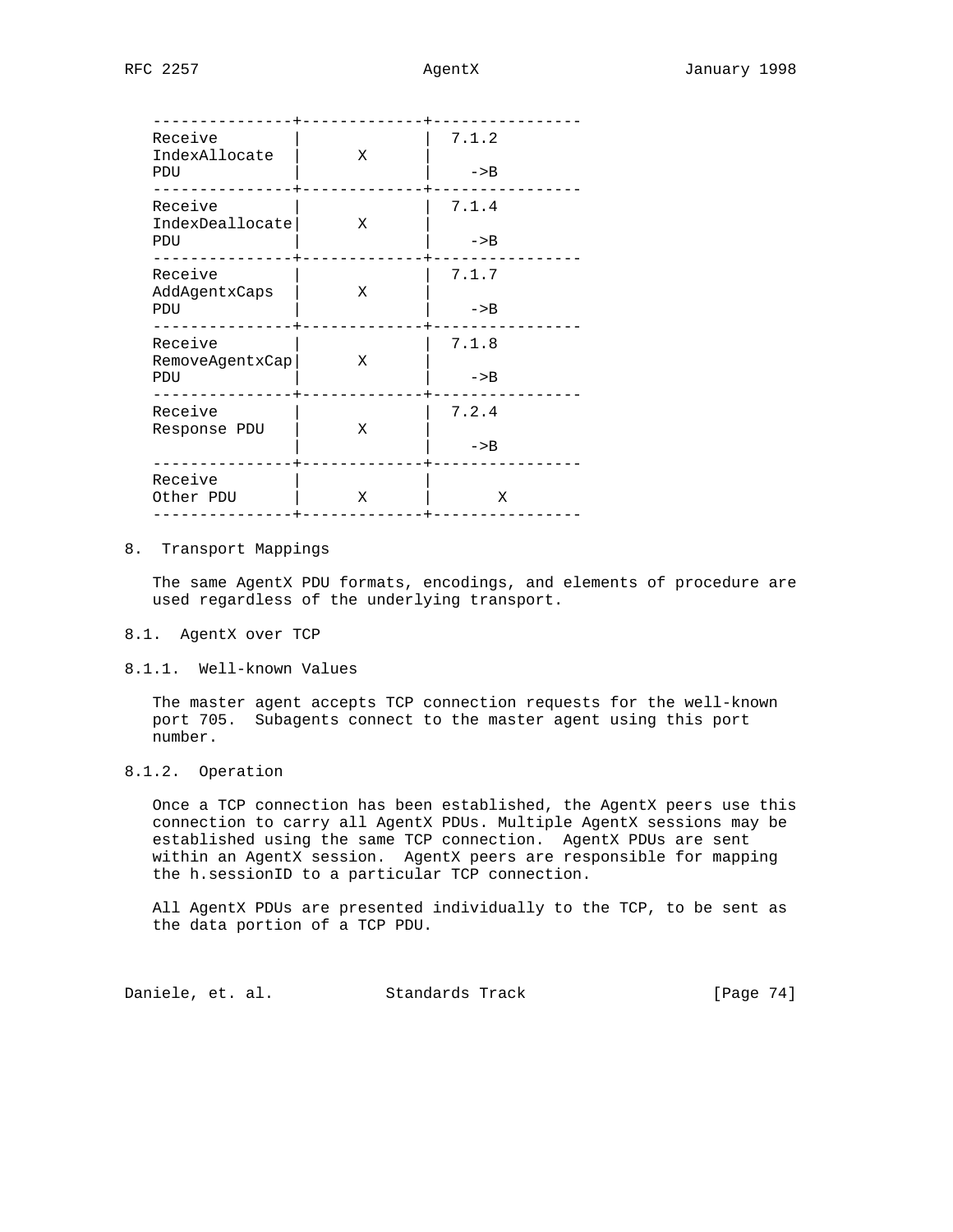8.2. AgentX over UNIX-domain Sockets

 Many (BSD-derived) implementations of the UNIX operating system support the UNIX pathname address family (AF\_UNIX) for socket communications. This provides a convenient method of sending and receiving data between processes on the same host.

Mapping AgentX to this transport is useful for environments that

- wish to guarantee subagents are running on the same managed node as the master agent, and where
- sockets provide better performance than TCP or UDP, especially in the presence of heavy network I/O
- 8.2.1. Well-known Values

 The master agent creates a well-known UNIX-domain socket endpoint called "/var/agentx/master". (It may create other, implementation specific endpoints.)

 This endpoint name uses the character set encoding native to the managed node, and represents a UNIX-domain stream (SOCK\_STREAM) socket.

8.2.2. Operation

 Once a connection has been established, the AgentX peers use this connection to carry all AgentX PDUs.

 Multiple AgentX sessions may be established using the same connection. AgentX PDUs are sent within an AgentX session. AgentX peers are responsible for mapping the h.sessionID to a particular connection.

 All AgentX PDUs are presented individually to the socket layer, to be sent in the data stream.

### 9. Security Considerations

 This memo defines a protocol between two processing entities, one of which (the master agent) is assumed to perform authentication of received SNMP requests and to control access to management information. The master agent performs these security operations independently of the other processing entity (the subagent).

Daniele, et. al. Standards Track [Page 75]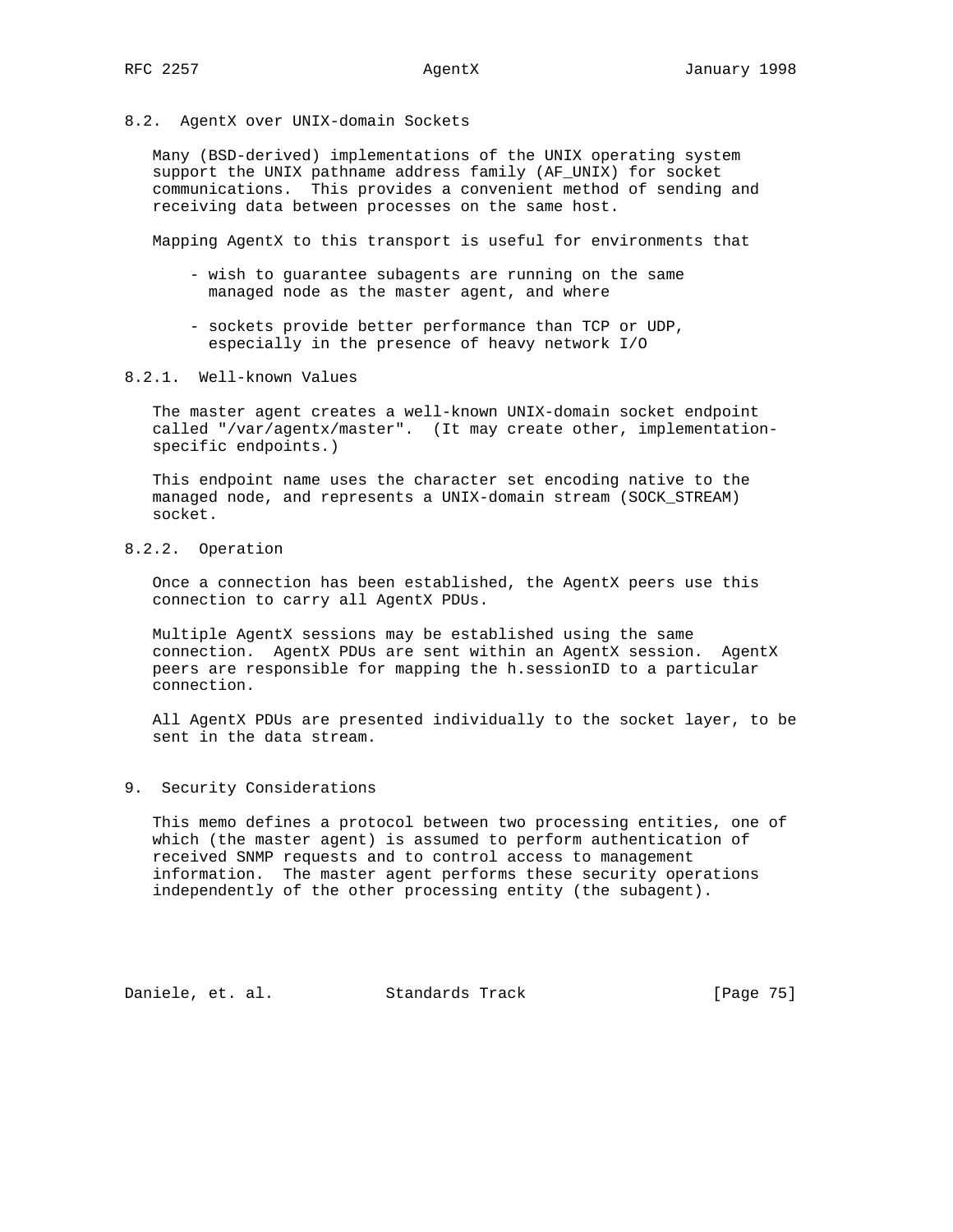Security considerations require three questions to be answered:

- 1. Is a particular subagent allowed to initiate a session with a particular master agent?
- 2. During an AgentX session, is any SNMP security-related information (for example, community names) passed from the master agent to the subagent?
- 3. During an AgentX session, what part of the MIB tree is this subagent allowed to register?

 The answer to the third question is: A subagent can register any subtree (subject to AgentX elements of procedure, section 7.1.5). Currently there is no access control mechanism defined in AgentX. A concern here is that a malicious subagent that registers an unauthorized "sensitive" subtree, could see modification requests to those objects, or by giving its own clever answer to NMS queries, could cause the NMS to do something that leads to information disclosure or other damage.

The answer to the second question is: No.

 Now we can answer the first question. AgentX does not contain a mechanism for authorizing/refusing session initiations. Thus, controlling subagent access to the master agent may only be done at a lower layer (e.g., transport).

 An AgentX subagent can connect to a master agent using either a network transport mechanism (e.g., TCP), or a "local" mechanism (e.g., shared memory, named pipes).

 In the case where a local transport mechanism is used and both subagent and master agent are running on the same host, connection authorization can be delegated to the operating system features. The answer to the first security question then becomes: "If and only if the subagent has sufficient privileges, then the operating system will allow the connection".

 If a network transport is used, currently there is no inherent security. Transport Layer Security or SSL could be used to control subagent connections, but that is beyond the scope of this document.

 Thus it is recommended that subagents always run on the same host as the master agent and that operating system features be used to ensure that only properly authorized subagents can establish connections to the master agent.

Daniele, et. al. Standards Track [Page 76]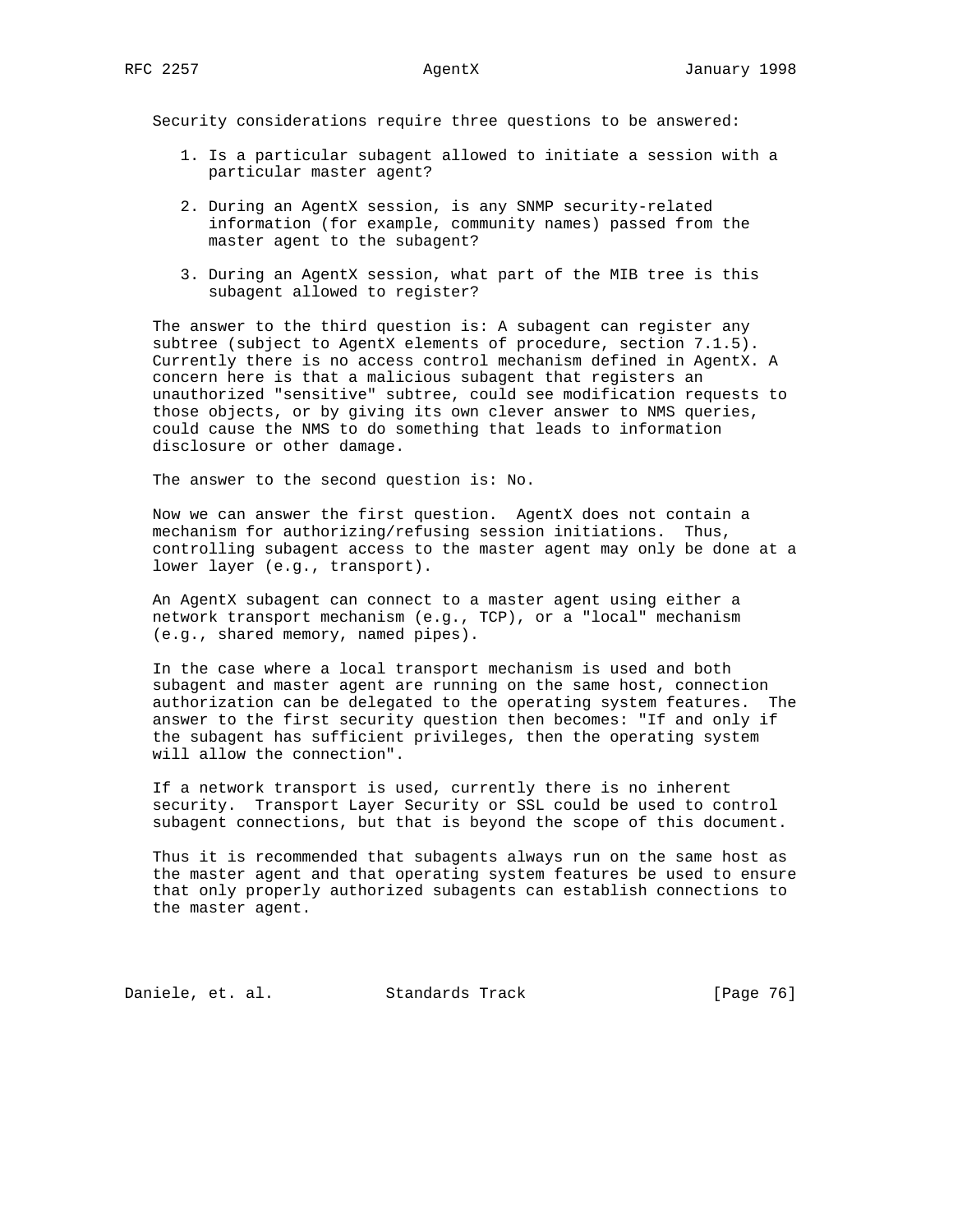### 10. Acknowledgements

 The initial development of this memo was heavily influenced by the DPI 2.0 specification RFC 1592 [7].

 This document was produced by the IETF Agent Extensibility (AgentX) Working Group, and benefited especially from the contributions of the following working group members:

 David Battle, Uri Blumenthal, Jeff Case, Maria Greene, Dave Keeney, Harmen van der Linde, Bob Natale, Randy Presuhn, Aleksey Romanov, Don Ryan, and Juergen Schoenwaelder.

The AgentX Working Group is chaired by:

 Bob Natale ACE\*COMM Corporation 704 Quince Orchard Road Gaithersburg MD 20878

 Phone: +1-301-721-3000 Fax: +1-301-721-3001 EMail: bnatale@acecomm.com

11. Authors' and Editor's Addresses

 Mike Daniele Digital Equipment Corporation 110 Spit Brook Rd Nashua, NH 03062

 Phone: +1-603-881-1423 EMail: daniele@zk3.dec.com

 Bert Wijnen IBM Professional Services Watsonweg 2 1423 ND Uithoorn The Netherlands

 Phone: +31-79-322-8316 EMail: wijnen@vnet.ibm.com

Daniele, et. al. Standards Track [Page 77]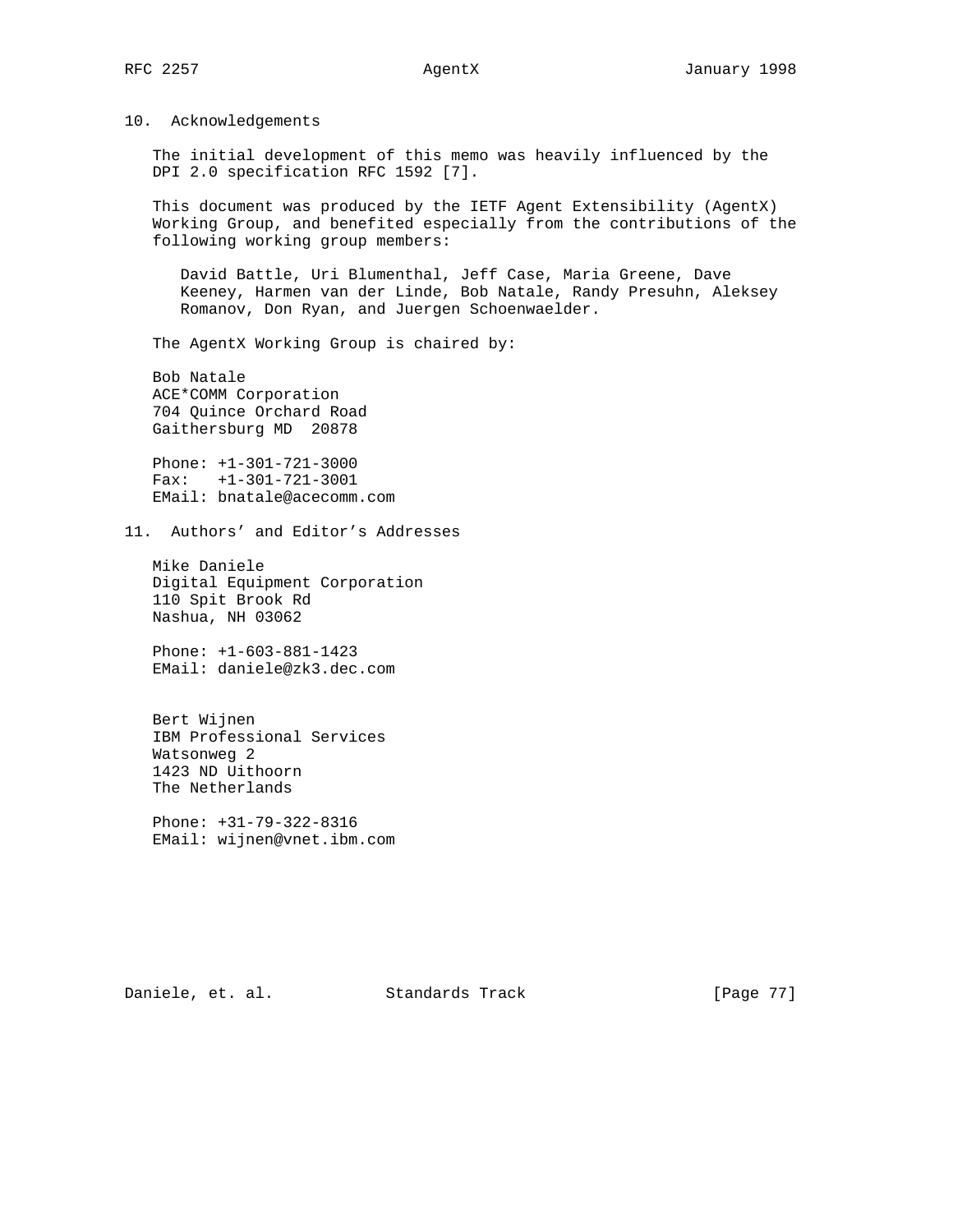Dale Francisco (editor) Cisco Systems 150 Castilian Dr Goleta CA 93117

 Phone: +1-805-961-3642 Fax: +1-805-961-3600 EMail: dfrancis@cisco.com

- 12. References
- [1] Information processing systems Open Systems Interconnection Specification of Abstract Syntax Notation One (ASN.1), International Organization for Standardization. International Standard 8824, (December, 1987).
- [2] Case, J., McCloghrie, K., Rose, M. and S. Waldbusser, "Structure of Management Information for Version 2 of the Simple Network Management Protocol (SNMPv2)", RFC 1902, January 1996.
- [3] Case, J., McCloghrie, K., Rose, M. and S. Waldbusser, "Textual Conventions for Version 2 of the Simple Network Management Protocol (SNMPv2)", RFC 1903, January 1996.
- [4] Case, J., McCloghrie, K., Rose, M., and S. Waldbusser, "Protocol Operations for Version 2 of the Simple Network Management Protocol (SNMPv2)", RFC 1905, January 1996.
- [5] Case, J., McCloghrie, K., Rose, M. and S. Waldbusser, "Management Information Base for Version 2 of the Simple Network Management Protocol (SNMPv2)", RFC 1907, January 1996.
- [6] Case, J., Fedor, M., Schoffstall, M., and J. Davin, "Simple Network Management Protocol", STD 15, RFC 1157, SNMP Research, Performance Systems International, MIT Laboratory for Computer Science, May 1990.
- [7] Wijnen, B., Carpenter, G., Curran, K., Sehgal, A. and G. Waters, "Simple Network Management Protocol: Distributed Protocol Interface, Version 2.0", RFC 1592, March 1994.
- [8] Case, J., McCloghrie, K., Rose, M. and S. Waldbusser, "Coexistence between Version 1 and Version 2 of the Internet standard Network Management Framework", RFC 1908, January 1996.
- [9] Wijnen, B. and D. Levi, "V2ToV1: Mapping SNMPv2 onto SNMPv1 Within a Bilingual SNMP Agent", RFC 2089, January 1997.

Daniele, et. al. Standards Track [Page 78]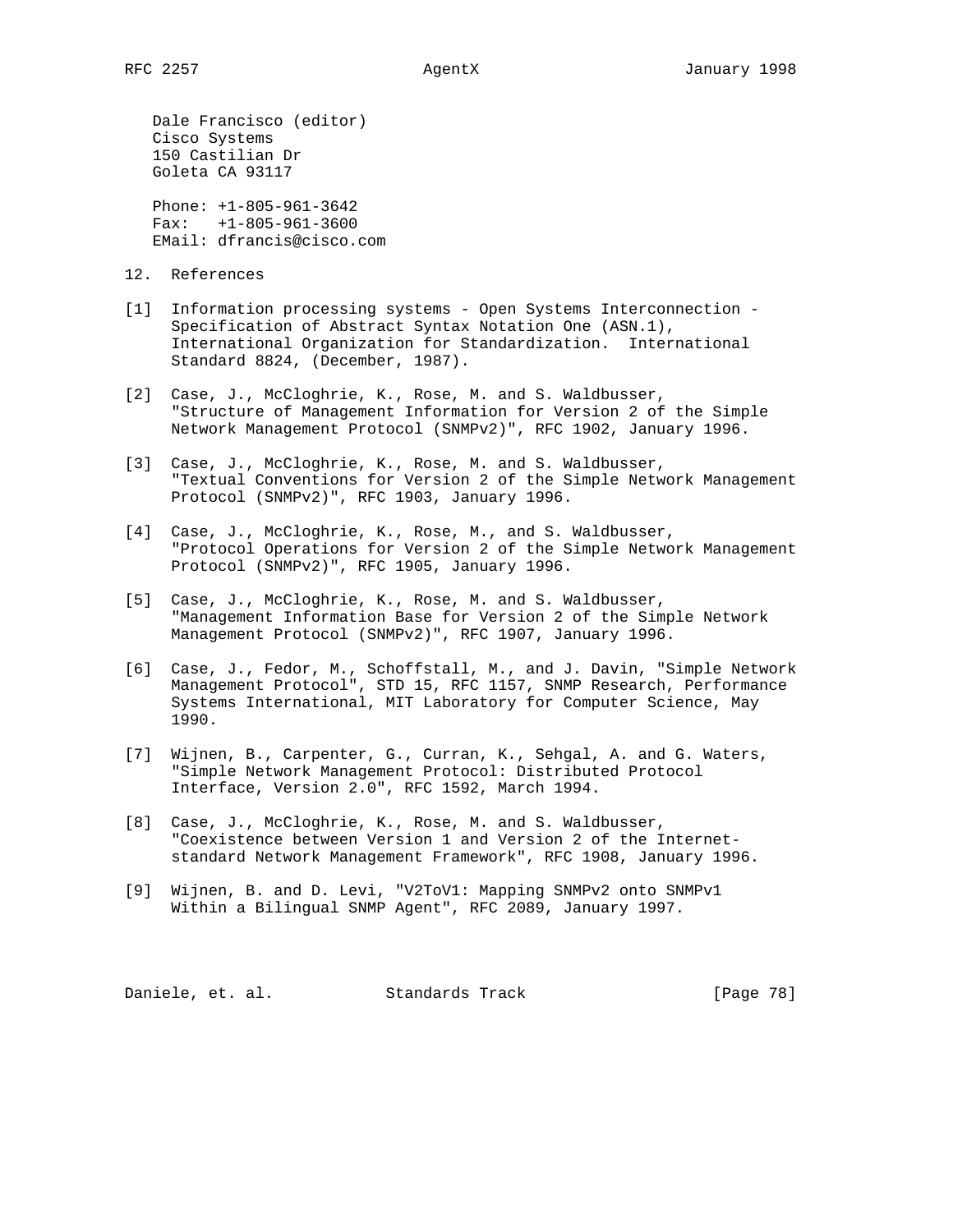- [10] Case, J., McCloghrie, K., Rose, M. and S. Waldbusser, "Conformance Statements for Version 2 of the Simple Network Management Protocol (SNMPv2)", RFC 1904, January 1996.
- [11] McCloghrie, K. and F. Kastenholz, "Evolution of the Interfaces Group of MIB-II", RFC 1573, January 1994.
- [12] Case, J., "FDDI Management Information Base", RFC 1285, January 1992.
- [13] Application MIB Working Group, Krupczak, C., and J. Saperia, "Definitions of System-Level Managed Objects for Applications", draft-ietf-applmib-sysapplmib-08.txt, 15 Apr 1997.

Daniele, et. al. Standards Track [Page 79]